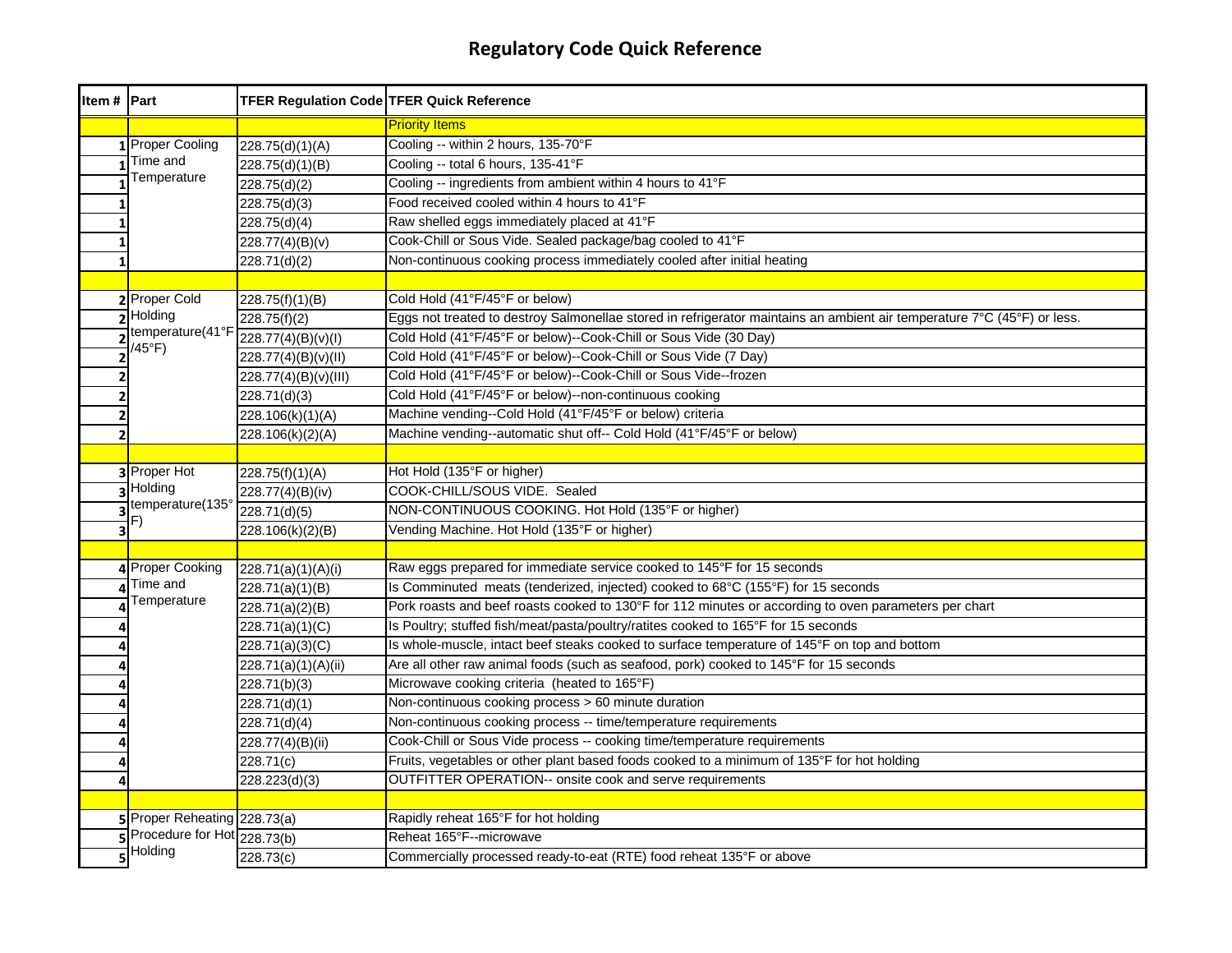| Item # Part |                             | <b>TFER Regulation Code TFER Quick Reference</b> |                                                                                                                                 |
|-------------|-----------------------------|--------------------------------------------------|---------------------------------------------------------------------------------------------------------------------------------|
| 5           |                             | 228.73(d)                                        | Reheat from 41°F to 165°F within 2 hours and/or Commercially processed RTE foods reheated from 41°F to 135°F within 2<br>hours? |
| 5           |                             | 228.73(e)                                        | Roasts reheat for hot holding                                                                                                   |
|             |                             |                                                  |                                                                                                                                 |
|             | 6 Time as a Public          | 228.75(i)(1)                                     | Written procedures shall be prepared in advance, maintained in the establishment                                                |
|             | Health Control:             | 228.75(i)(2)                                     | Cooked and served, within 4 hours, exceed a 4-hour limit shall be discarded                                                     |
|             | Procedures &<br>Records     | 228.75(i)(3)                                     | Maximum 6 hours, initial 41°F, may not exceed 70°F within 6 hours                                                               |
|             |                             | 228.75(h)(1)(A)                                  | Discarded if exceed either temperature and time combinations                                                                    |
| 6           |                             | 228.75(h)(1)(B)                                  | Discarded if in a container or package that does not bear a date or day                                                         |
| 6           |                             | 228.75(h)(1)(C)                                  | Discarded if appropriately marked with a date or day that exceeds a temperature and time combination                            |
| 6           |                             | 228.75(h)(2)                                     | Dispensed through a vending machine, discarded if it exceeds a temperature and time combination                                 |
| 6           |                             | 228.77(2)(D)                                     | Shelf life no more than 30 days from packaging to consumption                                                                   |
| 6           |                             | 228.224(d)(5)                                    | OUTFITTER OPERATION, TCS complex preparation, served within the first 24 hours excursion departure time                         |
| 6           |                             | 228.225(d)                                       | Self-Service Food Market, discard TCS if date mark exceeds the time limit or does not bear an expiration date                   |
|             |                             |                                                  |                                                                                                                                 |
|             | 7 Food and Ice              | 228.61                                           | Food safe, good condition, unadulterated, and honestly presented                                                                |
|             | obtained from               | 228.62(a)(1)                                     | Food obtained from sources that comply with applicable laws                                                                     |
|             | Approved<br>Source; Food in | 228.62(a)(2)                                     | Food prepared in a private home, unlicensed food manufacturer, wholesaler, may not use in a establishment                       |
|             | Good Condition,             | 228.174(k)                                       | No living or sleeping quarters may be used for conducting establishment operations                                              |
|             | Safe, and                   | 228.62(a)(3)                                     | Packaged food shall be labeled as specified in law                                                                              |
|             | Unadulterated               | 228.62(b)                                        | Food hermetically sealed shall be obtained from food processing plant regulated by the regulatory agency                        |
|             |                             | 228.62(c)                                        | Fluid milk and milk products shall be obtained from sources that comply with Grade A standards                                  |
|             |                             | 228.63(f)                                        | Ice use as food or cooling medium shall be made from drinking water                                                             |
|             |                             | 228.222(a)(1)                                    | TEMPORARY, Foods not prepared on site, require preparation, or cooking prepared at licensed establishment                       |
|             |                             | 228.222(c)                                       | TEMPORARY, Ice consumed or contacts food shall have been made under rules (pertaining to Food).                                 |
|             |                             | 228.223(c)                                       | B&B, Food shall be obtained from approved sources                                                                               |
| 7           |                             | 228.224(b)                                       | OUTFITTER, Food supplies, ice, shall be obtained from approved sources                                                          |
|             |                             | 228.224(d)(2)                                    | OUTFITTER, commercially prepackaged or packaged ready to eat food no cooking may be served                                      |
|             |                             | 228.62(d)(1)(A)                                  | Fish that are received for sale or service shall be commercially and legally caught or harvested                                |
| 7           |                             | 228.62(d)(1)(B)                                  | Fish that are received for sale or service shall be approved for sale or service                                                |
|             |                             | 228.72(a)(1)(A)                                  | Parasite destruction, shall be frozen and stored at a temperature of -4°F or below for (7 days) in a freezer                    |
|             |                             | 228.72(a)(1)(B)                                  | Parasite destruction, shall be frozen at -31°F or below and stored -31°F for 15 hours                                           |
|             |                             | 228.72(a)(1)(C)                                  | Parasite destruction, shall be frozen at -31°F or below and stored -4°F or below for minimum of 24 hours                        |
|             |                             | 228.63(q)                                        | Pre-packaged juice shall be obtained pasteurized or otherwise treated to attain a 5-log reduction                               |
|             |                             | 228.63(c)                                        | Eggs received clean and sound and may not exceed the restricted egg tolerances for U.S. Consumer Grade B                        |
|             |                             | 228.63(d)(1)                                     | Eggs pasteurized shall be obtained pasteurized                                                                                  |
|             |                             | 228.66(c)                                        | Pasteurized eggs or egg products shall be substituted for raw shell eggs in prep of foods that are not cooked                   |
|             |                             | 228.63(d)(2)                                     | Fluid, dry, and milk products shall be obtained pasteurized & comply grade A standards as specified in law                      |
|             |                             | 228.63(d)(3)                                     | Frozen milk products, as ice cream, shall be obtained pasteurized                                                               |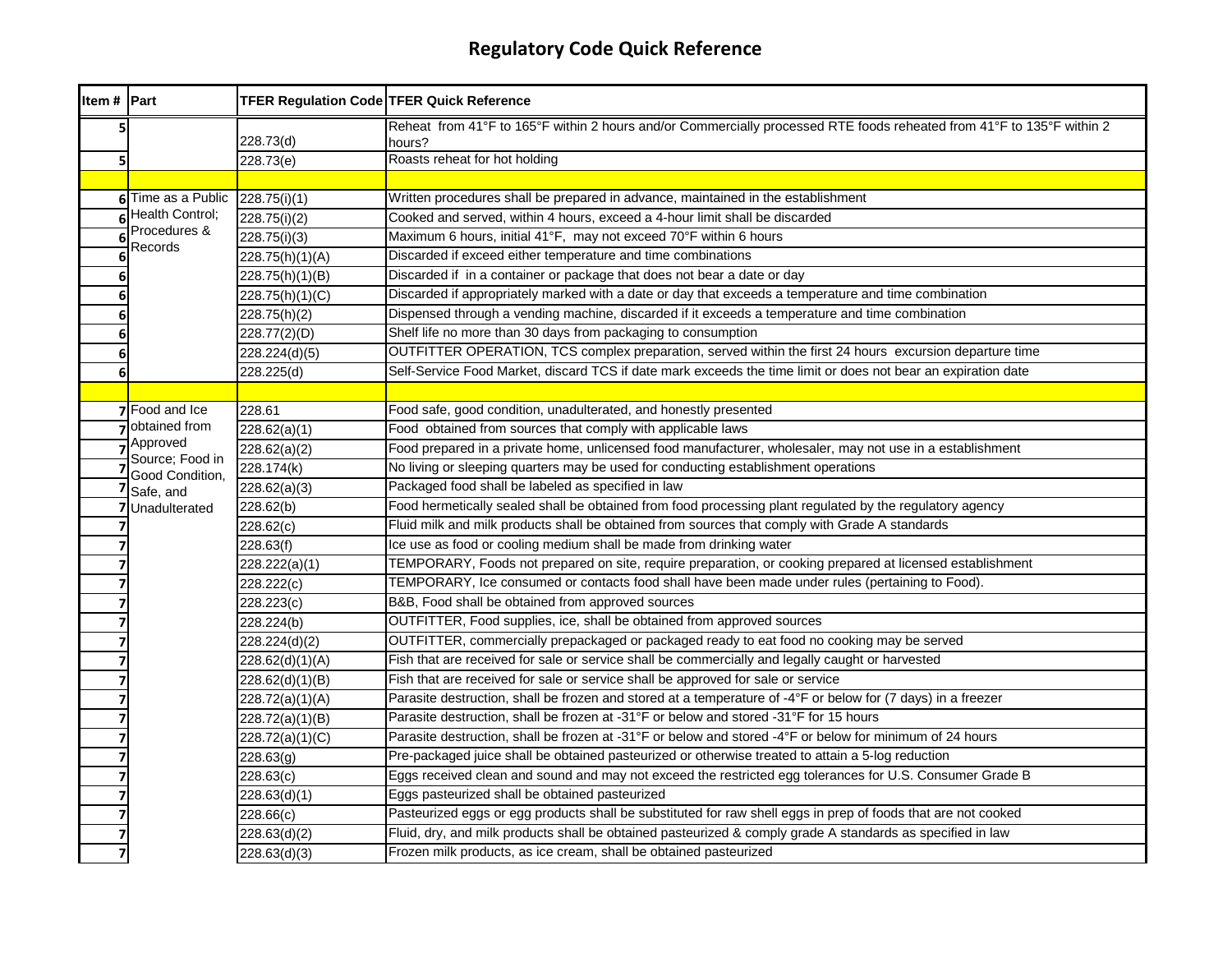| Item # Part    |                                  | <b>TFER Regulation Code TFER Quick Reference</b> |                                                                                                                                 |
|----------------|----------------------------------|--------------------------------------------------|---------------------------------------------------------------------------------------------------------------------------------|
|                |                                  | 228.63(d)(4)                                     | Cheese shall be obtained pasteurized unless alternative procedures to pasteurization are specified                              |
| $\overline{7}$ |                                  | 228.77(5)(A)                                     | Cheese packaged in establishment using ROP method shall limit the cheeses packaged                                              |
|                |                                  | 228.62(f)(1)                                     | Wild mushrooms species picked in the wild shall not be offered for sale or service by a establishment                           |
|                |                                  | $\overline{228.62(g)}$                           | Exotic animals approved by regulatory authority                                                                                 |
|                |                                  | 228.62(g)(2)                                     | Game animals approved by regulatory authority                                                                                   |
|                |                                  | 228.62(e)                                        | Molluscan shellfish from an approved source (NSSP listed sources)                                                               |
| 7              |                                  | 228.62(d)(2)                                     | Molluscan shellfish that are recreationally caught may not be received for sale or service                                      |
| 7              |                                  | 228.69(c)                                        | TCS food dispensed through a vending machine shall be in original container                                                     |
|                |                                  |                                                  |                                                                                                                                 |
|                | 8 Food Received at 228.63(a)(1)  |                                                  | Specifications for Receiving temperature at 41°F or less                                                                        |
| 8              | Proper                           | 228.63(a)(3)                                     | Raw shell eggs received at 45°F or less                                                                                         |
|                | Temperature                      | 228.63(a)(4)                                     | Grade A Milk received at 45°F or less                                                                                           |
| 8              |                                  | 228.63(a)(5)                                     | Molluscan shellfish received at 45°F or less                                                                                    |
|                |                                  | 228.63(a)(6)                                     | Cooked TCS foods received at 135°F or less                                                                                      |
|                |                                  | 228.63(a)(7)                                     | A food labeled frozen and shipped frozen shall be received frozen                                                               |
| 8              |                                  |                                                  | Upon receipt, TCS food shall be free of evidence of previous temperature abuse, such as but not limited to odors, ice crystals, |
|                |                                  | 228.63(a)(8)                                     | frost or discoloration.                                                                                                         |
| 8              |                                  | 228.106(k)(1)(B)                                 | TCS Foods for Vending Machine received at proper temperature                                                                    |
|                |                                  |                                                  |                                                                                                                                 |
|                | 9 Food Separated                 | 228.65(b)                                        | Food employee may not use a utensil more than once to taste food that is to be sold or served                                   |
|                | 8 Protected,<br>Prevented during | 228.66(a)(1)(A)                                  | Food protected from cross contamination by separating, storage, preparation, holding, and display                               |
| q              | food preparation,                | 228.66(a)(1)(B)(i)                               | Food protected cross contamination separating types of raw animal food storage, preparation, holding, display                   |
| 9              | storage, and                     | 228.66(a)(1)(B)(ii)                              | Food protected cross contamination arrange each type food in equipment so cross is prevented                                    |
| 9              | display                          | 228.66(a)(1)(B)(iii)                             | Food protected cross contamination by preparing each type of food at different times or in separate area                        |
| q              |                                  | 228.67(a)                                        | Ice used as exterior coolant, prohibited as ingredient and may not be used as food                                              |
|                |                                  | 228.68(a)                                        | Food shall only contact clean surfaces of equipment, linen, single service articles                                             |
| 9              |                                  | 228.70(a)                                        | Food on display shall be protected from contamination                                                                           |
| 9              |                                  | 228.70(c)(2)                                     | Consumer self-service ready-to-eat food provided with suitable utensils that protect food from contamination                    |
| 9              |                                  | 228.70(c)(1)                                     | Raw unpackaged animal food, beef, lamb, pork, poultry, and fish may not be offered for consumer self-service                    |
| 9              |                                  | 228.106(j)(1)                                    | Molluscan shellfish life support system display tanks may not be used for human consumption                                     |
| 9              |                                  | 228.222(g)                                       | TEMPORARY, Packaged food not stored in direct contact with ice or water if food is subject to entry of water.                   |
| 9              |                                  | 228.223(d)(1)                                    | B&B, Food shall be prepared and protected                                                                                       |
| 9              |                                  | 228.224(d)(1)                                    | OUTFITTER, All food shall be prepared and protected in Central Preparation Facility                                             |
| 9              |                                  | 228.224(d)(4)                                    | OUTFITTER, All food must be stored to protect from contamination                                                                |
| 9              |                                  | 228.224(f)(1)                                    | OUTFITTER, Ice that is used for cooling food may not be used for human consumption                                              |
|                |                                  | 228.77(1)                                        | ROP, firm that packages TCS food using ROP method shall control growth and toxin formation of bacteria                          |
| 9              |                                  | 228.77(3)                                        | An establishment may not package fish using a reduced oxygen packaging method                                                   |
|                |                                  | 228.77(4)(B)(iii)                                | Establishment that packages TCS food cook-chill or sous vide process ensure food is protected before and after cooking          |
| 9              |                                  | 228.74(a)                                        | Juice packaged in retail under HACCP plan and obtain 5-log reduction                                                            |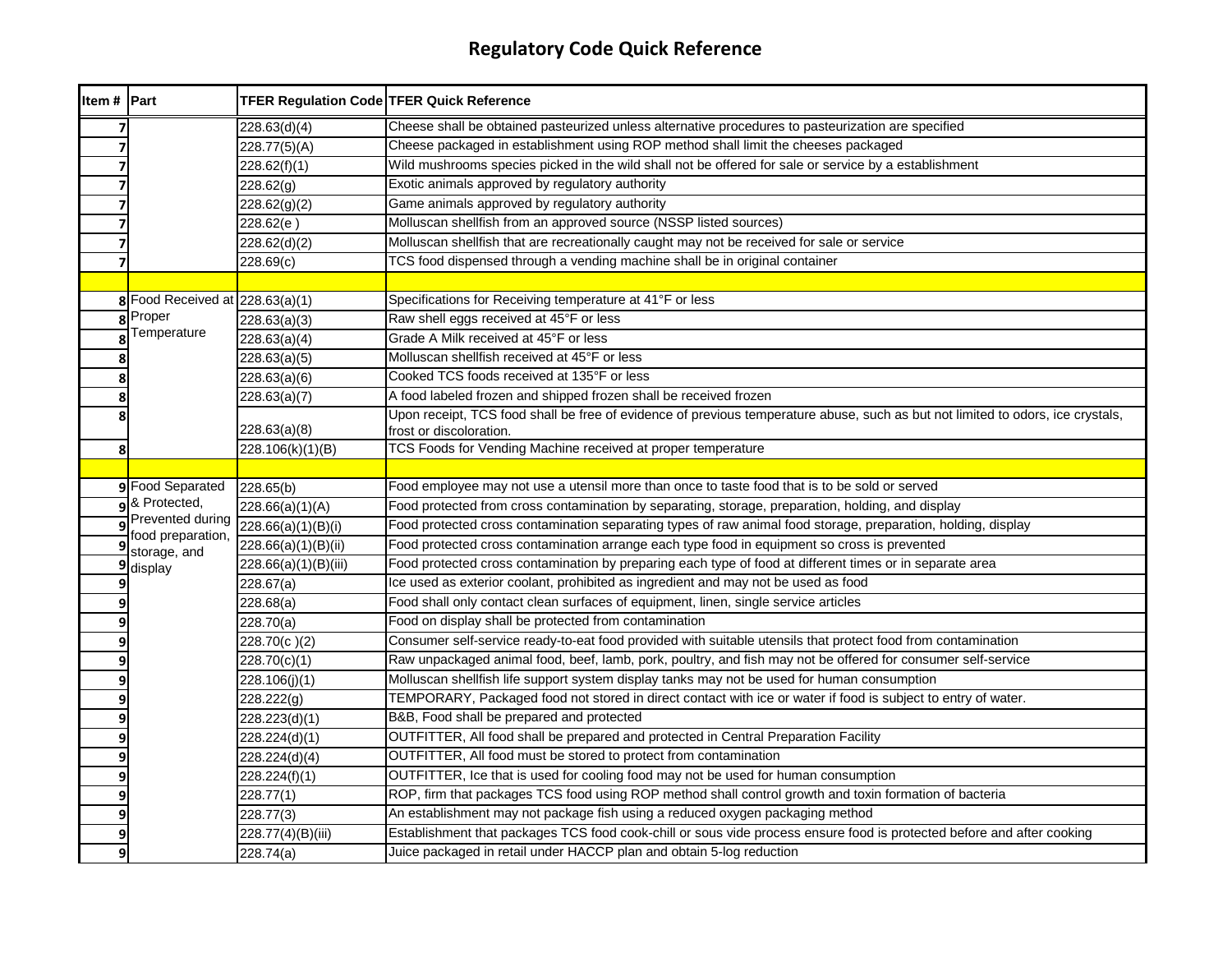| Item # Part     |                       | TFER Regulation Code TFER Quick Reference |                                                                                                                                                                                                                                                                |
|-----------------|-----------------------|-------------------------------------------|----------------------------------------------------------------------------------------------------------------------------------------------------------------------------------------------------------------------------------------------------------------|
|                 |                       |                                           |                                                                                                                                                                                                                                                                |
|                 | 10 Food Contact       | 228.113(1)                                | Food-contact surfaces clean to sight and touch                                                                                                                                                                                                                 |
|                 | 10 Surfaces;          | 228.114(a)(1)(A)                          | Food-contact surfaces cleaned before each use with different type of raw animal food                                                                                                                                                                           |
| $\overline{10}$ | Cleaned and           | 228.114(a)(1)(B)                          | Equipment food-contact surfaces & utensils cleaned each time change from working raw to ready-to-eat foods                                                                                                                                                     |
| 10              | Sanitized             | 228.114(a)(1)(C)                          | Equipment food-contact surfaces & utensils shall be cleaned between uses with raw produce and TCS food                                                                                                                                                         |
| 10              |                       | 228.114(a)(1)(D)                          | Food-contact surfaces cleaned before using or storing a food temperature device                                                                                                                                                                                |
| 10              |                       | $\sqrt{228.114(a)(1)(E)}$                 | Food-contact surfaces cleaned any time when contamination may occur                                                                                                                                                                                            |
| 10              |                       | 228.114(a)(3)                             | TCS food equipment food-contact surfaces & utensils shall be cleaned at least every four hours                                                                                                                                                                 |
| 10              |                       | 228.117                                   | Utensils and food-contact surfaces of equipment shall be sanitized before use after cleaning                                                                                                                                                                   |
|                 |                       | 228.111(k)                                | Water maintained at 171°F or above for manual ware washing equipment, using hot water sanitization temperatures                                                                                                                                                |
| 10              |                       | 228.118(1)                                | Manual ware washing equipment, hot water sanitization temperatures maintained at 171°F or above for at least 30 seconds                                                                                                                                        |
| 10              |                       | 228.118(2)                                | Hot water mechanical sanitization achieving surface temperature of 160°F                                                                                                                                                                                       |
| 10              |                       | 228.118(3)(A)                             | After being cleaned food-contact surfaces shall be sanitized an exposure time of at least 10 seconds for a CHLORINE<br><b>SOLUTION</b>                                                                                                                         |
| 10              |                       | 228.118(3)(B)                             | After being cleaned, food-contact surfaces shall be sanitized in a contact time of at least 7 seconds for a CHLORINE SOLUTION<br>of 50 mg/L                                                                                                                    |
| 10              |                       | 228.118(3)(C)                             | After being cleaned, food-contact surfaces sanitized contact of at least 30 seconds for other chemical sanitizing solutions                                                                                                                                    |
| 10              |                       |                                           | After being cleaned, equipment food-contact surfaces and utensils shall be sanitized in an exposure time used in relationship<br>with a combination of temperature, concentration, and pH that, when evaluated for efficacy, yields sanitization as defined in |
|                 |                       | 228.118(3)(D)                             | §228.2(125) of this title (relating to Definitions)                                                                                                                                                                                                            |
| 10              |                       | 228.111(n)(1)                             | Chlorine sanitizing solution shall have a minimum temperature based on the concentration and pH of the solution as listed in the<br>following chart                                                                                                            |
| 10              |                       | 228.111(n)(2)                             | lodine solution concentration between 12.5 mg/L and 25 mg/L                                                                                                                                                                                                    |
| 10              |                       | 228.111(n)(3)                             | Quaternary ammonium compound solution concentration indicated by the manufacturer's instructions                                                                                                                                                               |
| 10              |                       | 228.111(n)(4)                             | A chemical sanitizer used contact times criteria                                                                                                                                                                                                               |
| 10              |                       | 228.111(n)(5)                             | Other chemical sanitizer used in accordance with the EPA-approved manufacturer's label use instructions                                                                                                                                                        |
| 10              |                       | 228.111(n)(6)                             | Chemical sanitizer generated on-site, criteria                                                                                                                                                                                                                 |
| 10              |                       | 228.112(b)                                | Single-service and single-use articles, required use                                                                                                                                                                                                           |
| 10              |                       | 228.68(g)(1)                              | Refilling returnables cleaned and refilled in a regulated food processing plant                                                                                                                                                                                |
| 10              |                       | 228.68(g)(2)                              | A take-home food container returned and refilled                                                                                                                                                                                                               |
|                 |                       |                                           |                                                                                                                                                                                                                                                                |
|                 | 11 Proper             | 228.70(d)(1)                              | Food not re-served after being served or sold to consumer                                                                                                                                                                                                      |
|                 | 11 Disposition of     | 228.224(d)(6)                             | Food not re-served or re-heated. OUTFITTER OPERATION                                                                                                                                                                                                           |
| 11              | Returned,             | 228.81(1)                                 | Unsafe, adulterated or contaminated Food--discarded, reprocessed or reconditioned                                                                                                                                                                              |
| 11              | Previously<br>Served, | 228.81(2)                                 | Unapproved source food--discard                                                                                                                                                                                                                                |
| 11              | Reconditioned, &      | 228.81(3)                                 | Contaminated RTE food discard                                                                                                                                                                                                                                  |
| 11              | Unsafe Food           | 228.81(4)                                 | Contaminated food discard                                                                                                                                                                                                                                      |
| 11              |                       | 228.83(a)                                 | Food not donated after served/sold to customer                                                                                                                                                                                                                 |
| 11              |                       | 228.83(b)(1)                              | Donated TCS food hot holding at or above 135°F                                                                                                                                                                                                                 |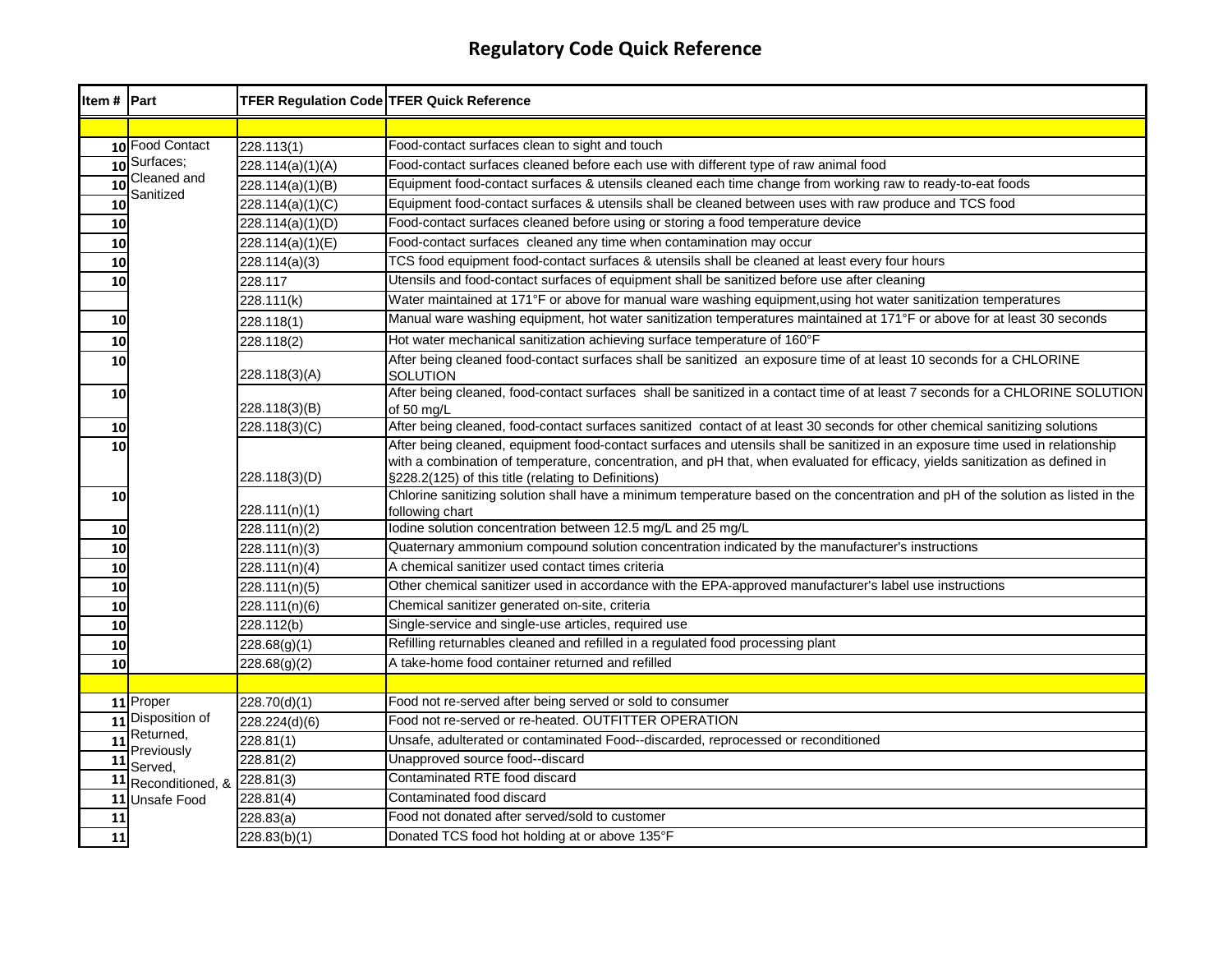| Item # Part     |                                 |                 | <b>TFER Regulation Code TFER Quick Reference</b>                                                                                                                                                                                                                      |
|-----------------|---------------------------------|-----------------|-----------------------------------------------------------------------------------------------------------------------------------------------------------------------------------------------------------------------------------------------------------------------|
| 11              |                                 |                 | TCS food may be donated if the donor can substantiate that the food recipient has the facilities to meet the transportation,                                                                                                                                          |
|                 |                                 | 228.83(b)(2)    | storage, and reheating requirements of these rules                                                                                                                                                                                                                    |
| 11              |                                 | 228.83(b)(3)    | Donated TCS food cold hold 41°F                                                                                                                                                                                                                                       |
| 11              |                                 | 228.83(b)(4)    | Donated TCS food transported directly to a consumer, meet transportation requirements, including holding temperatures,                                                                                                                                                |
| 11              |                                 | 228.83(c)       | Donated foods labeling criteria                                                                                                                                                                                                                                       |
| 11              |                                 | 228.83(d)       | Shelf life. Donated TCS foods                                                                                                                                                                                                                                         |
| 11              |                                 | 228.83(e)       | Damaged foods. Heavily rim/seam-dented canned foods, or without the manufacturer's complete labeling                                                                                                                                                                  |
| 11              |                                 | 228.83(f)       | Distressed foods.                                                                                                                                                                                                                                                     |
| 11              |                                 | 228.184         | Products held for credit, redemption, return --- separated                                                                                                                                                                                                            |
|                 |                                 |                 |                                                                                                                                                                                                                                                                       |
|                 | 12 Management,                  | 228.35(a)(1)    | Responsibility of Permit Holder, Person in Charge, and Conditional Employees.                                                                                                                                                                                         |
|                 | 12 Food Employees               | 228.35(a)(1)(E) | Lesions                                                                                                                                                                                                                                                               |
| $\overline{12}$ | and Conditional                 |                 | Has an illness diagnosed by a Health Practitioner due to NOROVIRUS; Hepatitis A virus; Shigella spp.; Shiga toxin-producing                                                                                                                                           |
|                 | Employees;                      | 228.35(a)(2)    | Escherichia coli; Salmonella typhi; or non-typhoidal salmonella                                                                                                                                                                                                       |
| 12              | Knowledge,<br>Responsibilities, |                 | Had a previous illness, diagnosed by a Health Practitioner, within the past 3 months due to Salmonella typhi, without having                                                                                                                                          |
|                 | and Reporting                   | 228.35(a)(3)    | received antibiotic therapy, as determined by a Health Practitioner                                                                                                                                                                                                   |
| 12              |                                 |                 | Has been exposed to, or is the suspected source of, a confirmed disease outbreak, because the food employee or conditional                                                                                                                                            |
|                 |                                 |                 | employee implicated in the outbreak, or consumed food at an event prepared by a person who is infected or ill with NOROVIRUS                                                                                                                                          |
|                 |                                 |                 | within the past 48 hours of the last exposure, Shiga Toxin-Producing Escherichia coli or Shigella ssp. within the past 3 days of<br>the last exposure, Salmonella typhi within the past 14 days of the last exposure, or hepatitis A virus within the past 30 days of |
|                 |                                 | 228.35(a)(4)    | the last exposure                                                                                                                                                                                                                                                     |
| 12              |                                 |                 | Has been exposed by attending or working in a setting where there is a confirmed disease outbreak, or living in the same                                                                                                                                              |
|                 |                                 |                 | household as, and has knowledge about, an individual who works or attends a setting where there is a confirmed disease                                                                                                                                                |
|                 |                                 |                 | outbreak, or living in the same household as, and has knowledge about, an individual diagnosed with an illness caused by                                                                                                                                              |
|                 |                                 |                 | NOROVIRUS within the past 48 hours of the last exposure, Shiga Toxin-Producing Escherichia coli or Shigella spp. within the                                                                                                                                           |
|                 |                                 |                 | past 3 days of the last exposure, Salmonella typhi within the past 14 days of the last exposure, or hepatitis A virus within the                                                                                                                                      |
|                 |                                 | 228.35(a)(5)    | past 30 days of the last exposure                                                                                                                                                                                                                                     |
| 12              |                                 | 228.35(b)       | PIC notify regulatory authority when a food employee is jaundiced or diagnosed with an illness                                                                                                                                                                        |
| 12              |                                 |                 | PIC ensure conditional employee who exhibits or reports a symptom, or who reports diagnosed illness prohibited from becoming                                                                                                                                          |
|                 |                                 | 228.35(c)       | a food employee until                                                                                                                                                                                                                                                 |
| 12              |                                 | 228.35(d)       | Licensures food employee exhibits or reports a symptom, or diagnosed illness EXCLUDED or RESTRICTED                                                                                                                                                                   |
| 12              |                                 | 228.35(e)       | A food employee or conditional employee shall report to PIC the information as specified under (a) of this section                                                                                                                                                    |
| 12              |                                 | 228.35(f)       | A food employee shall comply with an exclusion or RESTRICTION                                                                                                                                                                                                         |
| 12              |                                 | 228.252(a)(1)   | Ceasing operations and reporting                                                                                                                                                                                                                                      |
|                 |                                 |                 |                                                                                                                                                                                                                                                                       |
|                 | 13 Proper use of                |                 | <b>EXCLUSION/RESTRICTION</b>                                                                                                                                                                                                                                          |
|                 | restriction and                 | 228.36          |                                                                                                                                                                                                                                                                       |
| 13              | exclusion; No                   |                 | Conditions of exclusion/restriction                                                                                                                                                                                                                                   |
|                 | discharge from                  |                 |                                                                                                                                                                                                                                                                       |
|                 | eyes, nose, and                 | 228.37          |                                                                                                                                                                                                                                                                       |
|                 | 13 mouth                        |                 | Discharges from the Eyes, Nose, and Mouth                                                                                                                                                                                                                             |
|                 |                                 | 228.42(b)       |                                                                                                                                                                                                                                                                       |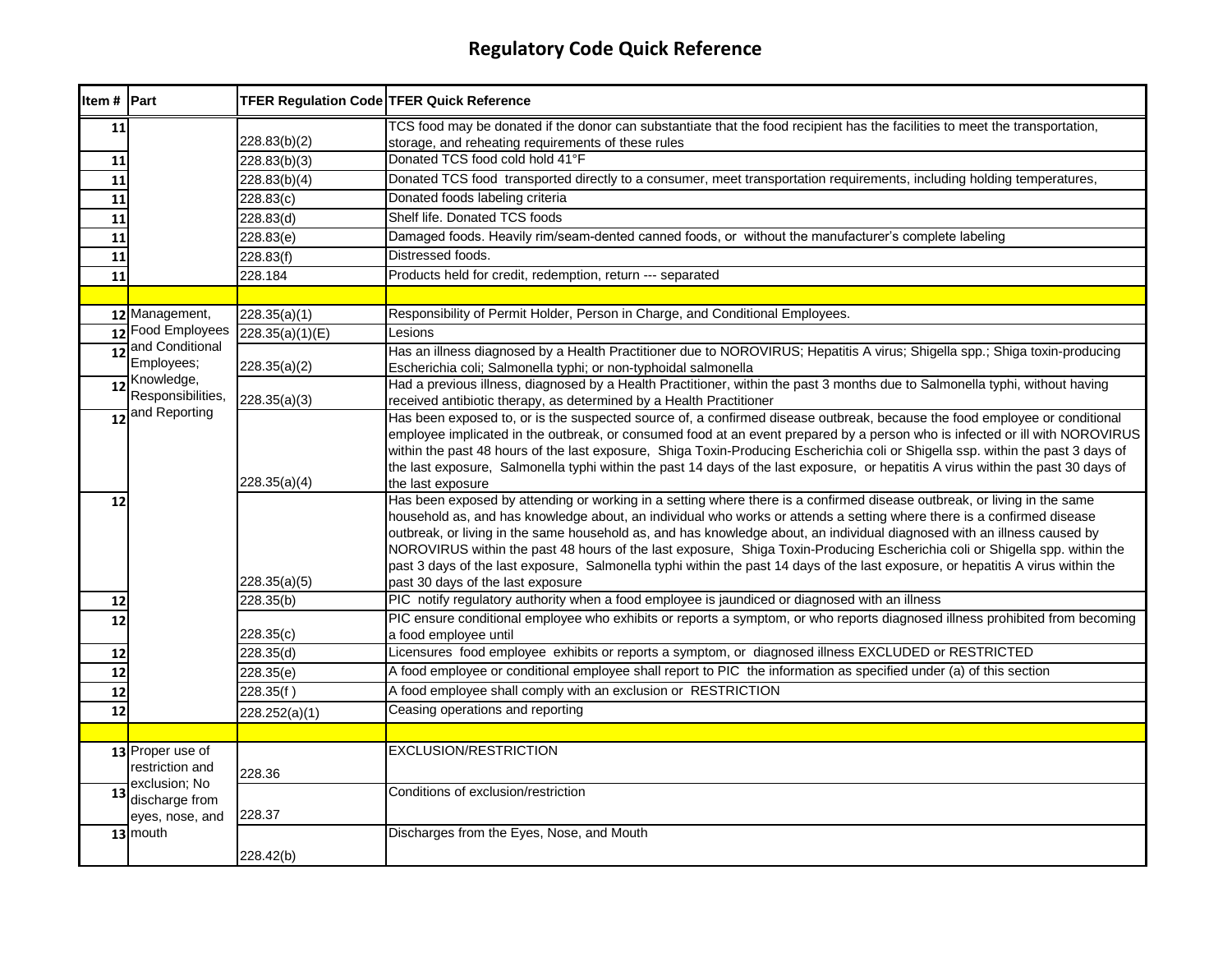| Item # Part |                                         | <b>TFER Regulation Code TFER Quick Reference</b> |                                                                                          |
|-------------|-----------------------------------------|--------------------------------------------------|------------------------------------------------------------------------------------------|
|             |                                         |                                                  |                                                                                          |
|             | 14 Hands Cleaned                        | 228.38(a)                                        | Clean Condition--hands and arms                                                          |
|             | 14 and Properly                         | 228.38(b)(1)                                     | Cleaning procedure--time frame (20 seconds)                                              |
| 14          | Washed/ Gloves<br><b>Used Properly</b>  | 228.38(b)(2)                                     | Cleaning procedure--steps                                                                |
| 14          |                                         | $\overline{228.147(a)(3)}$                       | Chemically treated towelettes for handwashing-Limited                                    |
| 14          |                                         | 228.38(d)                                        | When to wash                                                                             |
| 14          |                                         | 228.68(e)(1)                                     | Gloves single use                                                                        |
| 14          |                                         | 228.68(e)(2)                                     | Slash-resistant--use                                                                     |
| 14          |                                         | 228.68(e)(3)                                     | Slash-resistant--characteristics                                                         |
| 14          |                                         | 228.68(e)(4)                                     | Cloth glove--use                                                                         |
|             |                                         |                                                  |                                                                                          |
|             | 15 No Bare Hand                         | 228.65(a)(2)                                     | Bare hands contact with ready-to-eat foods                                               |
| 15          | Contact with RTE $\boxed{228.65(a)(3)}$ |                                                  | Limit bare hand contact with all other foods                                             |
| 15          | foods or                                | 228.65(a)(5)(A)                                  | Highly susceptible population--bare hand contact prohibited                              |
| 15          | Approved<br>Alternate Method            | 228.65(a)(5)(B)                                  | Written procedures maintained for bare hand contact                                      |
| 15          |                                         | 228.65(a)(5)(C)                                  | A written employee health policy                                                         |
| 15          |                                         | 228.65(a)(5)(F)                                  | Documentation--2 or barrier, incentive program                                           |
| 15          |                                         | 228.65(a)(5)(E)                                  | Documentation--hands washed                                                              |
| 15          |                                         | 228.65(a)(5)(G)                                  | Documentation--corrective action taken                                                   |
|             |                                         |                                                  |                                                                                          |
|             | $16$ HIGHLY                             | 228.82(1)(B)                                     | Only pasteurized prepackaged juice served                                                |
| 16          | <b>SUSCEPTIBLE</b>                      | 228.82(1)(C)                                     | Unpackaged juice made on site prohibited                                                 |
| 16          | POPULATIONS.                            | 228.82(2)                                        | Only pasteurized eggs used                                                               |
| 16          |                                         | 228.82(3)                                        | Raw or partially cooked animal food and raw seed sprouts not offered                     |
| 16          |                                         | 228.71(a)(4)(B)                                  | Raw or partially cooked animal food and raw seed sprouts not served                      |
| 16          |                                         | 228.82(4)                                        | No bare hand contact                                                                     |
| 16          |                                         | 228.82(5)                                        | No 'time only' used for raw eggs                                                         |
|             |                                         |                                                  |                                                                                          |
|             | Food Additives:                         | 228.63(b)                                        | Food may not contain unapporved additives or additives that don't exceed CFR criteria    |
|             | 17 Approved and                         | 228.66(d)(1)                                     | Unapproved food or color additives. Prohibited                                           |
| 17          | Properly Stored;<br>Washing Fruits &    | 228.66(d)(2)                                     | Sulfites prohibited                                                                      |
| 17          | Vegetables                              | 228.206(b)(1)                                    | Chemical for Washing, Treatment, Storage, and Processing Fruits and Vegetables, Criteria |
| 17          |                                         | 228.206(b)(2)                                    | Ozone, criteria                                                                          |
| 17          |                                         | 228.206(c)                                       | Boiler water additives, criteria                                                         |
| 17          |                                         | 228.206(d)(1)                                    | Drying agents, criteria                                                                  |
| 17          |                                         | 228.206(d)(2)                                    | Chemical sanitization, criteria                                                          |
|             |                                         |                                                  |                                                                                          |
|             | 18 Toxic Substances 228.201             |                                                  | Poisonous/toxic materials or chemicals have manufacture label                            |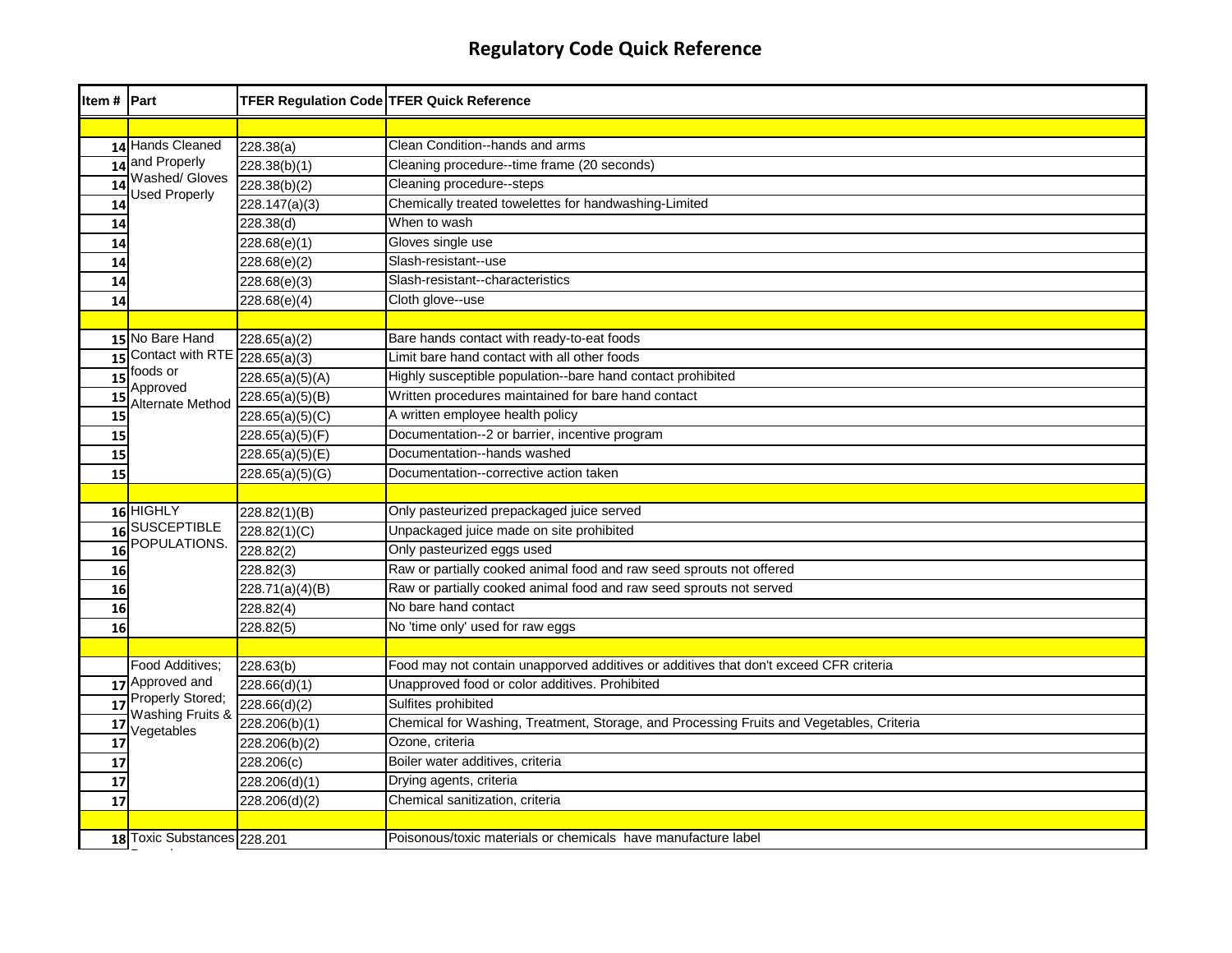| Item # Part     |                                                  | <b>TFER Regulation Code TFER Quick Reference</b> |                                                                                                                             |
|-----------------|--------------------------------------------------|--------------------------------------------------|-----------------------------------------------------------------------------------------------------------------------------|
|                 | 18 Properly                                      | 228.202                                          | Poisonous/toxic materials or chemicals not in original container labeled                                                    |
| $\overline{18}$ | Identified, Stored                               | 228.203                                          | Poisonous/toxic materials or chemicals stored properly                                                                      |
| $\overline{18}$ | and Used                                         | 228.204(a)(1)                                    | Approved Poisonous/toxic materials or chemicals                                                                             |
| 18              |                                                  | 228.204(b)(1)                                    | Poisonous/toxic materials or chemicals used properly                                                                        |
| 18              |                                                  | 228.204(b)(2)(A)                                 | Poisonous/toxic materials or chemicals doesn't cause hazard                                                                 |
| 18              |                                                  | 228.204(b)(2)(B)                                 | Poisonous/toxic materials or chemicals applied properly                                                                     |
| 18              |                                                  | 228.204(b)(3)                                    | RESTRICTED use pesticide applied only by an certified applicator                                                            |
| 18              |                                                  | 228.205                                          | Chemical container not used for food                                                                                        |
| 18              |                                                  | 228.206(a)                                       | Sanitizers, criteria                                                                                                        |
| 18              |                                                  | 228.207                                          | Lubricant criteria                                                                                                          |
| 18              |                                                  | 228.208(a)                                       | RESTRICTED use pesticides, criteria                                                                                         |
| 18              |                                                  | 228.208(b)                                       | Rodent Bait station criteria                                                                                                |
| 18              |                                                  | 228.208(c)(1)                                    | Tracking powders prohibited                                                                                                 |
| 18              |                                                  | 228.223(k)(2)                                    | Pesticides and rodenticides application criteria                                                                            |
| 18              |                                                  | 228.209(a)(1)                                    | <b>Employee Medication</b>                                                                                                  |
| 18              |                                                  | 228.209(a)(2)                                    | Medicine storage and labeling                                                                                               |
| 18              |                                                  | 228.209(b)                                       | Refrigerated medicines, storage                                                                                             |
| 18              |                                                  | 228.211                                          | First Aid Supplies, Storage and labeling                                                                                    |
| 18              |                                                  | 228.111(n)(6)(A)                                 | Chemical sanitizer generated onsite, device criteria                                                                        |
| 18              |                                                  | 228.111(n)(6)(B)                                 | Chemical sanitizer generated onsite, chemical criteria                                                                      |
| 18              |                                                  | 228.213                                          | Stock and retail sale of poisonous or toxic materials                                                                       |
| 18              |                                                  | 228.101(a)(1)                                    | Materials used for food contact surfaces safe                                                                               |
| 18              |                                                  | 228.102                                          | Materials used for single service/use safe                                                                                  |
| 18              |                                                  | 228.101(c)(1)                                    | Lead use limitation--lead free                                                                                              |
| 18              |                                                  | 228.101(c)(2)                                    | Lead use limitation--Pewter alloy < 0.05% lead                                                                              |
| 18              |                                                  | 228.101(d)                                       | Copper, use limitation                                                                                                      |
| 18              |                                                  | 228.101(e)                                       | Galvanized metal, use limitation                                                                                            |
|                 |                                                  |                                                  |                                                                                                                             |
|                 | 19 Water from                                    | 228.141(a)(1)                                    | Drinking water obtained from an approved source( public water system)                                                       |
|                 | 19 Approved                                      | 228.141(a)(2)                                    | Drinking water obtained from an approved source (nonpublic water system)                                                    |
| 19              | Source; Plumbing 228.141(b)<br>Installed; Proper |                                                  | System flushing and disinfection                                                                                            |
| 19              | <b>Backflow Device</b>                           | 228.141(c)                                       | Bottled drinking water approved source                                                                                      |
| 19              |                                                  | 228.142(a)(1)                                    | Public and private water system meet National Primary Drinking Water Regulations, state drinking water quality standards    |
| 19              |                                                  | 228.142(a)(2)                                    | Nonpublic water system shall meet the requirements in Subchapter J of this chapter, Private Water Systems                   |
| 19              |                                                  | 228.142(b)(1)                                    | A nondrinking water supply shall be used only if its use is approved by the regulatory authority                            |
| 19              |                                                  |                                                  | Nondrinking water shall be used only for nonculinary purposes such as air conditioning, nonfood equipment cooling, and fire |
|                 |                                                  | 228.142(b)(2)                                    | protection                                                                                                                  |
| 19              |                                                  | 228.142(c)                                       | Nonpublic water system sampled and tested, criteria                                                                         |
| 19              |                                                  | 228.142(d)                                       | Sample report maintained                                                                                                    |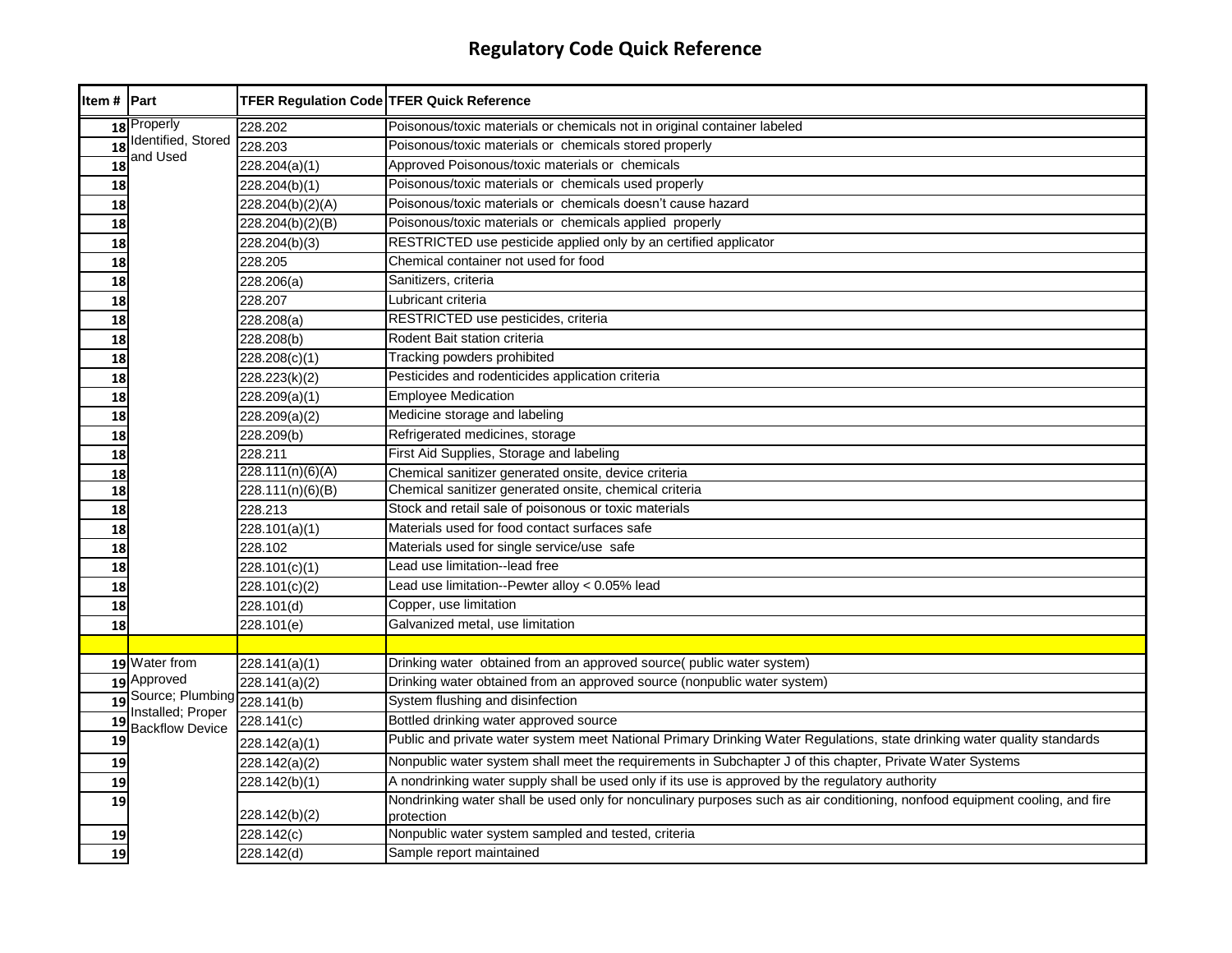| Item # Part | TFER Regulation Code TFER Quick Reference |                                                                                                                                                                                                                                                                                                                                                                                                                                              |
|-------------|-------------------------------------------|----------------------------------------------------------------------------------------------------------------------------------------------------------------------------------------------------------------------------------------------------------------------------------------------------------------------------------------------------------------------------------------------------------------------------------------------|
| 19          | 228.222(f)                                | Water from an approved source shall be made available in a TEMPORARY FOOD ESTABLISHMENT                                                                                                                                                                                                                                                                                                                                                      |
| 19          | 228.223(o)(1)                             | Water supply. shall be from an approved source that meets the standards in accordance with: state drinking water quality<br>standards in accordance with 30 TAC §§290.38 - 290.47(Rules and Regulations for Public Water Systems), and 30 TAC<br>§§290.101 - 290.114, 290.117 - 290.119, 290.121, and 290.122 (Drinking Water Standards Governing Drinking Water Quality<br>and Reporting Requirements for Public Water Systems)             |
| 19          | 228.223(o)(2)                             | Water supply. shall be from an approved source that meets the standards in accordance with: private water system standards as<br>provided in Subchapter J, Private Water Systems                                                                                                                                                                                                                                                             |
| 19          | 228.224(g)(1)                             | Potable water shall be used on excursions for human consumption, food preparation, handwashing, and for cleaning and<br>sanitizing utensils and equipment                                                                                                                                                                                                                                                                                    |
| 19          | 228.272(a)(1)                             | Private water systems serving food service facilities shall submit a minimum of one water sample for testing for total coliform,<br>fecal coliform, E. coli, or other fecal indicator organisms, for the month prior to opening and each month the facility is in<br>operation. The sample shall be collected from a designated location within the Food Service Establishment                                                               |
|             | 228.272(a)(2)                             | water sampled every 6 months and have negative result                                                                                                                                                                                                                                                                                                                                                                                        |
|             | 228.272(a)(3)                             | If test is postive-- water smapled every month for 24 months, must have negative result for 12 consecutive months                                                                                                                                                                                                                                                                                                                            |
| 19          | 228.272(a)(5)                             | If a routine distribution coliform sample is E.coli-positive, then the facility shall issue a written boil water notification.                                                                                                                                                                                                                                                                                                               |
|             | 228.272(a)(6)                             | boil water notification in effect until repeat coliform sample is negative                                                                                                                                                                                                                                                                                                                                                                   |
| 19          | 228.272(b)                                | Water Chemical properties.                                                                                                                                                                                                                                                                                                                                                                                                                   |
| 19          | 228.272(c)                                | Minimum residual disinfectant concentrations and maximum residual disinfectant levels (MRDLs). (1) The minimum residual<br>disinfectant concentration in the water entering the distribution system and the water within the distribution system shall be 0.2<br>milligrams per liter (mg/L) free chlorine. (2) The MRDL of free chlorine in the water within the distribution system shall be 4.0<br>mg/L based on a running annual average |
| 19          | 228.274(c)                                | A sample of water from the new or repaired main shall be submitted to a TCEQ Accredited laboratory for bacteriological<br>examination so as to be assured that the disinfection procedure was effective                                                                                                                                                                                                                                      |
| 19          | 228.275                                   | Flushing of Water System Mains.                                                                                                                                                                                                                                                                                                                                                                                                              |
| 19          | 228.274(a)                                | Disinfection of New or Repaired Water System Facilities. When repairs are made to existing mains or when new main extensions<br>are installed, they shall be disinfected using such amounts of chlorine compounds as to fill the repaired or new mains and<br>appurtenances with water containing 50 mg/L chlorine.                                                                                                                          |
| 19          | 228.274(b)                                | Disinfection of New or Repaired Water System Facilities. After the water containing this amount of chlorine, which is greater<br>than that normally present in drinking water, has been in contact with the pipe and appurtenances for at least 24 hours, the main<br>shall be flushed until the free chlorine or chloramine in the water within the new or repaired distribution system is less than 4.0<br>mg/L.                           |
| 19          | 228.145(a)                                | Construction. A plumbing system and hoses conveying water shall be constructed and repaired with approved materials<br>according to the Plumbing Code                                                                                                                                                                                                                                                                                        |
| 19          | 228.145(b)                                | Water filter. A water filter shall be made of safe materials                                                                                                                                                                                                                                                                                                                                                                                 |
| 19          | 228.146(a)(1)                             | Approved system and cleanable fixtures                                                                                                                                                                                                                                                                                                                                                                                                       |
| 19          | 228.149(d)(1)(A)                          | A reservoir that is used to supply water to a device such as a produce fogger shall be maintained in accordance with<br>manufacturer's specifications                                                                                                                                                                                                                                                                                        |
| 19          | 228.149(d)(1)(B)                          | A reservoir that is used to supply water to a device such as a produce fogger shall be cleaned in accordance with manufacturer's<br>specifications or according to the procedures specified under paragraph (2) of this subsection, whichever is more stringent                                                                                                                                                                              |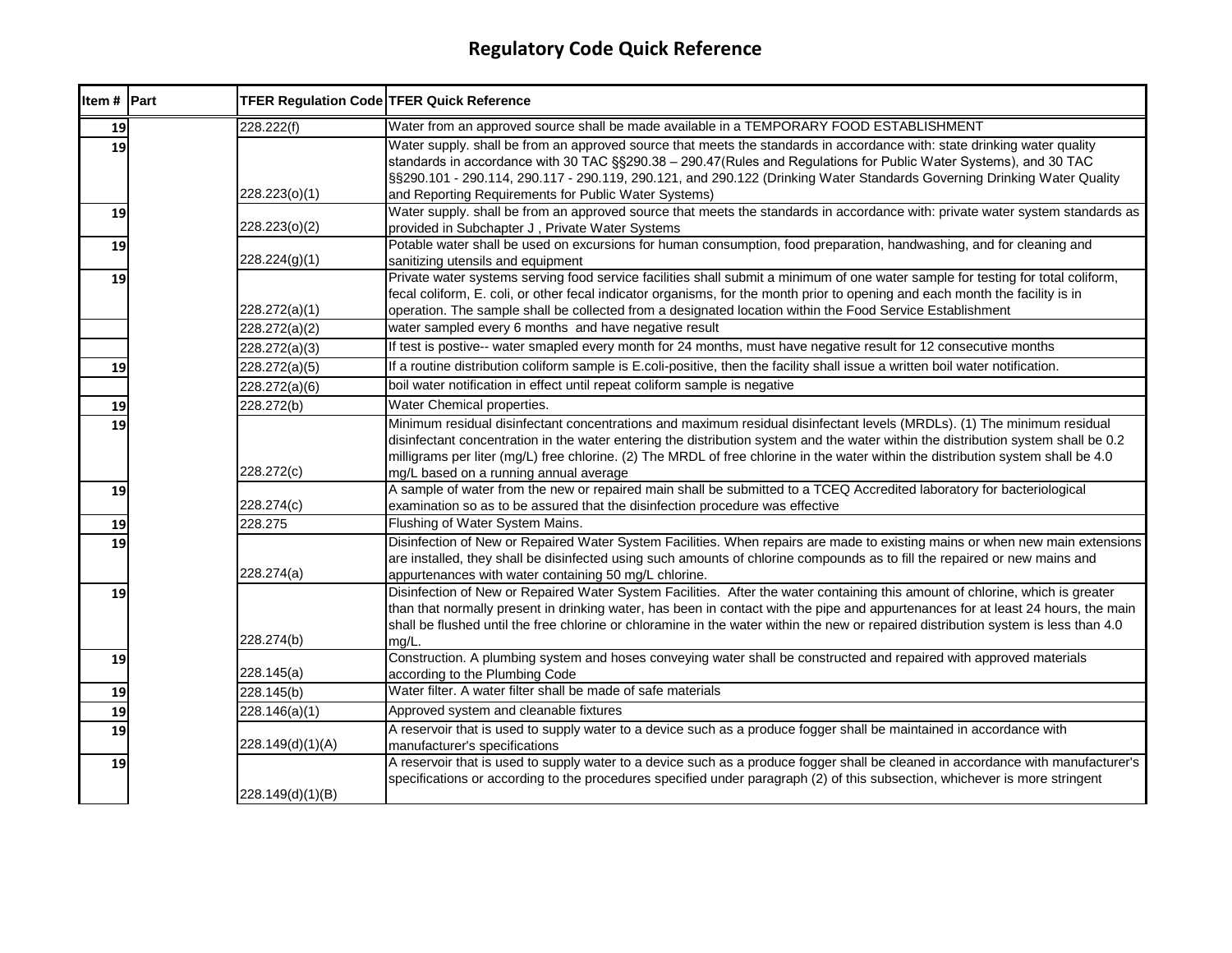| Item # Part     |                                 | <b>TFER Regulation Code TFER Quick Reference</b> |                                                                                                                                                                                                                                                                                                                                                                                                                                                                                                                                                                                   |
|-----------------|---------------------------------|--------------------------------------------------|-----------------------------------------------------------------------------------------------------------------------------------------------------------------------------------------------------------------------------------------------------------------------------------------------------------------------------------------------------------------------------------------------------------------------------------------------------------------------------------------------------------------------------------------------------------------------------------|
| 19              |                                 | 228.149(d)(2)                                    | Cleaning procedures shall include at least the following steps and shall be conducted at least once a week: (A) draining and<br>complete disassembly of the water and aerosol contact parts; (B) brush-cleaning the reservoir, aerosol tubing, and discharge<br>nozzles with a suitable detergent solution; (C) flushing the complete system with water to remove the detergent solution and<br>particulate accumulation; and (D) rinsing by immersing, spraying, or swabbing the reservoir, aerosol tubing, and discharge<br>nozzles with at least 50 mg/L hypochlorite solution |
| 19              |                                 | 228.149(e)(1)                                    | A plumbing system shall be repaired according to the Plumbing Code                                                                                                                                                                                                                                                                                                                                                                                                                                                                                                                |
| 19              |                                 | 228.149(f)(1)(A)                                 | Materials, approved. Materials that are used in the construction of a MOBILE water tank, MOBILE FOOD UNIT water tank, and<br>appurtenances shall be safe                                                                                                                                                                                                                                                                                                                                                                                                                          |
| 19              |                                 | 228.149(f)(7)(A)                                 | Tank hose, construction and identification. A hose used for conveying drinking water from a water tank shall be safe                                                                                                                                                                                                                                                                                                                                                                                                                                                              |
| 19              |                                 | 228.149(f)(8)                                    | Tank filter, compressed air                                                                                                                                                                                                                                                                                                                                                                                                                                                                                                                                                       |
| 19              |                                 | 228.149(f)(13)                                   | Operation and maintenance, system flushing and disinfection                                                                                                                                                                                                                                                                                                                                                                                                                                                                                                                       |
| 19              |                                 | 228.149(f)(16)(A)                                | Tank, pump, and hoses, dedication. Except as specified in subparagraph (B) of this paragraph, a water tank, pump, and hoses<br>used for conveying drinking water shall be used for no other purpose                                                                                                                                                                                                                                                                                                                                                                               |
| 19              |                                 | 228.146(c)                                       | Backflow prevention, air gap                                                                                                                                                                                                                                                                                                                                                                                                                                                                                                                                                      |
| 19              |                                 | 228.146(d)                                       | Backflow prevention device, design standard                                                                                                                                                                                                                                                                                                                                                                                                                                                                                                                                       |
| 19              |                                 | 228.147(d)                                       | Backflow prevention device, when required                                                                                                                                                                                                                                                                                                                                                                                                                                                                                                                                         |
| 19              |                                 | 228.147(e)(1)                                    | If not provided with an air gap as specified under §228.146(c) of this title, a dual check valve with an intermediate vent preceded<br>by a screen of not less than 100 mesh to 25.4mm (100 mesh to 1 inch) shall be installed upstream from a carbonating device and<br>downstream from any copper in the water supply line                                                                                                                                                                                                                                                      |
| 19              |                                 | 228.149(b)(1)                                    | A person may not create a cross connection by connecting a pipe or conduit between the drinking water system and a<br>nondrinking water system or a water system of unknown quality                                                                                                                                                                                                                                                                                                                                                                                               |
| 19              |                                 | 228.273(a)                                       | Backflow Prevention. The plumbing system shall preclude backflow of a solid, liquid, or gas contaminant into the water supply<br>system at each point of use, including on a hose bib, by: providing an air gap between the water supply inlet and the flood level<br>rim of a plumbing fixture, equipment, or nonfood equipment that is at least twice the diameter of the water supply inlet and not<br>less than 25 mm (1 inch)                                                                                                                                                |
| 19              |                                 | 228.273(b)                                       | Backflow Prevention. The plumbing system shall preclude backflow of a solid, liquid, or gas contaminant into the water supply<br>system at each point of use, including on a hose bib, by: installing an approved backflow prevention device that meets the<br>American Society of Sanitary Engineering (ASSE) standards for construction, installation, maintenance, inspection, and testing<br>for that specific application and type of device                                                                                                                                 |
| 19              |                                 | 228.278                                          | No physical connection between the distribution system of a food service facility water supply and that of any other water supply<br>shall be permitted. Unless that water supply meets all applicable requirements of 30 TAC 290                                                                                                                                                                                                                                                                                                                                                 |
|                 |                                 |                                                  |                                                                                                                                                                                                                                                                                                                                                                                                                                                                                                                                                                                   |
|                 | 20 Approved                     | 228.150(e)                                       | Conveying sewage                                                                                                                                                                                                                                                                                                                                                                                                                                                                                                                                                                  |
|                 | 20 Sewage/Wastew                | 228.151(a)(1)                                    | Sewage disposed through public sewer system                                                                                                                                                                                                                                                                                                                                                                                                                                                                                                                                       |
| $\overline{20}$ | ater Disposal<br>System, Proper | 228.151(a)(2)                                    | Capacity and drainage                                                                                                                                                                                                                                                                                                                                                                                                                                                                                                                                                             |
| 20              | Disposal                        | 228.150(c)(1)                                    | A direct connection may not exist between the sewage system and a drain originating from equipment in which food, portable<br>equipment, or utensils are placed                                                                                                                                                                                                                                                                                                                                                                                                                   |
| 20              |                                 | 228.186(e)                                       | Cleaning maintenance tools, preventing contamination                                                                                                                                                                                                                                                                                                                                                                                                                                                                                                                              |
| 20              |                                 | 228.221(a)(9)(D)                                 | MOBILE FOOD UNIT--liquid waste discharge prohibited                                                                                                                                                                                                                                                                                                                                                                                                                                                                                                                               |
| 20              |                                 | 228.221(a)(9)(E)                                 | Flushing a waste retention tank                                                                                                                                                                                                                                                                                                                                                                                                                                                                                                                                                   |
| 20              |                                 | 228.221(a)(9)(F)                                 | MOBILE FOOD UNIT--approved waste disposal system                                                                                                                                                                                                                                                                                                                                                                                                                                                                                                                                  |
| 20              |                                 | 228.221(c)(1)(B)                                 | MOBILE FOOD UNIT--waste disposal location                                                                                                                                                                                                                                                                                                                                                                                                                                                                                                                                         |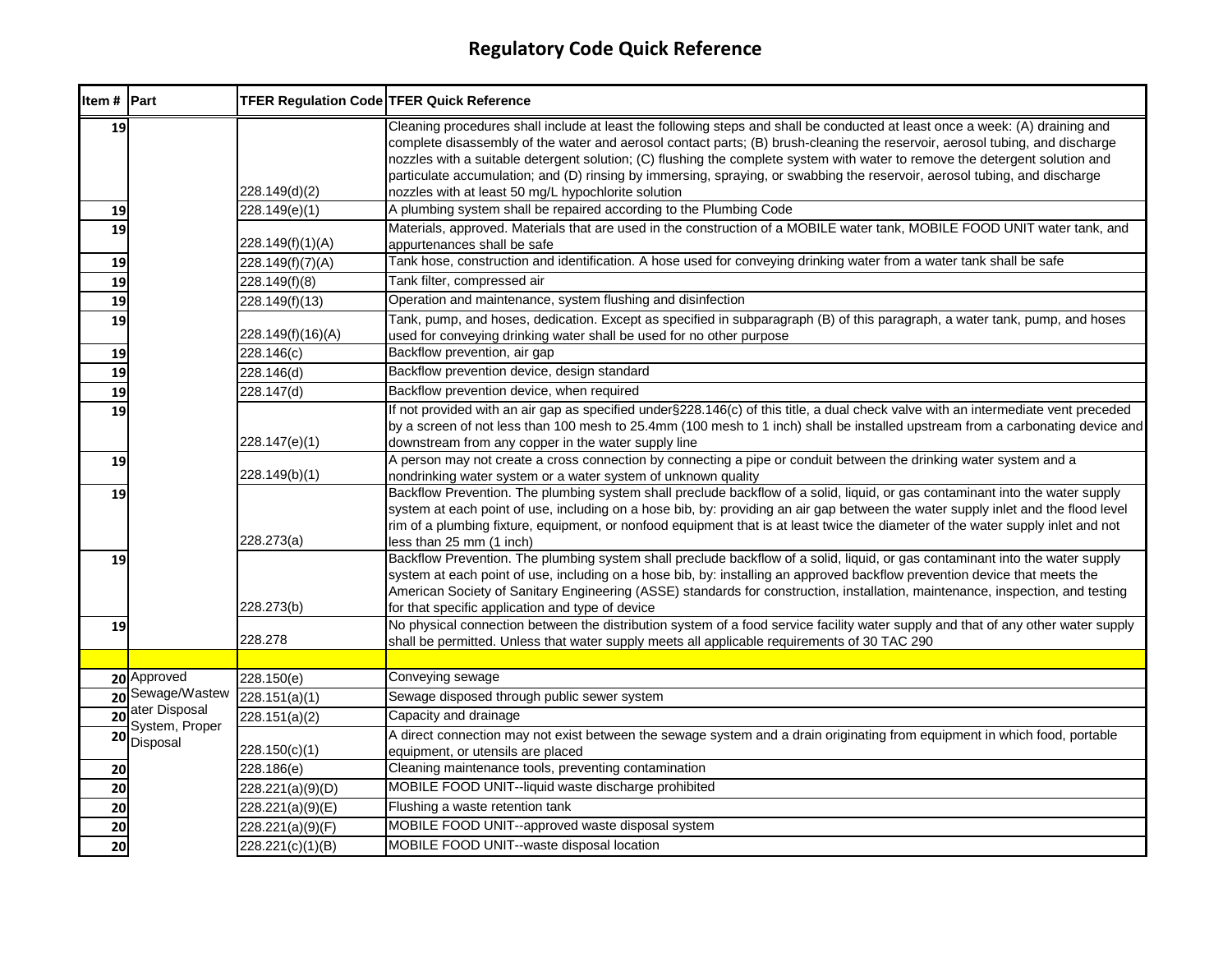| Item # Part |                                          | <b>TFER Regulation Code TFER Quick Reference</b> |                                                                                                                                                                                                                                                               |
|-------------|------------------------------------------|--------------------------------------------------|---------------------------------------------------------------------------------------------------------------------------------------------------------------------------------------------------------------------------------------------------------------|
| 20          |                                          | 228.222(h)(1)                                    | Sewage and waste water disposed properly--Temporary Event                                                                                                                                                                                                     |
| 20          |                                          | 228.223(n)                                       | Sewage and waste water disposed properly BED AND BREAKFAST                                                                                                                                                                                                    |
| 20          |                                          | 228.276(a)                                       | Sewer or septic tank location criteria                                                                                                                                                                                                                        |
| 20          |                                          | 228.276(b)                                       | Storm sewer criteria                                                                                                                                                                                                                                          |
| 20          |                                          | 228.276(c)                                       | Sewer/ Water line location criteria                                                                                                                                                                                                                           |
|             |                                          |                                                  | <b>Priority Foundation</b>                                                                                                                                                                                                                                    |
|             |                                          |                                                  |                                                                                                                                                                                                                                                               |
|             | 21 Person in Charge                      |                                                  | Except as specified in (b), the permit holder shall be the person in charge or shall designate a person in charge and shall ensure                                                                                                                            |
|             | Present,                                 | 228.31(a)                                        | that a person in charge is present at the establishment during all hours of operation                                                                                                                                                                         |
|             | 21 Demonstration of                      |                                                  | In a establishment with two or more separately permitted departments that are the legal responsibility of the same permit holder                                                                                                                              |
|             | Knowledge, and                           |                                                  | that are located on the same premises, the permit holder may, during specific time periods when food is not being prepared,                                                                                                                                   |
|             | Perform Duties/<br><b>Certified Food</b> | 228.31(b)                                        | packaged, or served, designate a single person in charge who is present on the premises during all hours of operation, and who                                                                                                                                |
|             | 21 Manager (CFM)                         |                                                  | is responsible for each separate permitted establishment on the premises<br>Based on the risks inherent to the food operation, during inspections and upon request the person in charge shall demonstrate to                                                  |
|             |                                          |                                                  | the regulatory authority knowledge of foodborne disease prevention, application of the Hazard Analysis Critical Control Point                                                                                                                                 |
|             |                                          |                                                  | principles, and the requirements of this rule. The person in charge shall demonstrate this knowledge by complying with these                                                                                                                                  |
|             |                                          | 228.32(1)                                        | rules by having no critical violations/priority items during the current inspection                                                                                                                                                                           |
| 21          |                                          |                                                  | Except as specified in (b), the permit holder shall be the person in charge or shall designate a person in charge and shall ensure                                                                                                                            |
|             |                                          | 228.31(a)                                        | that a person in charge is present at the establishment during all hours of operation                                                                                                                                                                         |
| 21          |                                          |                                                  | In a establishment with two or more separately permitted departments that are the legal responsibility of the same permit holder                                                                                                                              |
|             |                                          |                                                  | that are located on the same premises, the permit holder may, during specific time periods when food is not being prepared,<br>packaged, or served, designate a single person in charge who is present on the premises during all hours of operation, and who |
|             |                                          | 228.31(b)                                        | is responsible for each separate permitted establishment on the premises                                                                                                                                                                                      |
| 21          |                                          |                                                  | Based on the risks inherent to the food operation, during inspections and upon request the person in charge shall demonstrate to                                                                                                                              |
|             |                                          |                                                  | the regulatory authority knowledge of foodborne disease prevention, application of the Hazard Analysis Critical Control Point                                                                                                                                 |
|             |                                          |                                                  | principles, and the requirements of this rule. The person in charge shall demonstrate this knowledge by complying with these                                                                                                                                  |
|             |                                          | 228.32(1)                                        | rules by having no critical violations/priority items during the current inspection                                                                                                                                                                           |
| 21          |                                          |                                                  | Being a certified food protection manager who has shown proficiency of required information through passing a test that is part of                                                                                                                            |
|             |                                          | 228.32(2)                                        | an Accredited Program<br>Responding correctly to the inspector's questions as they relate to the specific food operation. The areas of knowledge include:                                                                                                     |
| 21          |                                          | 228.32(3)                                        | §228.32(3) (A-Q) are met                                                                                                                                                                                                                                      |
| 21          |                                          |                                                  | At least one employee that has supervisory and management responsibility and the authority to direct and control food                                                                                                                                         |
|             |                                          |                                                  | preparation and service shall be a certified food protection manager who has shown proficiency of required information through                                                                                                                                |
|             |                                          | 228.33(a)                                        | passing a test that is part of an accredited program                                                                                                                                                                                                          |
| 21          |                                          | 228.33(c)                                        | At least one certified food protection manager must be employed by each establishment                                                                                                                                                                         |
| 21          |                                          | 228.34                                           | Person in charge. The person in charge shall ensure that §228.34 (1-15) Relating to Duties of PIC are met                                                                                                                                                     |
| 21          |                                          |                                                  | A establishment shall have written procedures for employees to follow when responding to vomiting or diarrheal events that                                                                                                                                    |
|             |                                          |                                                  | involve the discharge of vomitus or fecal matter onto surfaces in the establishment the procedures shall address the specific                                                                                                                                 |
|             |                                          | 228.45                                           | actions employees must take to minimize the spread of contamination and the exposure of employees, consumers, food, and<br>surfaces to vomitus or fecal matter                                                                                                |
| 21          |                                          | 228.221(a)(4)(A)                                 | Initial Permitting Inspection. MOBILE FOOD UNIT criteria                                                                                                                                                                                                      |
| 21          |                                          | 228.222(a)(2)                                    | TEMPORARY FOOD ESTABLISHMENT certified food manager or food handler certification criteria                                                                                                                                                                    |
| 21          |                                          | 228.223(b)                                       | Bed and Breakfast Certified food protection manager                                                                                                                                                                                                           |
|             |                                          |                                                  |                                                                                                                                                                                                                                                               |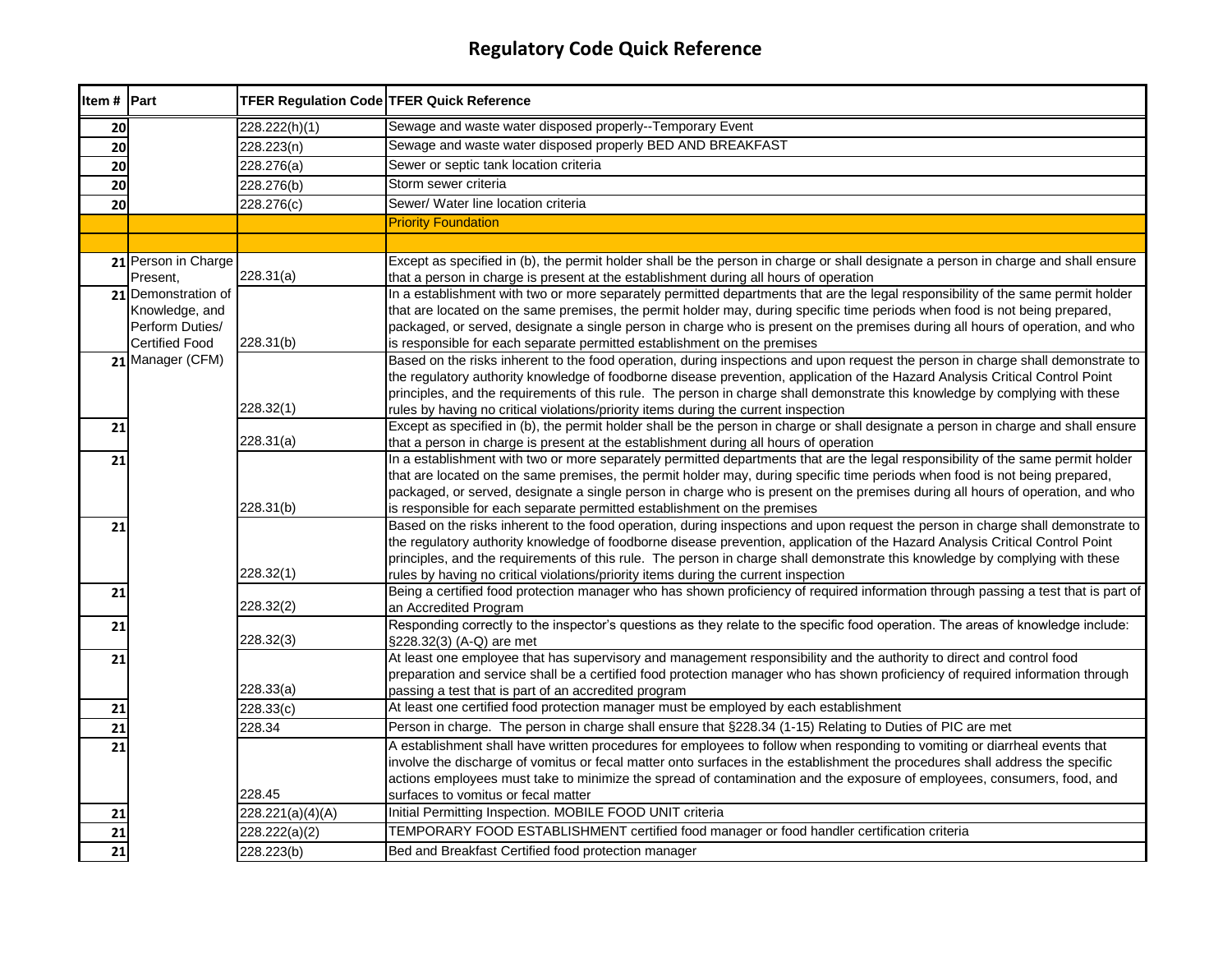| Item # Part     |                                                          | <b>TFER Regulation Code TFER Quick Reference</b> |                                                                                                                                                                                                                                                                                                                                                                                                                                                                                  |
|-----------------|----------------------------------------------------------|--------------------------------------------------|----------------------------------------------------------------------------------------------------------------------------------------------------------------------------------------------------------------------------------------------------------------------------------------------------------------------------------------------------------------------------------------------------------------------------------------------------------------------------------|
| 21              |                                                          | 228.224(I)                                       | Outfitter Certified food protection manager                                                                                                                                                                                                                                                                                                                                                                                                                                      |
|                 |                                                          |                                                  |                                                                                                                                                                                                                                                                                                                                                                                                                                                                                  |
|                 | 22 Food Handler/No                                       | 228.33(d)                                        | Food Handler Training criteria                                                                                                                                                                                                                                                                                                                                                                                                                                                   |
| 22              | Unauthorized                                             | 228.34(2)                                        | Unauthorized persons prohibited                                                                                                                                                                                                                                                                                                                                                                                                                                                  |
| 22              | Persons/<br>Personnel                                    | 228.38(e)                                        | Washing hands only at a designated hand sink                                                                                                                                                                                                                                                                                                                                                                                                                                     |
| 22              |                                                          | 228.39(a)                                        | Fingernail maintenance                                                                                                                                                                                                                                                                                                                                                                                                                                                           |
| 22              |                                                          | 228.39(b)                                        | Nail polish, fake nails, criteria                                                                                                                                                                                                                                                                                                                                                                                                                                                |
| 22              |                                                          | 228.223(f)                                       | BED AND BREAKFAST. Personal hygiene practices. Criteria                                                                                                                                                                                                                                                                                                                                                                                                                          |
| 22              |                                                          | 228.44(a)                                        | Food employees may not care for or handle animals that may be present                                                                                                                                                                                                                                                                                                                                                                                                            |
| 22              |                                                          | 288.70(c)(3)                                     | Consumer self-service operations (buffets and salad bars) shall be monitored by food employees                                                                                                                                                                                                                                                                                                                                                                                   |
|                 |                                                          |                                                  |                                                                                                                                                                                                                                                                                                                                                                                                                                                                                  |
|                 | 23 Hot and Cold                                          | 228.143(a)                                       | Water capacity                                                                                                                                                                                                                                                                                                                                                                                                                                                                   |
| 23              | Water available;                                         | 228.143(b)                                       | Water pressure                                                                                                                                                                                                                                                                                                                                                                                                                                                                   |
| $\overline{23}$ | Adequate<br>Pressure; Safe                               | 228.223(o)                                       | BED AND BREAKFAST -- Water supply                                                                                                                                                                                                                                                                                                                                                                                                                                                |
| $\overline{23}$ | Water                                                    | 228.143(c)                                       | Does the establishment have sufficient capacity to meet peak hot water demands?                                                                                                                                                                                                                                                                                                                                                                                                  |
| 23              |                                                          | 228.144(a)(1)                                    | Public water delivery system, criteria                                                                                                                                                                                                                                                                                                                                                                                                                                           |
| 23              |                                                          | 228.144(a)(2)(A)                                 | Nonpublic water delivery system, criteria                                                                                                                                                                                                                                                                                                                                                                                                                                        |
| 23              |                                                          | 228.144(a)(2)(B)                                 | Water transport vehicle criteria                                                                                                                                                                                                                                                                                                                                                                                                                                                 |
| 23              |                                                          | 228.144(a)(2)(C)                                 | Water container, criteria                                                                                                                                                                                                                                                                                                                                                                                                                                                        |
| 23              |                                                          | 228.144(b)                                       | Alternate water supply criteria                                                                                                                                                                                                                                                                                                                                                                                                                                                  |
| 23              |                                                          | 228.144(b)(5)                                    | Alternate water supply criteria without paramount water supply                                                                                                                                                                                                                                                                                                                                                                                                                   |
| 23              |                                                          | 228.149(b)(2)                                    | Identify nondrinking water pipes to distinguish from drinking water pipes                                                                                                                                                                                                                                                                                                                                                                                                        |
| 23              |                                                          | 228.149(c)                                       | Scheduled inspection and service of water system device                                                                                                                                                                                                                                                                                                                                                                                                                          |
| 23              |                                                          | 228.149(f)(12)                                   | Water sampling --Mobile Food unit                                                                                                                                                                                                                                                                                                                                                                                                                                                |
| 23              |                                                          | 228.271(1)                                       | Water capacity specifications                                                                                                                                                                                                                                                                                                                                                                                                                                                    |
| 23              |                                                          | 228.271(2)                                       | Water pressure specifications                                                                                                                                                                                                                                                                                                                                                                                                                                                    |
|                 |                                                          |                                                  |                                                                                                                                                                                                                                                                                                                                                                                                                                                                                  |
|                 | 24 Required<br>Records<br>Available<br>(shellstock tags; | 228.63(h)(1)                                     | Raw shucked shellfish, including individual quick frozen oysters, shall be obtained in nonreturnable packages which bear a<br>legible label that identifies the: name, address, and certification number of the shucker-packer or repacker of the molluscan<br>shellfish; and the "sell by" or "best if used by" date for packages with a capacity of less than 1.89 L (one-half gallon) or the date<br>shucked for packages with a capacity of 1.89 L (one-half gallon) or more |
|                 | 24 parasite<br>destruction);                             | 228.63(i)                                        | Shellstock identification. §228.63(i)(1)(A)-(B) Shellstock tags or labels bear legible source identification information is being met.                                                                                                                                                                                                                                                                                                                                           |
|                 | 24 Food Properly                                         | 228.64(e)(1)                                     | Shellstock tags shall remain attached to the container                                                                                                                                                                                                                                                                                                                                                                                                                           |
| 24              | Labeled                                                  | 228.64(e)(2)                                     | The date when the last shellstock from the container is sold or served shall be recorded on the tag or label                                                                                                                                                                                                                                                                                                                                                                     |
| 24              |                                                          | 228.64(e)(3)                                     | The identity of the source of shellstock that are sold or served shall be maintained by retaining shellstock tags or labels for 90<br>calendar days from the date that is recorded on the tag or label                                                                                                                                                                                                                                                                           |
| 24              |                                                          | 228.72(b)(1)                                     | If raw, raw-marinated, partially cooked, or marinated-partially cooked fish are served or sold in ready-to-eat form, the person in<br>charge shall record the freezing temperature and time to which the fish are subjected and shall retain and have accessible the<br>records of the establishment for 90 calendar days beyond the time of service or sale of the fish                                                                                                         |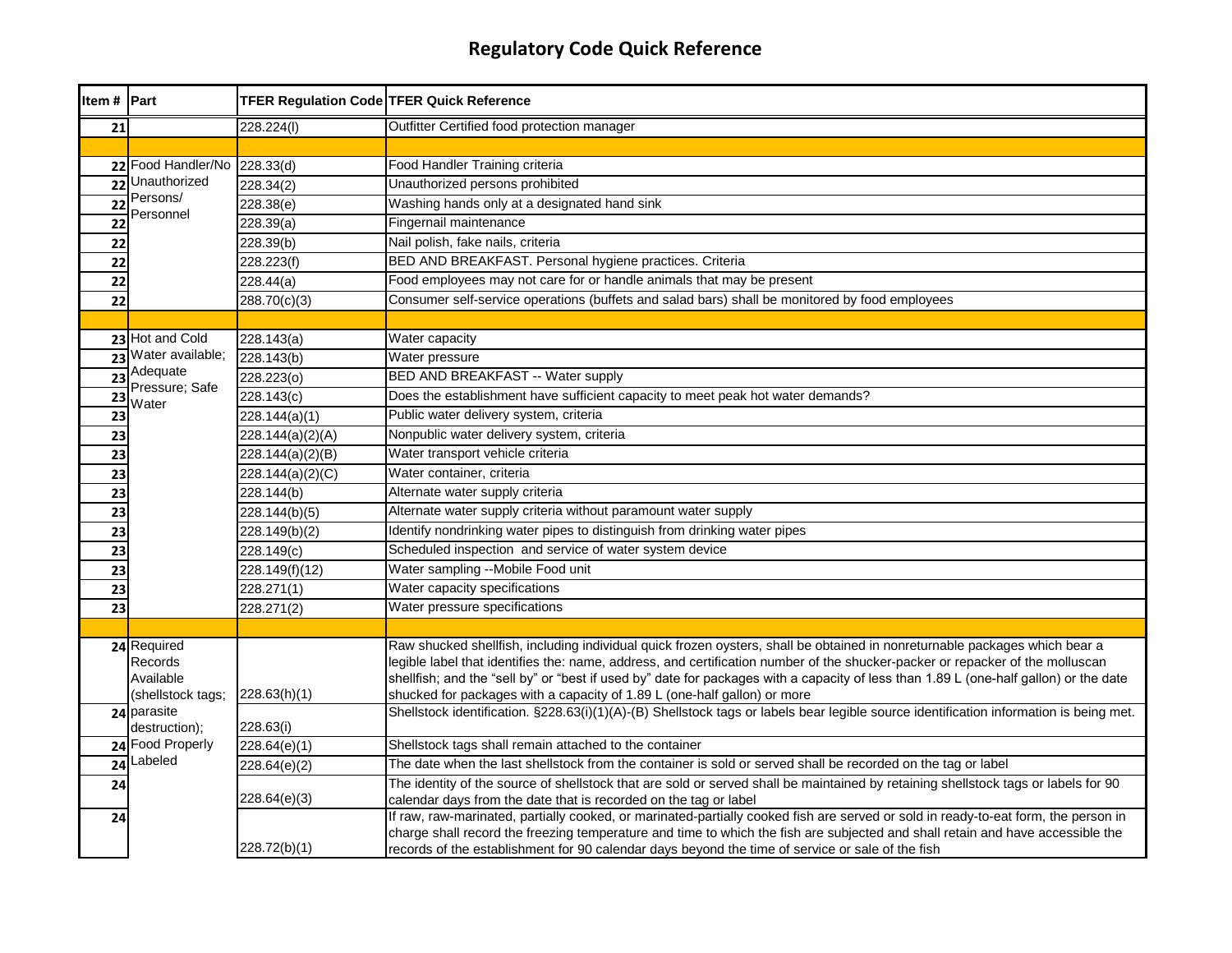| Item # Part     |                             | <b>TFER Regulation Code TFER Quick Reference</b> |                                                                                                                                                                                                                                                                                                                                                                                                                                                                                                                                                                                                                                             |
|-----------------|-----------------------------|--------------------------------------------------|---------------------------------------------------------------------------------------------------------------------------------------------------------------------------------------------------------------------------------------------------------------------------------------------------------------------------------------------------------------------------------------------------------------------------------------------------------------------------------------------------------------------------------------------------------------------------------------------------------------------------------------------|
| 24              |                             | 228.72(b)(3)                                     | If raw, raw-marinated, partially cooked, or marinated-partially cooked fish are served or sold in ready-to-eat form, and the fish are<br>raised and fed as specified in subsection (a)(2)(C), a written agreement or statement from the supplier or aquaculturist stipulating<br>that the fish were raised and fed as specified in subsection $(a)(2)(D)$ shall be obtained by the person in charge and retained in the<br>records of the establishment for 90 calendar days beyond the time of service or sale of the fish                                                                                                                 |
| 24              |                             | 228.79(a)(1)                                     | Food packaged in a establishment, shall be labeled as specified in law                                                                                                                                                                                                                                                                                                                                                                                                                                                                                                                                                                      |
| 24              |                             | 228.79(a)(2)(A)                                  | Label include the common name of the food, an adequately descriptive identity statement                                                                                                                                                                                                                                                                                                                                                                                                                                                                                                                                                     |
| 24              |                             | 228.79(a)(2)(B)                                  | Label include if made from two or more ingredients, a list of ingredients and sub-ingredients in descending order                                                                                                                                                                                                                                                                                                                                                                                                                                                                                                                           |
| 24              |                             | 228.79(a)(2)(C)                                  | Label information shall include an accurate declaration of the quantity of contents                                                                                                                                                                                                                                                                                                                                                                                                                                                                                                                                                         |
| 24              |                             | 228.79(a)(2)(D)                                  | Label include the name and place of business of the manufacturer, packer, or distributor                                                                                                                                                                                                                                                                                                                                                                                                                                                                                                                                                    |
| 24              |                             | 228.79(a)(2)(F)                                  | Label include nutrition labeling                                                                                                                                                                                                                                                                                                                                                                                                                                                                                                                                                                                                            |
|                 |                             |                                                  |                                                                                                                                                                                                                                                                                                                                                                                                                                                                                                                                                                                                                                             |
|                 | 25 Compliance with          | 228.76(1)                                        | Obtain a variance from the regulatory authority for Smoking food                                                                                                                                                                                                                                                                                                                                                                                                                                                                                                                                                                            |
| 25              | Variance,                   | 228.76(2)                                        | Curing food obtain variance                                                                                                                                                                                                                                                                                                                                                                                                                                                                                                                                                                                                                 |
| 25              | Specialized<br>Process, and | 228.76(3)(A)                                     | Obtain Variance: using food additives or adding components such as vinegar: as a method of food preservation                                                                                                                                                                                                                                                                                                                                                                                                                                                                                                                                |
|                 | 25 HACCP plan;              | 228.76(3)(B)                                     | Obtain Variance: render a food non TCS                                                                                                                                                                                                                                                                                                                                                                                                                                                                                                                                                                                                      |
|                 | 25 Variance                 | 228.76(4)                                        | Obtain Variance: reduce oxygen packaging                                                                                                                                                                                                                                                                                                                                                                                                                                                                                                                                                                                                    |
|                 | 25 obtained for             | 228.76(5)                                        | Obtain variance: Molluscan shellfish life-support system display tank                                                                                                                                                                                                                                                                                                                                                                                                                                                                                                                                                                       |
|                 | 25 Specialized              | 228.76(6)                                        | Obtain variance: custom processing animals                                                                                                                                                                                                                                                                                                                                                                                                                                                                                                                                                                                                  |
|                 | 25 Processing               | 228.76(7)                                        | Preparing food determined by the regulatory authority to require a variance                                                                                                                                                                                                                                                                                                                                                                                                                                                                                                                                                                 |
| $\overline{25}$ | Methods;<br>Manufacturer    | 228.76(8)                                        | Obtain variance: sprouting seeds or beans, such as wheat grass and Alfa spouts                                                                                                                                                                                                                                                                                                                                                                                                                                                                                                                                                              |
| 25              | Instructions                | 228.77(2)(A)                                     | Have HACCP plan: reduced oxygen packaging                                                                                                                                                                                                                                                                                                                                                                                                                                                                                                                                                                                                   |
| 25              |                             | 228.77(2)(B)                                     | Except as specified under paragraphs (3) - (6) of this section, requires that the packaged food shall be maintained at 5 degrees<br>Celsius (41 degrees Fahrenheit) or less and meet at least one of the following criteria: has an aw of 0.91 or less; has a pH of 4.6<br>or less; is a meat or poultry product cured at a food processing plant regulated by the USDA or the department using substances<br>specified in 9 CFR §424.21, use of food ingredients and sources of radiation, and is received in an intact package; or is a food<br>with a high level of competing organisms such as raw meat, raw poultry, or raw vegetables |
| 25              |                             | 228.77(2)(C)                                     | Describes how the packages shall be prominently and conspicuously labeled on the principal display panel in bold type on a<br>contrasting background, with instructions to: maintain the food at 5 degrees Celsius (41 degrees Fahrenheit) or below; and<br>discard the food if within 30 calendar days of its packaging it is not served for on-premises consumption, or consumed if served<br>or sold for off-premises consumption                                                                                                                                                                                                        |
| 25              |                             | 228.77(2)(E)                                     | Includes operational procedures that: prohibit contacting ready-to-eat food with bare hands as specified under §228.65(a)(2) of<br>this title; identify a designated area and the method by which: physical barriers or methods of separation of raw foods and ready-<br>to-eat foods minimize cross contamination; and access to the processing equipment is limited to responsible trained personnel<br>familiar with the potential hazards of the operation; and delineate cleaning and sanitization procedures for food-contact surfaces                                                                                                |
| 25              |                             | 228.77(2)(F)                                     | Describes the training program that ensures that the individual responsible for the reduced oxygen packaging operation<br>understands the: concepts required for a safe operation; equipment and facilities; and procedures specified under paragraph<br>$(2)(E)$ of this subsection and $\S228.244(d)(2)$ and (4) of this title                                                                                                                                                                                                                                                                                                            |
| 25              |                             | 228.77(2)(G)                                     | Is provided to the regulatory authority prior to implementation as specified under §228.244(c)(3) of this title                                                                                                                                                                                                                                                                                                                                                                                                                                                                                                                             |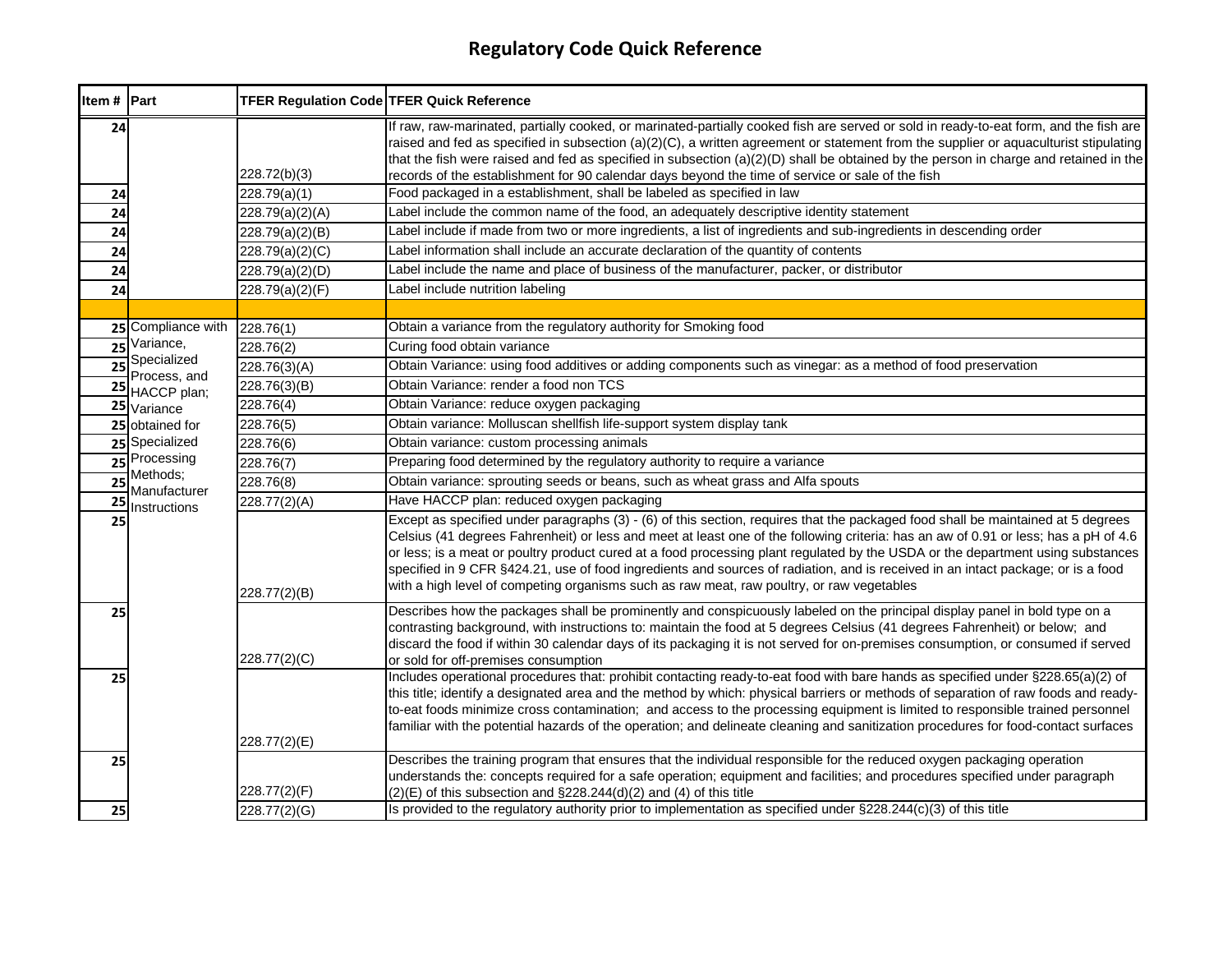| Item # Part     | <b>TFER Regulation Code TFER Quick Reference</b> |                                                                                                                                                                                                                                                                                                                                                                                                                                                                                                                                                                                                                                                                                                |
|-----------------|--------------------------------------------------|------------------------------------------------------------------------------------------------------------------------------------------------------------------------------------------------------------------------------------------------------------------------------------------------------------------------------------------------------------------------------------------------------------------------------------------------------------------------------------------------------------------------------------------------------------------------------------------------------------------------------------------------------------------------------------------------|
| 25              | 228.77(4)(A)                                     | Cook-Chill or Sous Vide. Except as specified under paragraphs (3) and (6) of this subsection, a establishment that packages<br>time/temperature controlled for safety food using cook-chill or sous vide process shall: provide to the regulatory authority prior to<br>implementation, a HACCP plan that contains the information specified under $\S 228.244(d)(2)$ and (4) of this title;                                                                                                                                                                                                                                                                                                   |
| 25              | 228.77(4)(B)(i)                                  | Cook-Chill or Sous Vide. Except as specified under paragraphs (3) and (6) of this subsection, a establishment that packages<br>time/temperature controlled for safety food using cook-chill or sous vide process shall: ensure the food is: prepared and<br>consumed on the premises, or prepared and consumed off the premises but within the same business entity with no distribution<br>or sale of the packaged product to another business entity or the consumer;                                                                                                                                                                                                                        |
| 25              | 228.77(4)(B)(vi)                                 | Held in a refrigeration unit that is equipped with an electronic system that continuously monitors time and temperature and is<br>visually examined for proper operation twice daily,                                                                                                                                                                                                                                                                                                                                                                                                                                                                                                          |
| 25              | 228.77(4)(B)(vii)                                | If transported off-site to a satellite location of the same business entity, equipped with verifiable electronic monitoring devices to<br>ensure that times and temperatures are monitored during transportation                                                                                                                                                                                                                                                                                                                                                                                                                                                                               |
| 25              | 228.77(4)(B)(viii)                               | Labeled with the product name and the date packaged;                                                                                                                                                                                                                                                                                                                                                                                                                                                                                                                                                                                                                                           |
| 25              | 228.77(4)(C)                                     | Maintain the records required to confirm that cooling and cold holding refrigeration time/temperature parameters are required as<br>part of the HACCP plan and make such records available to the regulatory authority upon request, and hold such records for at<br>least 6 months                                                                                                                                                                                                                                                                                                                                                                                                            |
| 25              | 228.77(4)(D)                                     | Implement written operational procedures as specified under paragraph (2)(E) of this section and a training program as specified<br>under paragraph (2)(F) of this section.                                                                                                                                                                                                                                                                                                                                                                                                                                                                                                                    |
| 25              | 228.77(5)(B)                                     | Cheese using a Reduced Oxygen Packaging method have a HACCP plan                                                                                                                                                                                                                                                                                                                                                                                                                                                                                                                                                                                                                               |
| 25              | 228.77(5)(C)                                     | Labels the package on the principal display panel with a "use by" date that does not exceed 30 days from its packaging or the<br>original manufacturer's "sell by" or "use by" date, whichever occurs first                                                                                                                                                                                                                                                                                                                                                                                                                                                                                    |
| 25              | 228.77(5)(D)                                     | Discards the reduced oxygen packaging cheese if it is not sold for off-premises consumption or consumed within 30 calendar<br>days of its packaging                                                                                                                                                                                                                                                                                                                                                                                                                                                                                                                                            |
| 25              | 228.243(b)                                       | Documentation of proposed variance and justification                                                                                                                                                                                                                                                                                                                                                                                                                                                                                                                                                                                                                                           |
| 25              | 228.243(c)(1)                                    | Conformance with approved procedures. If the regulatory authority grants a variance as specified in subsection (a) of this<br>section, or a HACCP plan is otherwise required as specified in §228.244(c) of this title, the establishment shall comply with the<br>HACCP plans and procedures that are submitted and approved as specified in §228.244(d) of this title as a basis for the<br>modification or waiver                                                                                                                                                                                                                                                                           |
| 25              | 228.243(c)(2)                                    | Conformance with approved procedures. If the regulatory authority grants a variance as specified in subsection (a) of this<br>section, or a HACCP plan is otherwise required as specified in §228.244(c) of this title, the establishment shall maintain and<br>provide to the regulatory authority, upon request, records specified in §228.244(d)(4) and (5) of this title that demonstrate that the<br>following are routinely employed: procedures for monitoring critical control points; monitoring of the critical control points;<br>verification of the effectiveness of an operation or process; and necessary corrective actions if there is failure at a critical control<br>point |
| 25              | 228.244(a)                                       | When plans are required                                                                                                                                                                                                                                                                                                                                                                                                                                                                                                                                                                                                                                                                        |
| $\overline{25}$ | 228.244(d)(1)                                    | Contents of a HACCP plan                                                                                                                                                                                                                                                                                                                                                                                                                                                                                                                                                                                                                                                                       |
| 25              | 228.106(j)(2)                                    | Have HACCP Plan: Molluscan shellfish life-support system display tanks                                                                                                                                                                                                                                                                                                                                                                                                                                                                                                                                                                                                                         |
| 25              | 228.71(d)(6)                                     | Non-continuous Cooking obtained prior approval from the regulatory authority                                                                                                                                                                                                                                                                                                                                                                                                                                                                                                                                                                                                                   |
| 25              | 228.71(a)(2)(A)                                  | Roasts weight and temperature requirements for cooking in oven                                                                                                                                                                                                                                                                                                                                                                                                                                                                                                                                                                                                                                 |
| 25              | 228.66(e)(3)                                     | Devices used for on-site generation of chemicals used in the washing/peeling of fruits and vegetables used in accordance with<br>the manufacturer's instructions                                                                                                                                                                                                                                                                                                                                                                                                                                                                                                                               |
| 25              | 228.111(n)(6)(C)                                 | Chemical sanitizer generated by a device on-site shall be produced by a device that displays the EPA device manufacturing<br>facility registration number on the device                                                                                                                                                                                                                                                                                                                                                                                                                                                                                                                        |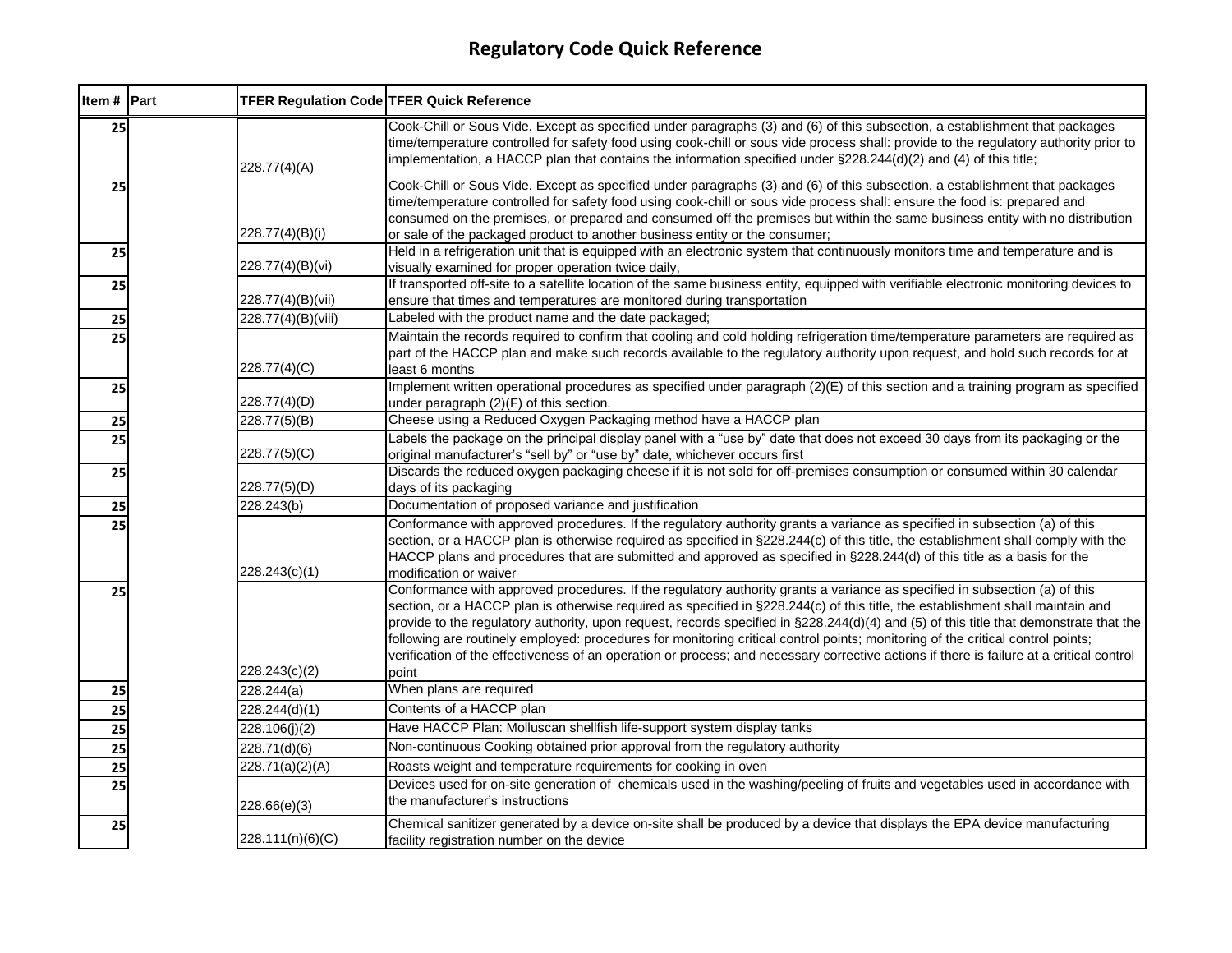| Item # Part     |                                | <b>TFER Regulation Code TFER Quick Reference</b> |                                                                                                                                                                                                                                                                                                              |
|-----------------|--------------------------------|--------------------------------------------------|--------------------------------------------------------------------------------------------------------------------------------------------------------------------------------------------------------------------------------------------------------------------------------------------------------------|
| 25              |                                | 228.111(n)(6)(D)                                 | Chemical sanitizer generated by a device located on-site shall be produced by a device that is operated and maintained in<br>accordance with manufacturer's instructions                                                                                                                                     |
| 25              |                                | 228.186(k)(3)                                    | Controlling pests. The presence of insects, rodents, and other pests shall be controlled to eliminate their presence on the<br>premises by using methods, if pests are found, such as trapping devices or other means of pest control as specified under<br>§228.204(b) and§228.208(b) and (c) of this title |
|                 |                                |                                                  |                                                                                                                                                                                                                                                                                                              |
|                 | 26 Posting of                  | 228.74(b)                                        | Non Pasteurized Juice properly labeled                                                                                                                                                                                                                                                                       |
|                 | 26 Consumer<br>Advisories; Raw | 228.80(a)                                        | Consumer Advisory--when needed                                                                                                                                                                                                                                                                               |
| $\overline{26}$ | or Undercooked                 | 228.80(b)(1)                                     | Consumer Advisory--Disclosure--description criteria                                                                                                                                                                                                                                                          |
| 26              | Foods                          | 228.80(b)(2)                                     | <b>Consumer Advisory Disclosure---asterisking</b>                                                                                                                                                                                                                                                            |
| 26              | (Disclosure/Remi               | 228.80(c)                                        | <b>Consumer Advisory--Reminder specifications</b>                                                                                                                                                                                                                                                            |
|                 | 26 nder/Buffet                 | 228.68(f)(2)                                     | Consumer Advisory--salad bar or buffet --- use of clean tableware to return                                                                                                                                                                                                                                  |
|                 | 26 Plate)/ Allergen            | 228.79(a)(2)(E)                                  | Allergen Labeling                                                                                                                                                                                                                                                                                            |
|                 | 26 Labeling                    | 228.62(a)(5)                                     | Consumer Advisory--whole-muscle, intact beef steaks, criteria                                                                                                                                                                                                                                                |
| 26              |                                | 228.79(b)(1)                                     | Labeling -bulk food additional information                                                                                                                                                                                                                                                                   |
|                 |                                |                                                  |                                                                                                                                                                                                                                                                                                              |
|                 | 27 Proper Cooling              | 228.75(e)(1)                                     | Cooling method, criteria                                                                                                                                                                                                                                                                                     |
|                 | 27 Method used;                | 228.107(a)                                       | Cooling, heating, and holding capacities. Equipment                                                                                                                                                                                                                                                          |
| $\overline{27}$ | Equipment<br>Adequate to       | 228.221(a)(6)(A)                                 | MOBILE FOOD UNIT--Cooling, heating, and holding capacities. Equipment                                                                                                                                                                                                                                        |
| $\overline{27}$ | Maintain Product               | 228.222(d)(3)                                    | TEMPORARY ESTABLISHMENTS -- Hot and cold holding equipment. Equipment                                                                                                                                                                                                                                        |
| 27              | Temperature                    | 228.223(l)                                       | BED AND BREAKFAST -- Equipment capacity                                                                                                                                                                                                                                                                      |
| 27              |                                | 228.225(e)                                       | Self-Service Food Market--automatic shut-off control                                                                                                                                                                                                                                                         |
| 27              |                                | 228.225(f)                                       | Self-Service Food Market--cold hold capacity                                                                                                                                                                                                                                                                 |
| 27              |                                | 228.225(g)                                       | Self-Service Food Market--self closing door                                                                                                                                                                                                                                                                  |
|                 |                                |                                                  |                                                                                                                                                                                                                                                                                                              |
|                 | 28 Proper Date                 | 228.75(g)(1)                                     | Date marking prepare on site RTE/ TCS food                                                                                                                                                                                                                                                                   |
|                 | 28 Marking and                 | 228.75(g)(2)                                     | Date marking commercially prepared RTE/ TCS food                                                                                                                                                                                                                                                             |
| $\overline{28}$ | Disposition                    | 228.75(g)(3)                                     | Date marking combined ingredients for RTE/ TCS food                                                                                                                                                                                                                                                          |
|                 |                                |                                                  |                                                                                                                                                                                                                                                                                                              |
|                 | 29 Thermometers                | 228.105(a)                                       | Food thermometers--accurate, ±2 degrees Fahrenheit                                                                                                                                                                                                                                                           |
|                 | 29 Provided,                   | 228.105(b)                                       | Food thermometers--easily readable                                                                                                                                                                                                                                                                           |
| $\overline{29}$ | Accurate, and<br>Calibrated;   | 228.108(b)                                       | Food thermometers provided and accessible                                                                                                                                                                                                                                                                    |
| 29              | Chemical/                      | 228.108(c)                                       | Food thermometers--small diameter probe                                                                                                                                                                                                                                                                      |
| 29              | <b>Thermal Test</b>            | 228.103(b)                                       | Food thermometers--glass limited                                                                                                                                                                                                                                                                             |
|                 | 29 Strips                      | 228.112(a)(2)                                    | Food thermometers--calibrated                                                                                                                                                                                                                                                                                |
| 29              |                                | 228.112(a)(3)                                    | Food thermometers--maintained, good repair                                                                                                                                                                                                                                                                   |
| 29              |                                | 228.224(j)                                       | <b>OUTFITTER OPERATION -- Thermometers</b>                                                                                                                                                                                                                                                                   |
| 29              |                                | 228.106(I)(5)                                    | Food/ water temperature measuring device--numerical scale in increments no greater than 1°C or 2°F                                                                                                                                                                                                           |
| 29              |                                | 228.106(l)(1)                                    | Mechanically refrigerated or hot food storage unit, temperature measuring device located at warmest part                                                                                                                                                                                                     |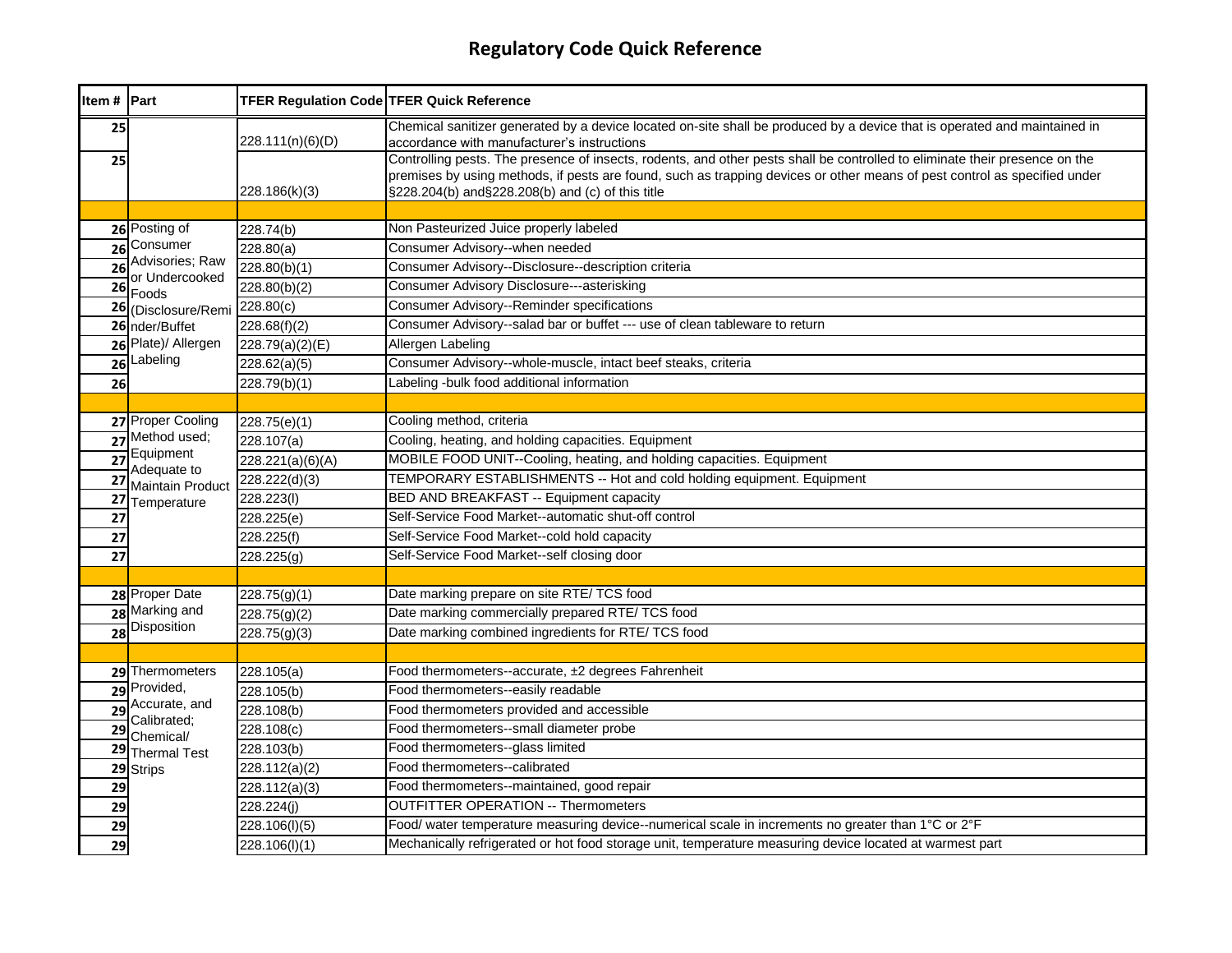| Item # Part |                                                                     | <b>TFER Regulation Code TFER Quick Reference</b> |                                                                                                                                                                                                                                                                           |
|-------------|---------------------------------------------------------------------|--------------------------------------------------|---------------------------------------------------------------------------------------------------------------------------------------------------------------------------------------------------------------------------------------------------------------------------|
| 29          |                                                                     | 228.106(I)(2)                                    | Cold or hot holding equipment include temperature measuring device located to allow easy viewing                                                                                                                                                                          |
| 29          |                                                                     | 228.106(I)(4)                                    | Temperature measuring devices shall be designed to be easily readable                                                                                                                                                                                                     |
| 29          |                                                                     | 228.108(d)                                       | Hot water mechanical ware washing operations, an irreversible registering temperature indicator shall be provided                                                                                                                                                         |
| 29          |                                                                     | 228.106(o)(1)                                    | Ware washing machine shall be equipped with a temperature measuring device that indicates the temperature of the water in<br>each wash and rinse tank                                                                                                                     |
| 29          |                                                                     | 228.106(o)(2)                                    | Ware washing machine equipped with temperature measuring device water enters the hot water sanitizing final rinse<br>manifold/chemical sanitizing solution tank                                                                                                           |
| 29          |                                                                     | 228.108(e)                                       | Sanitizing solutions, testing devices                                                                                                                                                                                                                                     |
| 29          |                                                                     | 228.111(p)                                       | Concentration of the sanitizing solution shall be accurately determined by using a test kit or other device                                                                                                                                                               |
|             |                                                                     |                                                  |                                                                                                                                                                                                                                                                           |
|             | 30 Establishment                                                    | 228.247                                          | Does Establishment have a current valid permit posted?                                                                                                                                                                                                                    |
|             | 30 Permit                                                           | 228.221(a)(3)                                    | MOBILE FOOD UNIT. Readily moveable                                                                                                                                                                                                                                        |
| 30          |                                                                     | 228.223(a)(2)                                    | <b>BED AND BREAKFAST criteria</b>                                                                                                                                                                                                                                         |
| 30          |                                                                     | 228.225(b)                                       | Self-Service Food Markets criteria                                                                                                                                                                                                                                        |
|             |                                                                     |                                                  |                                                                                                                                                                                                                                                                           |
|             | 31 Adequate Hand<br>Washing                                         | 228.146(b)(1)                                    | Hand washing facility provide water at a temperature of at least 38 degrees Celsius (100 degrees Fahrenheit) through a mixing<br>valve or combination faucet                                                                                                              |
|             | 31 Facilities:<br>Accessible and<br>Properly Supplied 228.147(a)(1) |                                                  | Hand washing facilities. at least one hand washing lavatory, a number of hand washing lavatories necessary for their convenient<br>use by employees in areas, and not fewer than the number of hand washing lavatories required by the Plumbing Code shall be<br>provided |
| 31          |                                                                     | 228.148(a)                                       | Hand washing facilities. A hand washing facility shall be located: to allow convenient use by employees in food preparation, food<br>dispensing, and ware washing areas; and in, or immediately adjacent to, toilet rooms                                                 |
| 31          |                                                                     | 228.149(a)                                       | Using a hand washing facility. accessible at all times for employee use; not be used for purposes other than hand washing                                                                                                                                                 |
| 31          |                                                                     | 228.146(b)(2)                                    | A steam mixing valve may not be used at a handwashing sink                                                                                                                                                                                                                |
| 31          |                                                                     | 228.146(b)(3)                                    | A self-closing, slow-closing, or metering faucet shall provide a flow of water for at least 15 seconds without the need to reactivate<br>the faucet                                                                                                                       |
| 31          |                                                                     | 228.146(b)(4)                                    | An automatic handwashing facility shall be installed in accordance with manufacturer's instructions                                                                                                                                                                       |
| 31          |                                                                     | 228.221(a)(6)(C)                                 | MOBILE FOOD UNIT-- At least one handwashing sink                                                                                                                                                                                                                          |
| 31          |                                                                     | 228.222(i)                                       | TEMPORARY ESTABLISHMENT--Handwashing facilities criteria                                                                                                                                                                                                                  |
| 31          |                                                                     | 228.223(i)                                       | <b>BED AND BREAKFAST -- Hand sinks</b>                                                                                                                                                                                                                                    |
| 31          |                                                                     | 228.224(h)                                       | OUTFITTER OPERATION -- Handwashing facility criteria                                                                                                                                                                                                                      |
| 31          |                                                                     | 228.175(b)                                       | Hand washing cleanser, availability                                                                                                                                                                                                                                       |
| 31          |                                                                     | 228.38(f)(1)                                     | A hand antiseptic (sanitizer) criteria                                                                                                                                                                                                                                    |
| 31          |                                                                     |                                                  | If a hand antiseptic or a hand antiseptic solution used as a hand dip does not meet the criteria specified under paragraph (1)(B)                                                                                                                                         |
|             |                                                                     |                                                  | of this subsection, use shall be:(A) followed by thorough hand rinsing in clean water before hand contact with food or by the use                                                                                                                                         |
|             |                                                                     | 228.38(f)(2)                                     | of gloves; or (B) limited to situations that involve no direct contact with food by the bare hands                                                                                                                                                                        |
| 31          |                                                                     | $\overline{228.38(f)(3)}$                        | HAND DIP: hand antiseptic solution strength at least 100 mg/L chlorine                                                                                                                                                                                                    |
| 31          |                                                                     | 228.38(b)(4)                                     | Automatic hand washing facility may be used if approved                                                                                                                                                                                                                   |
| 31          |                                                                     | 228.175(c)                                       | Hand drying provision.                                                                                                                                                                                                                                                    |
| 31          |                                                                     | 228.38(b)(3)                                     | Disposable paper towels used to avoid re-contaminating hands if manually operated faucet handles on a hand washing sink or<br>the handle of a restroom door                                                                                                               |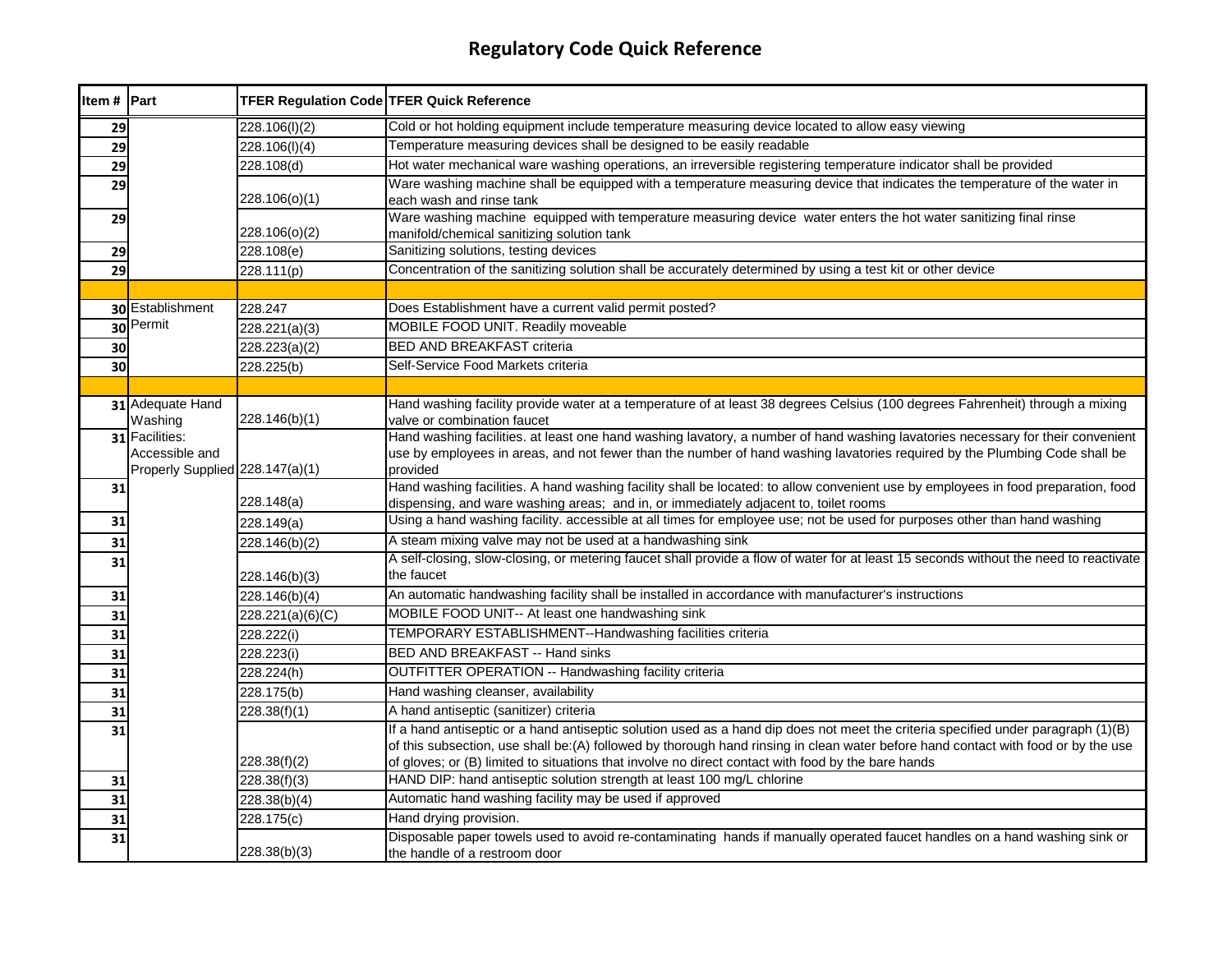| Item # Part     |                                                                                     | <b>TFER Regulation Code TFER Quick Reference</b> |                                                                                                                                                                                                                                                                                                                                                                                                                                                                                                                                                                                                                                                                |
|-----------------|-------------------------------------------------------------------------------------|--------------------------------------------------|----------------------------------------------------------------------------------------------------------------------------------------------------------------------------------------------------------------------------------------------------------------------------------------------------------------------------------------------------------------------------------------------------------------------------------------------------------------------------------------------------------------------------------------------------------------------------------------------------------------------------------------------------------------|
|                 |                                                                                     |                                                  |                                                                                                                                                                                                                                                                                                                                                                                                                                                                                                                                                                                                                                                                |
|                 | 32 Food and Non-                                                                    | 228.104(a)                                       | Cleanability. Food-contact surfaces.                                                                                                                                                                                                                                                                                                                                                                                                                                                                                                                                                                                                                           |
| 32 <sup>1</sup> | food Contact<br>surfaces<br>Cleanable,<br>Properly<br>Designed,<br>Constructed, and | $228.101(a)(2) - (5)$                            | Materials that are used in the construction of utensils and food-contact surfaces of equipment may not allow the migration of<br>deleterious substances or impart colors, odors, or tastes to food and under normal use conditions shall be: durable, corrosion-<br>resistant, and nonabsorbent; sufficient in weight and thickness to withstand repeated ware washing; finished to have a smooth,<br>easily cleanable surface; and resistant to pitting, chipping, crazing, scratching, scoring, distortion, and decomposition                                                                                                                                |
|                 | 32 Used                                                                             | 228.106(c)(5)                                    | Dispensing equipment in which Time/Temperature Control for Safety (TCS) food in a homogenous liquid form is maintained<br>outside of the temperature control requirements as specified under §228.75(f)(1) shall: be specifically designed and equipped to<br>maintain the commercial sterility of aseptically packaged food in a homogenous liquid form for a specified duration from the time<br>of opening the packaging within the equipment; and conform to the requirements for this equipment as specified in NSF/ANSI 18-<br>2006- manual food and beverage dispensing equipment                                                                       |
| 32              |                                                                                     | 228.63(e)                                        | Package integrity                                                                                                                                                                                                                                                                                                                                                                                                                                                                                                                                                                                                                                              |
| 32              |                                                                                     | 228.104(c)                                       | Cleaned in place (CIP) equipment. CIP equipment shall meet the characteristics specified under subsection (a) of this section<br>and shall be designed and constructed so that: cleaning and sanitizing solutions circulate throughout a fixed system and contact<br>all interior food-contact surfaces; and the system is self-draining or capable of being completely drained of cleaning and<br>sanitizing solutions; and CIP equipment that is not designed to be disassembled for cleaning shall be designed with inspection<br>access points to ensure that all interior food-contact surfaces throughout the fixed system are being effectively cleaned |
| 32              |                                                                                     | 228.103(a)                                       | Equipment and utensils. Equipment and utensils shall be designed and constructed to be durable and to retain their characteristic<br>qualities under normal use conditions                                                                                                                                                                                                                                                                                                                                                                                                                                                                                     |
| 32              |                                                                                     | 228.110(b)(1)                                    | Except as specified in paragraphs (2) and (3) of this subsection, floor-mounted equipment that is not easily movable shall be<br>sealed to the floor or elevated on legs that provide at least a 15-centimeter (6-inch) clearance between the floor and the<br>equipment                                                                                                                                                                                                                                                                                                                                                                                       |
| 32              |                                                                                     | 228.110(b)(4)                                    | Except as specified in paragraph (5) of this subsection, counter-mounted equipment that is not easily movable shall be elevated<br>on legs that provide at least a 10- centimeter (4-inch) clearance between the table and the equipment                                                                                                                                                                                                                                                                                                                                                                                                                       |
| 32              |                                                                                     | 228.112(a)(1)                                    | Utensils shall be maintained in a state of repair or condition that complies with the requirements specified under §§228.101 -<br>228.106 of this title or shall be discarded                                                                                                                                                                                                                                                                                                                                                                                                                                                                                  |
| 32              |                                                                                     | 228.101(b)(1)                                    | Cast iron, use limitation. Except as specified in paragraphs (2) and (3) of this subsection, cast iron may not be used for utensils<br>or food-contact surfaces of equipment                                                                                                                                                                                                                                                                                                                                                                                                                                                                                   |
| 32              |                                                                                     | 228.101(f)                                       | Sponges, use limitation. Sponges may not be used in contact with cleaned and sanitized or in-use food-contact surfaces                                                                                                                                                                                                                                                                                                                                                                                                                                                                                                                                         |
| 32              |                                                                                     | 228.101(g)                                       | Wood, use limitation. Except as specified in paragraphs (2) - (4) of this subsection, wood and wood wicker may not be used as a<br>food-contact surface                                                                                                                                                                                                                                                                                                                                                                                                                                                                                                        |
| 32              |                                                                                     | 228.101(h)                                       | Nonstick coatings, use limitation. Multiuse kitchenware such as frying pans, griddles, sauce pans, cookie sheets, and waffle<br>bakers that have a perfluorocarbon resin coating shall be used with nonscoring or nonscratching utensils and cleaning aids                                                                                                                                                                                                                                                                                                                                                                                                     |
| 32              |                                                                                     | 228.104(c)(1)(A)                                 | Clean in place equipment design and constructed criteria                                                                                                                                                                                                                                                                                                                                                                                                                                                                                                                                                                                                       |
| 32              |                                                                                     | 228.104(d)                                       | "V" threads, use limitation                                                                                                                                                                                                                                                                                                                                                                                                                                                                                                                                                                                                                                    |
| 32              |                                                                                     | 228.104(e)                                       | Hot oil filtering equipment                                                                                                                                                                                                                                                                                                                                                                                                                                                                                                                                                                                                                                    |
| 32              |                                                                                     | 228.104(f)                                       | Can openers                                                                                                                                                                                                                                                                                                                                                                                                                                                                                                                                                                                                                                                    |
| 32              |                                                                                     | 228.104(g)                                       | Nonfood-contact surfaces. Nonfood-contact surfaces shall be free of unnecessary ledges, projections, and crevices, and<br>designed and constructed to allow easy cleaning and to facilitate maintenance                                                                                                                                                                                                                                                                                                                                                                                                                                                        |
| 32              |                                                                                     | 228.106(b)(1)                                    | A cover or lid for equipment shall overlap the opening and be sloped to drain                                                                                                                                                                                                                                                                                                                                                                                                                                                                                                                                                                                  |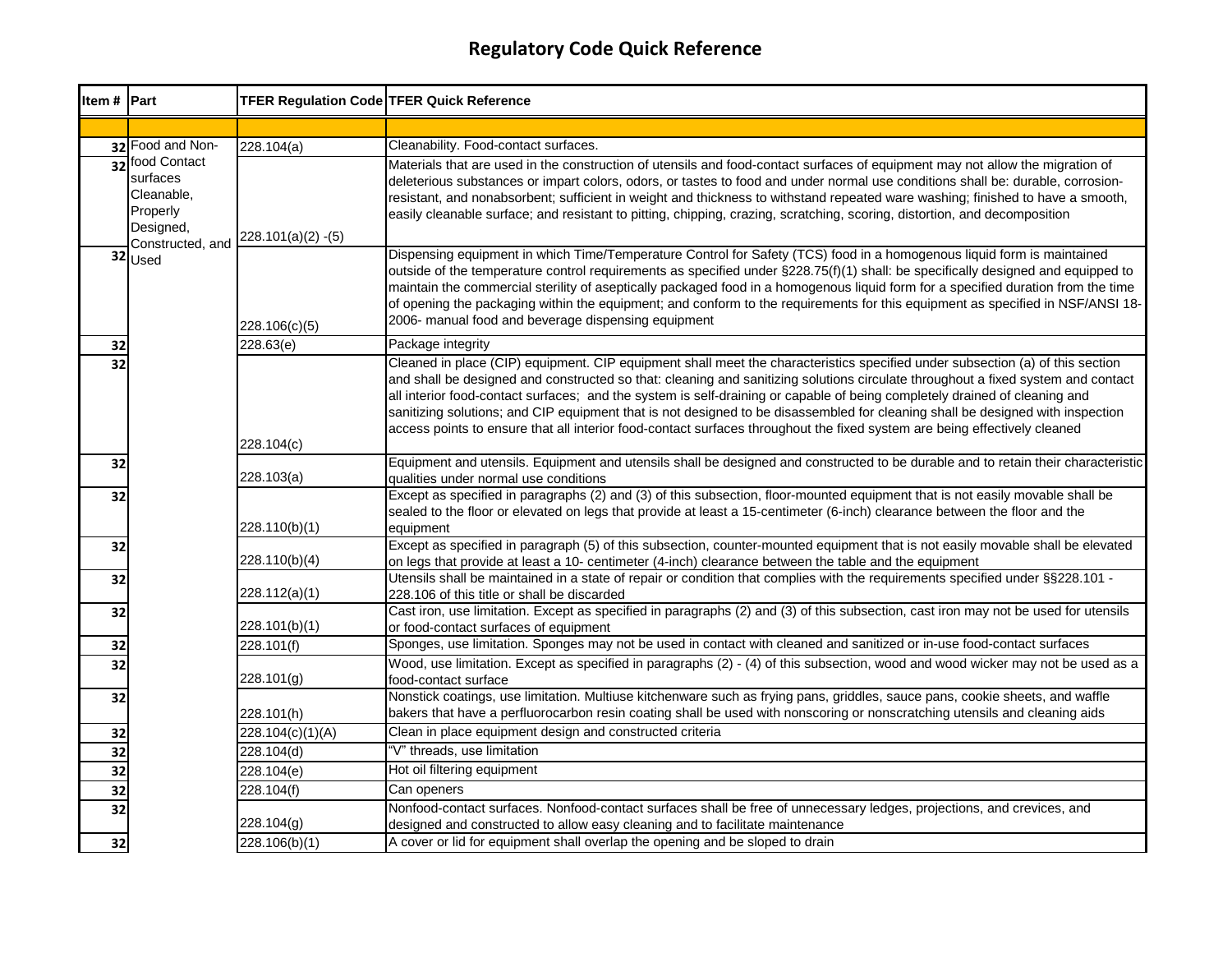| Item # Part     |                                                   | TFER Regulation Code TFER Quick Reference |                                                                                                                                                                                                                                                                                                                                              |
|-----------------|---------------------------------------------------|-------------------------------------------|----------------------------------------------------------------------------------------------------------------------------------------------------------------------------------------------------------------------------------------------------------------------------------------------------------------------------------------------|
| 32              |                                                   | 228.106(b)(2)                             | An opening located within the top of a unit of equipment that is designed for use with a cover or lid shall be flanged upward at<br>least 5 millimeters (two-tenths of an inch)                                                                                                                                                              |
| 32              |                                                   | 228.106(b)(3)                             | Fixed piping, temperature measuring device, rotary shafts, and other parts extending into equipment shall be provided with a<br>watertight joint at the point where the item enters the equipment                                                                                                                                            |
| 32              |                                                   | 228.149(f)(1)(B)-(C)                      | Materials, approved. Materials that are used in the construction of a MOBILE water tank, MOBILE FOOD UNIT water tank, and<br>appurtenances shall be: (B) durable, corrosion-resistant, and nonabsorbent; and (C) finished to have a smooth, easily cleanable<br>surface                                                                      |
| 32              |                                                   | 228.149(f)(2)                             | Tank design and construction                                                                                                                                                                                                                                                                                                                 |
| 32              |                                                   | 228.149(f)(3)                             | Tank inspection and cleaning port, protected and secured                                                                                                                                                                                                                                                                                     |
| 32              |                                                   | 228.149(f)(7)(B)-(E)                      | Tank hose, construction and identification                                                                                                                                                                                                                                                                                                   |
| 32              |                                                   | 228.149(f)(10)                            | MOBILE FOOD UNIT tank inlet criteria--same as 228.221(a)(8)                                                                                                                                                                                                                                                                                  |
| 32              |                                                   | 228.221(a)(8)                             | MOBILE FOOD UNIT tank inlet criteria-- same as 228.149(f)(10)                                                                                                                                                                                                                                                                                |
| 32              |                                                   | 228.221(c)(1)(E)                          | Potable water servicing equipment shall be installed in the servicing area according to the Plumbing Code and shall be stored<br>and handled in a way that protects the water and equipment from contamination                                                                                                                               |
| 32              |                                                   | 228.222(d)(1)                             | Design and construction. Equipment/utensils durable                                                                                                                                                                                                                                                                                          |
| $\overline{32}$ |                                                   | 228.223(h)                                | Equipment and utensil design and construction. safe materials and maintained in good repair                                                                                                                                                                                                                                                  |
| 32              |                                                   | 228.223(j)                                | Food-contact surfaces. smooth, non-absorbent and easily cleanable                                                                                                                                                                                                                                                                            |
| 32              |                                                   | 228.224(f)(2)                             | Ice storage container criteria                                                                                                                                                                                                                                                                                                               |
| 32              |                                                   | 228.224(g)(2)                             | Potable water storage criteria                                                                                                                                                                                                                                                                                                               |
| 32              |                                                   | 228.224(i)                                | Equipment and utensils approved for food use.                                                                                                                                                                                                                                                                                                |
|                 |                                                   |                                           |                                                                                                                                                                                                                                                                                                                                              |
|                 | 33 Warewashing<br>Facilities;<br>Installed,       | 228.106(p)(1)                             | Manual ware washing equipment, heaters and baskets. If hot water is used for sanitization in manual ware washing operations,<br>the sanitizing compartment of the sink shall be: designed with an integral heating device that is capable of maintaining water at a<br>temperature not less than 77 degrees Celsius (171 degrees Fahrenheit) |
|                 | 33 Maintained,<br>Used; Service<br>sink or Curbed | 228.106(p)(2)                             | Manual ware washing equipment, heaters and baskets. If hot water is used for sanitization in manual ware washing operations,<br>the sanitizing compartment of the sink shall be: provided with a rack or basket to allow complete immersion of equipment and<br>utensils into the hot water                                                  |
|                 | 33 Cleaning Facility                              | 228.107(b)(1)                             | Manual ware washing, sink compartment requirements                                                                                                                                                                                                                                                                                           |
|                 | 33 Provided                                       | 228.107(b)(2)                             | Sink compartments shall be large enough to accommodate immersion of the largest equipment and utensils.                                                                                                                                                                                                                                      |
| 33              |                                                   | 228.111(i)                                | Manual ware washing equipment, wash solution temperature                                                                                                                                                                                                                                                                                     |
| 33              |                                                   | 228.107(c)                                | Drain boards                                                                                                                                                                                                                                                                                                                                 |
| 33              |                                                   | 228.221(a)(6)(B)                          | MOBILE FOOD UNIT -- Manual warewashing, sink compartment requirements                                                                                                                                                                                                                                                                        |
| 33              |                                                   | 228.223(e)(1)                             | Bed and Breakfast -- Manual. A three compartment sink shall be used if washing, rinsing and sanitizing of utensils and equipment<br>is done manually; or a two compartment sink may be utilized if single service tableware is provided, and if an approved detergent<br>sanitizer is used                                                   |
| 33              |                                                   | 228.115(d)                                | Wet cleaning                                                                                                                                                                                                                                                                                                                                 |
| 33              |                                                   | 228.115(f)                                | Rinsing procedures                                                                                                                                                                                                                                                                                                                           |
| 33              |                                                   | 228.125(d)                                | Rinsing Equipment and Utensils after Cleaning and Sanitizing                                                                                                                                                                                                                                                                                 |
| 33              |                                                   | 228.111(d)                                | Warewashing equipment, cleaning frequency                                                                                                                                                                                                                                                                                                    |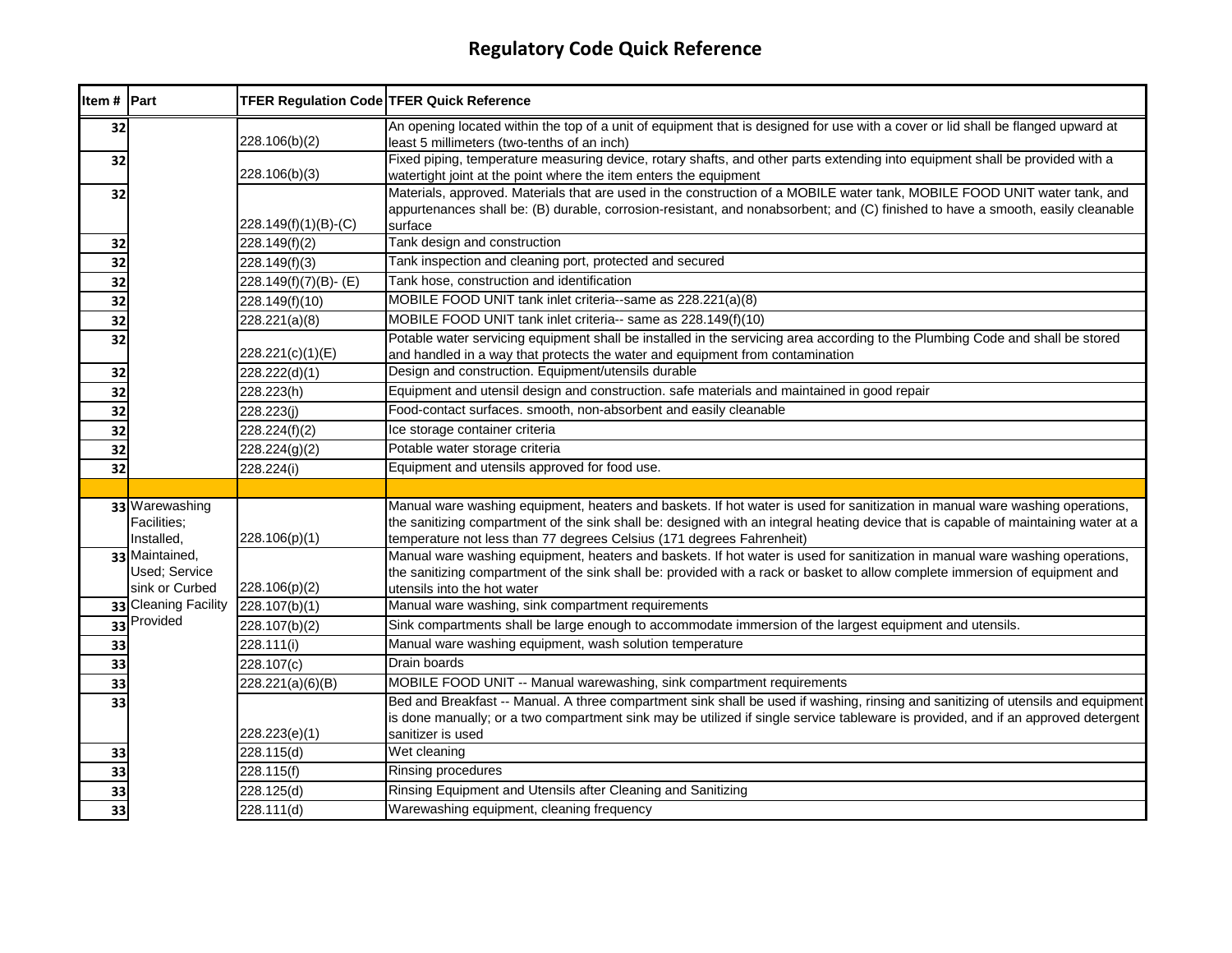| Item # Part     |                             | <b>TFER Regulation Code TFER Quick Reference</b> |                                                                                                                                                                                                                                                                                                                                                                                                                                         |
|-----------------|-----------------------------|--------------------------------------------------|-----------------------------------------------------------------------------------------------------------------------------------------------------------------------------------------------------------------------------------------------------------------------------------------------------------------------------------------------------------------------------------------------------------------------------------------|
| 33              |                             | 228.111(f)(2)                                    | If a warewashing sink is used to wash wiping cloths, wash produce, or thaw food, the sink shall be cleaned as specified under<br>subsection (d) of this section before and after each time it is used to wash wiping cloths or wash produce or thaw food. Sinks<br>used to wash or thaw food shall be sanitized as specified under §228.116 - 228.118 of this title before and after using the sink to<br>wash produce or thaw food     |
| 33              |                             | 228.111(g)                                       | Warewashing equipment, cleaning agents                                                                                                                                                                                                                                                                                                                                                                                                  |
| 33              |                             | 228.111(h)                                       | Warewashing equipment, clean solutions. The wash, rinse, and sanitize solutions shall be maintained clean                                                                                                                                                                                                                                                                                                                               |
| 33              |                             | 228.106(q)(1)                                    | Ware washing machines, automatic dispensing of detergents and sanitizers. A ware washing machine that is installed after<br>adoption of these rules by the regulatory authority, shall be equipped to automatically dispense detergents and sanitizers                                                                                                                                                                                  |
| 33              |                             | 228.106(q)(2)                                    | Ware washing machines, automatic dispensing of detergents and sanitizers. A ware washing machine that is installed after<br>adoption of these rules by the regulatory authority, shall be equipped to incorporate a visual means to verify that detergents and<br>sanitizers are delivered or a visual or audible alarm to signal if the detergents and sanitizers are not delivered to the respective<br>washing and sanitizing cycles |
| 33              |                             | 228.111(i)                                       | Mechanical warewashing equipment, wash solution temperature                                                                                                                                                                                                                                                                                                                                                                             |
| 33              |                             | 228.106(m)                                       | Warewashing machine, data plate operating specifications                                                                                                                                                                                                                                                                                                                                                                                |
| 33              |                             | 228.106(n)                                       | Warewashing machines, internal baffles                                                                                                                                                                                                                                                                                                                                                                                                  |
| 33              |                             | 228.106(r)                                       | Warewashing machines, flow pressure device                                                                                                                                                                                                                                                                                                                                                                                              |
| 33              |                             | 228.106(s)                                       | Warewashing sinks and drain boards, self-draining. Sinks and drain boards of warewashing sinks and machines shall be self-<br>draining                                                                                                                                                                                                                                                                                                  |
| 33              |                             | 228.111(e)                                       | Warewashing machines, manufacturers' operating instructions                                                                                                                                                                                                                                                                                                                                                                             |
| 33              |                             | 228.115(c)                                       | Loading of soiled items, warewashing machines                                                                                                                                                                                                                                                                                                                                                                                           |
| 33              |                             | 228.223(e)(2)                                    |                                                                                                                                                                                                                                                                                                                                                                                                                                         |
| 33              |                             | 228.111(l)                                       | Mechanical warewashing equipment, hot water sanitization temperatures.                                                                                                                                                                                                                                                                                                                                                                  |
| 33              |                             | 228.111(m)                                       | Mechanical warewashing equipment, sanitization pressure.                                                                                                                                                                                                                                                                                                                                                                                |
| 33              |                             | 228.111(o)                                       | Manual warewashing equipment, chemical sanitization using detergent-sanitizers                                                                                                                                                                                                                                                                                                                                                          |
| 33              |                             | 228.115(e)                                       | Washing, procedures for alternative manual warewashing equipment.                                                                                                                                                                                                                                                                                                                                                                       |
| 33              |                             | 228.107(b)(4)                                    | Before a two-compartment sink is used criteria                                                                                                                                                                                                                                                                                                                                                                                          |
| 33              |                             | 228.107(b)(5)                                    | A two-compartment sink may not be used for warewashing operations where cleaning and sanitizing solutions are used for a<br>continuous or intermittent flow of kitchenware or tableware in an ongoing warewashing process                                                                                                                                                                                                               |
| 33              |                             | 228.222(d)(5)                                    | Alternative manual warewashing                                                                                                                                                                                                                                                                                                                                                                                                          |
| 33              |                             | 228.224(e)                                       | Warewashing. Alternative manual warewashing equipment                                                                                                                                                                                                                                                                                                                                                                                   |
| 33              |                             | 228.147(c)(1)                                    | Service sink or one curbed cleaning facility provided                                                                                                                                                                                                                                                                                                                                                                                   |
|                 |                             |                                                  | <b>Core Items</b>                                                                                                                                                                                                                                                                                                                                                                                                                       |
|                 |                             |                                                  |                                                                                                                                                                                                                                                                                                                                                                                                                                         |
|                 | 34 No Evidence of           | 228.174(c)                                       | Insect control devices, design and installation                                                                                                                                                                                                                                                                                                                                                                                         |
|                 | 34 Insect<br>Contamination, | 228.174(e)(1)                                    | Outer openings, protected                                                                                                                                                                                                                                                                                                                                                                                                               |
| $\overline{34}$ | Rodent/other                | 228.174(e)(3)                                    | Exterior doors used as exits need not be self-closing if they are solid and tight-fitting                                                                                                                                                                                                                                                                                                                                               |
| $\overline{34}$ | Animals                     | 228.174(e)(4)                                    | Windows or doors protected against the entry criteria                                                                                                                                                                                                                                                                                                                                                                                   |
| $\overline{34}$ |                             | 228.174(f)                                       | Exterior walls and roofs, protective barrier                                                                                                                                                                                                                                                                                                                                                                                            |
| 34              |                             | 228.186(k)(1)                                    | Controlling pests. Routine check shipments of food and supply                                                                                                                                                                                                                                                                                                                                                                           |
| 34              |                             | 228.186(k)(2)                                    | Controlling pests. Check premises                                                                                                                                                                                                                                                                                                                                                                                                       |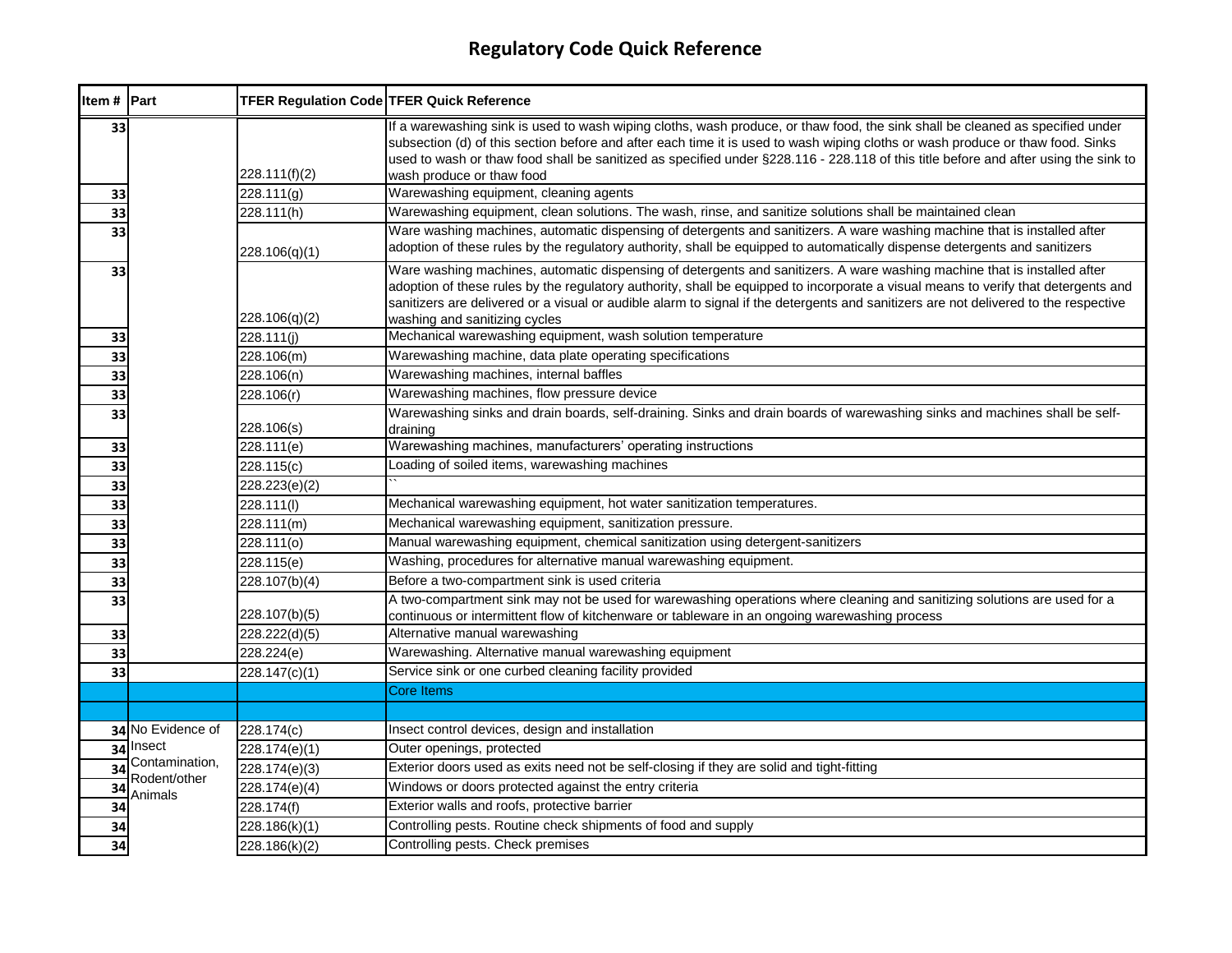| Item # Part     |                   | TFER Regulation Code TFER Quick Reference |                                                                                                                                                           |
|-----------------|-------------------|-------------------------------------------|-----------------------------------------------------------------------------------------------------------------------------------------------------------|
| 34              |                   | 228.186(k)(4)                             | Controlling pests. Eliminating harborage conditions                                                                                                       |
| 34              |                   | 228.186(I)                                | Removing dead or trapped birds, insects, rodents, and other pests                                                                                         |
| 34              |                   | 228.222(k)(2)                             | Outer openings                                                                                                                                            |
| 34              |                   | 228.223(k)(1)                             | <b>BED AND BREAKFAST Construction</b>                                                                                                                     |
| 34              |                   | 228.186(o)(1)                             | Live animals may not be allowed on the premises of a establishment                                                                                        |
| 34              |                   | 228.186(o)(2)(A)                          | Edible fish or decorative fish in aquariums, shellfish or crustacea on ice or under refrigeration, and shellfish and crustacea in<br>display tank systems |
| 34              |                   | 228.186(o)(2)(B)                          | Patrol dogs accompanying police or security officers                                                                                                      |
| 34              |                   | 228.186(o)(2)(C)                          | Service animals                                                                                                                                           |
| 34              |                   | 228.186(o)(2)(D)                          | Pets in the common dining areas criteria                                                                                                                  |
| 34              |                   | 228.186(o)(2)(E)                          | Displayed or Caged animals or animals that are similarly confined                                                                                         |
| 34              |                   | 228.186(o)(3)                             | Live or dead fish bait storage                                                                                                                            |
|                 |                   |                                           |                                                                                                                                                           |
|                 | 35 Personal       | 228.42(a)(1)                              | Eating food, chewing gum, drinking beverages, or using tobacco                                                                                            |
| 35              | Cleanliness/      | 228.43(a)                                 | Hair Restraints effective                                                                                                                                 |
| $\overline{35}$ | Eating, Drinking  | 228.40                                    | <b>Jewelry Prohibition</b>                                                                                                                                |
| 35              | or Tobacco Use    | 228.41                                    | Outer Clothing, Clean Condition                                                                                                                           |
|                 |                   |                                           |                                                                                                                                                           |
|                 | 36 Wiping Cloths; | 228.68(d)(1)(A)                           | Cloths in-use maintained dry                                                                                                                              |
| 36              | Properly Used     | 228.68(d)(1)(B)                           | Cloths in-use for wiping food spills used for no other purpose                                                                                            |
| 36              | and Stored        | 228.68(d)(2)(A)                           | Cloths in-use for wiping between uses stored                                                                                                              |
| 36              |                   | 228.68(d)(2)(B)                           | Cloths in-use for wiping laundered daily                                                                                                                  |
| 36              |                   | 228.68(d)(3)                              | Cloths in-use for wiping raw animal foods shall be kept separate                                                                                          |
| 36              |                   | 228.68(d)(4)                              | Dry wiping cloths and the chemical sanitizing solutions free of food debris and visible soil                                                              |
| 36              |                   | 228.68(d)(5)                              | Containers of chemical sanitizing solutions stored off the floor and used in a manner that prevents contamination                                         |
| 36              |                   | 228.68(d)(6)                              | Single-use disposable sanitizer wipes used in accordance with EPA-approved manufacturer's instructions                                                    |
| 36              |                   | 228.120(d)                                | Wet wiping cloths shall be laundered daily                                                                                                                |
| 36              |                   | 228.120(e)                                | Dry wiping cloths shall be laundered as necessary to prevent contamination of food and clean serving utensils                                             |
| 36              |                   | 228.121(b)(2)                             | Where Wiping cloths laundered criteria                                                                                                                    |
| 36              |                   | 228.122(b)                                | Wiping cloths, air-drying locations                                                                                                                       |
|                 |                   |                                           |                                                                                                                                                           |
|                 | 37 Environmental  | 228.69(a)(1)(A)                           | Food shall be protected from contamination by storing the food in a clean, dry location                                                                   |
| 37              | Contamination     | 228.69(a)(1)(B)                           | Storing the food where it is not exposed to splash, dust, or other contamination                                                                          |
| 37              |                   | 228.69(a)(1)(C)                           | Storing the food at least 15 cm (6 inches) above the floor                                                                                                |
| 37              |                   | 228.69(a)(2)                              | Food in packages and working containers may be stored less than 15 cm (6 inches) above the floor on case lot handling<br>equipment                        |
| 37              |                   | 228.69(a)(3)                              | Pressurized beverage containers, cased food in waterproof containers stored on a floor that is clean and dry                                              |
| 37              |                   | 228.69(b)                                 | Food storage, prohibited areas                                                                                                                            |
| 37              |                   | 228.69(d)                                 | Food preparation                                                                                                                                          |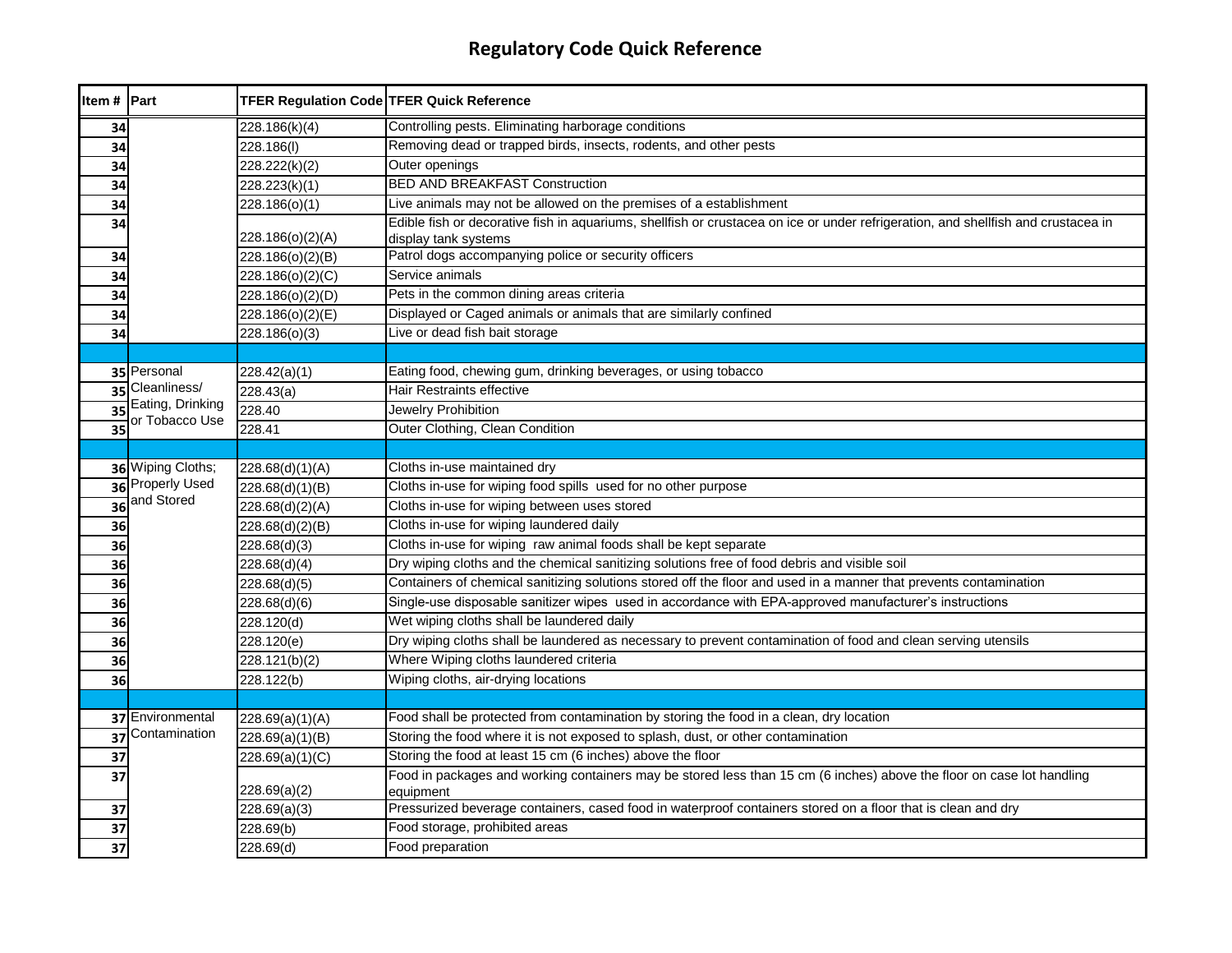| Item # Part     | TFER Regulation Code TFER Quick Reference |                                                                                                                                                                                                                                           |
|-----------------|-------------------------------------------|-------------------------------------------------------------------------------------------------------------------------------------------------------------------------------------------------------------------------------------------|
| 37              | 228.70(e)                                 | Preventing contamination from other sources. Miscellaneous sources of Contamination                                                                                                                                                       |
| 37              | 228.174(g)                                | Outdoor food vending areas, overhead protection                                                                                                                                                                                           |
| $\overline{37}$ | 228.174(h)                                | Outdoor Servicing Areas, Overhead Protection                                                                                                                                                                                              |
| 37              | 228.106(g)                                | Ice units, separation of drains                                                                                                                                                                                                           |
| 37              | 228.106(f)                                | Beverage tubing, separation                                                                                                                                                                                                               |
| 37              | 228.106(h)                                | Condenser unit, separation                                                                                                                                                                                                                |
| 37              | 228.106(i)                                | Can openers on vending machines                                                                                                                                                                                                           |
| 37              |                                           | Packaged food may not be stored in direct contact with ice or water if the food is subject to the entry of water because of the                                                                                                           |
|                 | 228.67(b)(1)                              | nature of its packaging, wrapping, or container or its positioning in the ice or water                                                                                                                                                    |
| 37              | 228.66(a)(1)(D)                           | Food protected from cross contamination by storing the food in packages, covered containers, or wrappings                                                                                                                                 |
| 37              |                                           | Food shall be protected from cross contamination by protecting food containers that are received packaged together in a case or                                                                                                           |
|                 | 228.66(a)(1)(F)                           | overwrap from cuts when the case or overwrap is opened                                                                                                                                                                                    |
| 37              | 228.66(a)(1)(G)                           | Food protected from cross contamination by storing damaged, spoiled, or recalled food being held in the establishment                                                                                                                     |
| 37              | 228.66(a)(1)(H)                           | Food protected from cross contamination by separating fruits and vegetables from ready-to-eat food                                                                                                                                        |
| 37              | 228.106(e)                                | Bearings and gear boxes, leak-proof                                                                                                                                                                                                       |
| $\overline{37}$ | 228.123(a)                                | Food-contact surfaces. Lubricants                                                                                                                                                                                                         |
| 37              | 228.123(b)                                | Equipment. Equipment shall be reassembled so that food-contact surfaces are not contaminated.                                                                                                                                             |
| 37              | 228.208(c)(2)                             | If used, a nontoxic tracking powder such as talcum or flour may not contaminate food, equipment, utensils, linens, and single-<br>service and single-use articles                                                                         |
| 37              | 228.67(b)(2)                              | Unpackaged food may not be stored in direct contact with undrained ice                                                                                                                                                                    |
| 37              |                                           | The delivery tube or chute and orifice of equipment used to vend liquid food or ice in unpackaged form to self-service consumers                                                                                                          |
|                 | 228.106(c)(3)                             | designed                                                                                                                                                                                                                                  |
| 37              | 228.106(c)(4)                             | The dispensing equipment actuating lever or mechanism and filling device of consumer self-service beverage dispensing<br>equipment shall be designed to prevent contact with the lip-contact surface of glasses or cups that are refilled |
| 37              |                                           | If a watertight joint is not provided: (A) the piping, temperature measuring device, rotary shafts, and other parts extending through                                                                                                     |
|                 |                                           | the openings shall be equipped with an apron designed to deflect condensation, drips, and dust from openings into the food; and                                                                                                           |
|                 | 228.106(b)(4)                             | (B) the opening shall be flanged as specified under paragraph (2) of this subsection                                                                                                                                                      |
| 37              | 228.106(c)(1)                             | Dispensing equipment, protection of equipment and food designed                                                                                                                                                                           |
| 37              | 228.106(c)(2)                             | Dispensing equipment, protection of equipment and food from manual contact such as by being recessed                                                                                                                                      |
| 37              | 228.66(e)                                 | Raw fruits and vegetables washed                                                                                                                                                                                                          |
| 37              | 228.70(b)(1)                              | Condiments protected from contamination                                                                                                                                                                                                   |
| 37              | 228.70(b)(2)                              | Condiments at a vending machine criteria                                                                                                                                                                                                  |
| 37              | 228.63(j)                                 | shellfish or shellstock shall be free of mud, dead shellfish, or broken shells and discarded                                                                                                                                              |
| 37              |                                           | Container of food that is not time/temperature controlled for safety may be re-served from one consumer to another if the food is                                                                                                         |
|                 |                                           | dispensed so that it is protected from contamination and the container is closed between uses, such as a narrow-neck bottle                                                                                                               |
|                 | 228.70(d)(2)(A)                           | containing catsup, steak sauce, or wine<br>Container of food that is not time/temperature controlled for safety may be re-served from one consumer to another if the food,                                                                |
| 37              | 228.70(d)(2)(B)                           | such as crackers, salt, or pepper, is in an unopened original package and is maintained in sound condition                                                                                                                                |
| 37              | 228.149(f)(5)                             | Tank vent, protected                                                                                                                                                                                                                      |
| 37              | 228.149(f)(6)                             | Tank inlet and outlet, sloped to drain                                                                                                                                                                                                    |
| $\overline{37}$ | 228.149(f)(9)                             | Protective cover or device                                                                                                                                                                                                                |
|                 |                                           |                                                                                                                                                                                                                                           |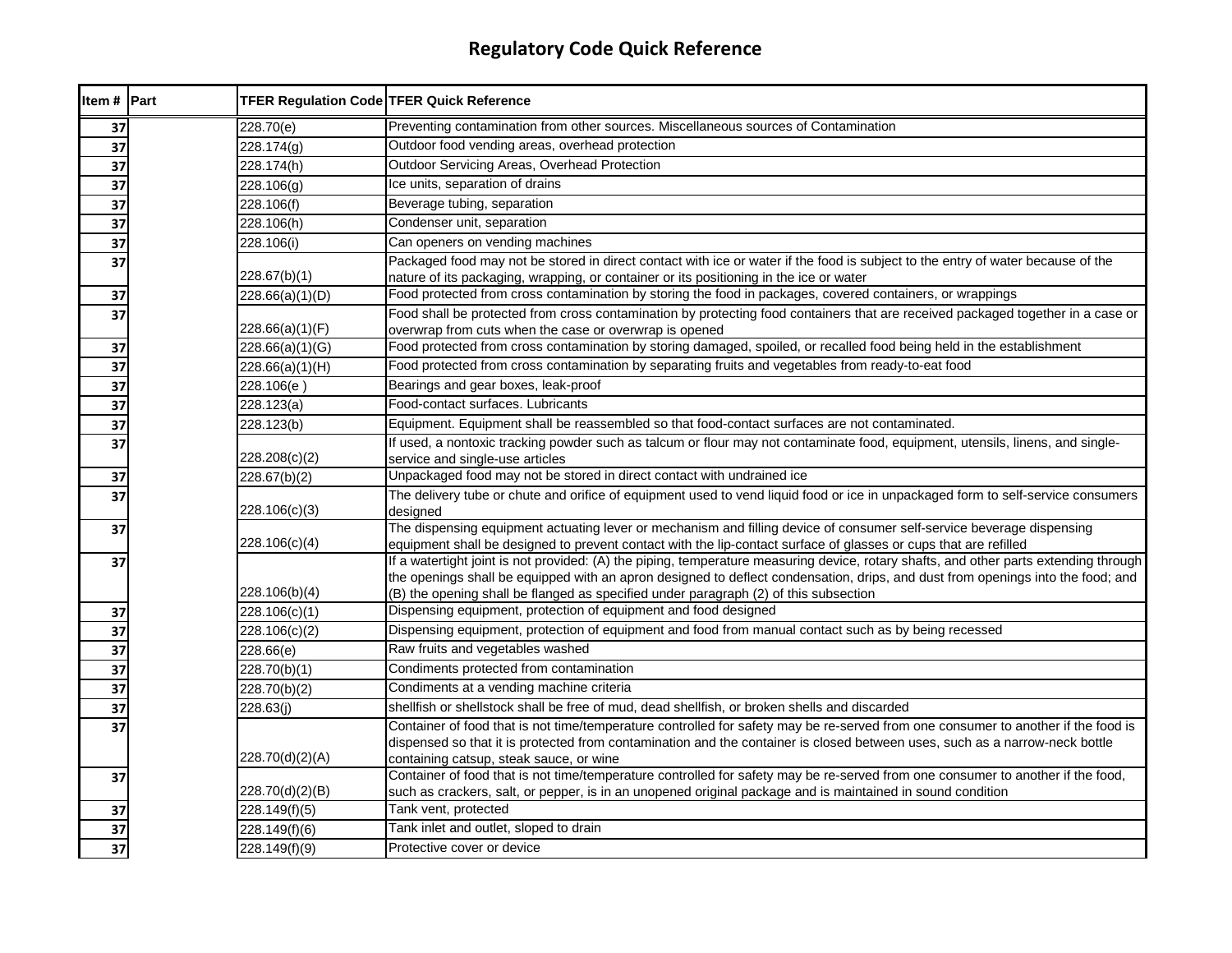| Item # Part |                                                        | TFER Regulation Code TFER Quick Reference |                                                                                                                                                                                                                                                                                                                       |
|-------------|--------------------------------------------------------|-------------------------------------------|-----------------------------------------------------------------------------------------------------------------------------------------------------------------------------------------------------------------------------------------------------------------------------------------------------------------------|
| 37          |                                                        | 228.149(f)(11)                            | Fill hose and water holding tank shall be labeled as "Potable Water"                                                                                                                                                                                                                                                  |
| 37          |                                                        | 228.149(f)(15)                            | Protecting inlet, outlet, and hose fitting                                                                                                                                                                                                                                                                            |
| 37          |                                                        | 228.221(a)(8)                             | MOBILE FOOD UNIT tank inlet                                                                                                                                                                                                                                                                                           |
| 37          |                                                        | 228.222(d)(4)                             | Food-contact surfaces of equipment shall be protected from contamination by consumers and other sources                                                                                                                                                                                                               |
| 37          |                                                        | 228.149(f)(14)                            | Water tank, pump, hose backflow prevention use                                                                                                                                                                                                                                                                        |
|             |                                                        |                                           |                                                                                                                                                                                                                                                                                                                       |
|             | 38 Approved<br><b>Thawing Method</b>                   | 228.75(c)(1)                              | Except as specified in paragraph (4) of this subsection, time/temperature controlled for safety (TCS) food shall be thawed under<br>refrigeration that maintains the food temperature at 5 degrees Celsius (41 degrees Fahrenheit) or less                                                                            |
| 38          |                                                        | 228.75(c)(2)                              | Thawing. under running water criteria                                                                                                                                                                                                                                                                                 |
| 38          |                                                        | 228.75(c)(3)(A)                           | Except as specified in paragraph (4) of this subsection, time/temperature controlled for safety (TCS) food shall be thawed as part<br>of a cooking process if the food that is frozen is cooked as specified in sections §228.71(a)(1) - (2) or (b) of this title                                                     |
| 38          |                                                        | 228.75(c)(3)(B)                           | TCS food shall be thawed as part of a cooking process if the food that is frozen is thawed in a microwave oven and immediately<br>transferred to conventional cooking equipment, with no interruption in the process                                                                                                  |
| 38          |                                                        | 228.75(c)(4)                              | TCS food shall be thawed using any procedure if a portion of frozen ready-to-eat food is thawed and prepared for immediate<br>service in response to an individual consumer's order                                                                                                                                   |
| 38          |                                                        | 228.75(c)(5)(A)                           | TCS food shall be thawed reduced oxygen packaged fish that bears a label indicating that it is to be kept frozen until time of use<br>shall be removed from the reduced oxygen environment prior to its thawing under refrigeration as specified in paragraph (1) of<br>this subsection                               |
| 38          |                                                        | 228.75(c)(5)(B)                           | TCS food shall be thawed reduced oxygen packaged fish that bears a label indicating that it is to be kept frozen until time of use<br>shall be removed from the reduced oxygen environment prior to, or immediately upon completion of, its thawing using procedures<br>specified in paragraph (2) of this subsection |
| 38          |                                                        | 228.75(a)                                 | Frozen food. Stored frozen foods shall be maintained frozen                                                                                                                                                                                                                                                           |
| 38          |                                                        | 228.75(b)(1)                              | Time/temperature controlled for safety food, slacking. Food temperature at 5 degrees Celsius (41 degrees Fahrenheit) or less                                                                                                                                                                                          |
| 38          |                                                        | 228.75(b)(2)                              | Time/temperature controlled for safety food, slacking                                                                                                                                                                                                                                                                 |
|             |                                                        |                                           |                                                                                                                                                                                                                                                                                                                       |
|             | 39 Utensils,                                           | 228.124(b)(1)                             | Cleaned and sanitized equipment, utensils, laundered linens, and single-service and single-use articles storage criteria                                                                                                                                                                                              |
|             | 39 Equipment, &<br>Linens; Properly                    | 228.124(a)(1)(A)                          | Cleaned equipment and utensils, laundered linens, and single-service and single-use articles shall be stored in a clean, dry<br>location                                                                                                                                                                              |
|             | 39 Used, Stored,<br>Dried, & Handled/ 228.124(a)(1)(B) |                                           | Cleaned equipment and utensils, laundered linens, and single-service and single-use articles shall be stored where they are not<br>exposed to splash, dust, or other contamination                                                                                                                                    |
|             | 39 In use Utensils;<br><b>Properly Used</b>            | 228.124(a)(1)(C)                          | Cleaned equipment and utensils, laundered linens, and single-service and single-use articles shall be stored at least 15 cm (6<br>inches) above the floor                                                                                                                                                             |
| 39          |                                                        | 228.124(a)(2)(A)                          | Clean equipment and utensils shall be stored as specified under paragraph (1) of this subsection and shall be stored in a self-<br>draining position that allows air drying                                                                                                                                           |
| 39          |                                                        | 228.124(a)(2)(B)                          | Clean equipment and utensils shall be stored as specified under paragraph (1) of this subsection and shall be stored covered or<br>inverted                                                                                                                                                                           |
| 39          |                                                        | 228.124(a)(4)                             | Items that are kept in closed packages may be stored less than 15 cm (6 inches) above the floor on dollies, pallets, racks, and<br>skids that are designed as specified under §228.106(v) of this title                                                                                                               |
| 39          |                                                        | 228.125(a)(2)                             | Knives, forks, and spoons that are not prewrapped shall be presented so that only the handles are touched by employees and by<br>consumers if consumer self-service is provided                                                                                                                                       |
| 39          |                                                        | 228.125(b)                                | Soiled and clean tableware. Soiled tableware shall be removed from consumer eating and drinking areas and handled so that<br>clean tableware is not contaminated                                                                                                                                                      |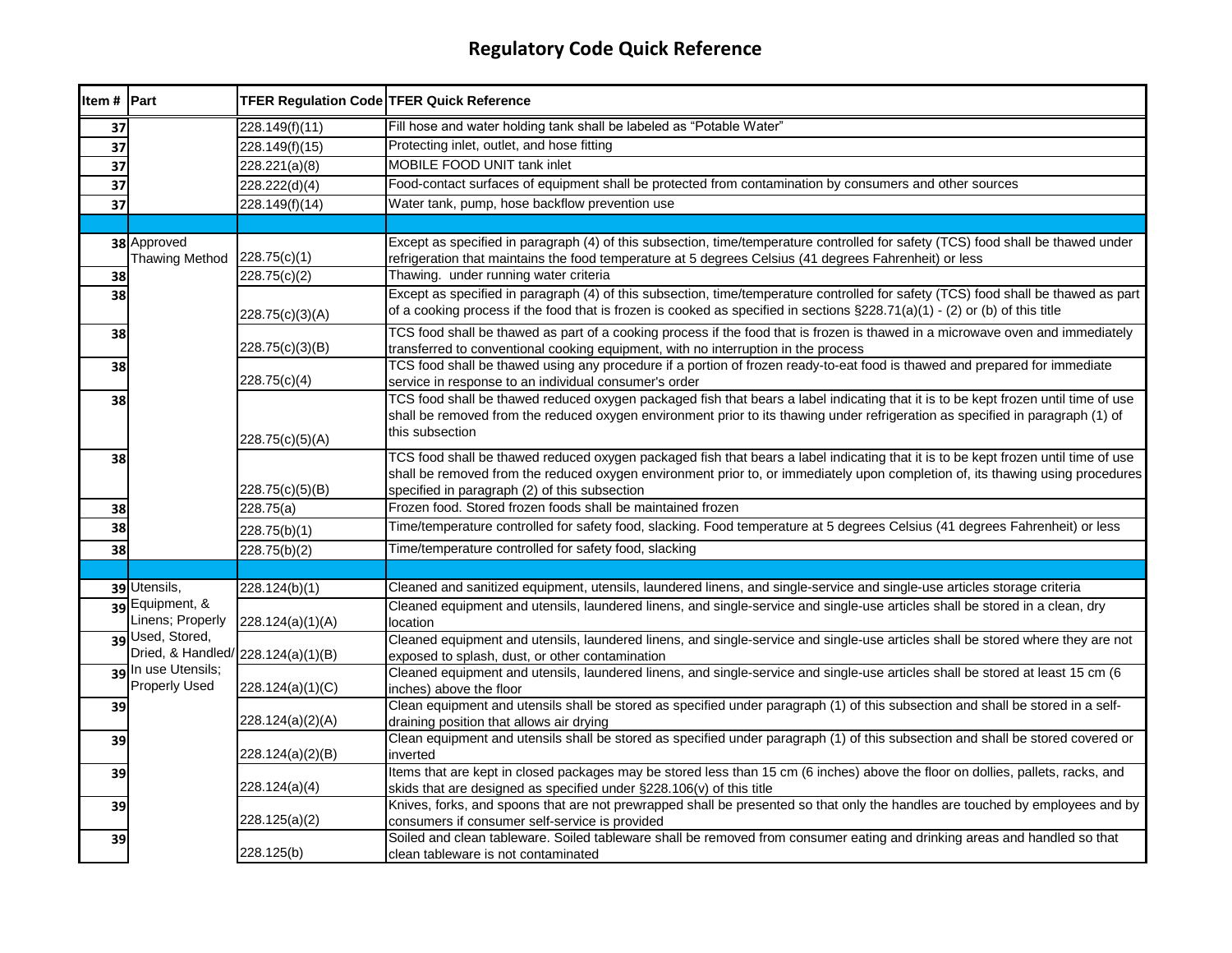| Item # Part | <b>TFER Regulation Code TFER Quick Reference</b> |                                                                                                                                                                                                                                                                                                                                                                                                                                         |
|-------------|--------------------------------------------------|-----------------------------------------------------------------------------------------------------------------------------------------------------------------------------------------------------------------------------------------------------------------------------------------------------------------------------------------------------------------------------------------------------------------------------------------|
| 39          | 228.125(c)(1)                                    | Preset tableware. If tableware is preset except as specified in paragraph (2) of this subsection, tableware that is preset shall be<br>protected from contamination by being wrapped, covered, or inverted                                                                                                                                                                                                                              |
| 39          | 228.125(c)(2)                                    | Preset tableware may be exposed if: (A) unused settings are removed when a consumer is seated; or (B) settings not removed<br>when a consumer is seated are cleaned and sanitized before further use                                                                                                                                                                                                                                    |
| 39          | 228.68(b)(1)                                     | In-use utensils, between-use storage. During pauses in food preparation or dispensing, food preparation and dispensing utensils<br>shall be stored except as specified under subsection (a) of this section, in the food with their handles above the top of the food<br>and the container                                                                                                                                              |
| 39          | 228.68(b)(2)                                     | In-use utensils, between-use storage. During pauses in food preparation or dispensing, food preparation and dispensing utensils<br>shall be stored in food that is not time/temperature controlled for safety with their handles above the top of the food within<br>containers or equipment that can be closed, such as bins of sugar, flour, or cinnamon                                                                              |
| 39          | 228.68(b)(3)                                     | In-use utensils, between-use storage. During pauses in food preparation or dispensing, food preparation and dispensing utensils<br>shall be stored on a clean portion of the food preparation table or cooking equipment only if the in-use utensil and the food-<br>contact surface of the food preparation table or cooking equipment are cleaned and sanitized at a frequency specified under<br>§228.114 and §228.117 of this title |
| 39          | 228.68(b)(4)                                     | In-use utensils, between-use storage. During pauses in food preparation or dispensing, food preparation and dispensing utensils<br>shall be stored in running water of sufficient velocity to flush particulates to the drain, if used with moist food such as ice cream or<br>mashed potatoes                                                                                                                                          |
| 39          | 228.68(b)(5)                                     | In-use utensils, between-use storage. During pauses in food preparation or dispensing, food preparation and dispensing utensils<br>shall be stored in a clean, protected location if the utensils, such as ice scoops, are used only with a food that is not<br>time/temperature controlled for safety                                                                                                                                  |
| 39          | 228.68(b)(6)                                     | In-use utensils, between-use storage. During pauses in food preparation or dispensing, food preparation and dispensing utensils<br>shall be stored in a container of water if the water is maintained at a temperature of at least 57 degrees Celsius (135 degrees<br>Fahrenheit) and the container is cleaned at a frequency specified under $\S 228.114(a)(4)(G)$ of this title                                                       |
| 39          | 228.108(a)                                       | Utensils, consumer self-service                                                                                                                                                                                                                                                                                                                                                                                                         |
| 39          | 228.68(f)(1)                                     | Except for refilling a consumer's drinking cup or container without contact between the pouring utensil and the lip-contact area of<br>the drinking cup or container, food employees may not use tableware, including single-service articles, soiled by the consumer,<br>to provide second portions or refills                                                                                                                         |
| 39          | 228.68(g)(3)                                     | A take-home food container returned/refilled at a establishment criteria                                                                                                                                                                                                                                                                                                                                                                |
| 39          | 228.68(g)(4)                                     | Take-out beverage containers refilled by employees or the consumer if refilling is a contamination-free process                                                                                                                                                                                                                                                                                                                         |
| 39          | 228.68(g)(5)                                     | Consumer-owned containers that are not food-specific may be filled at a water vending machine or system                                                                                                                                                                                                                                                                                                                                 |
| 39          | 228.115(a)(1)                                    | If used, dry cleaning methods such as brushing, scraping, and vacuuming shall contact only surfaces that are soiled with dry food<br>residues that are not time/temperature control for safety (TCS) food                                                                                                                                                                                                                               |
| 39          | 228.115(a)(2)                                    | Cleaning equipment used in dry cleaning food-contact surfaces may not be used for any other purpose                                                                                                                                                                                                                                                                                                                                     |
| 39          | 228.115(b)                                       | Precleaning                                                                                                                                                                                                                                                                                                                                                                                                                             |
| 39          | 228.122(a)                                       | Drying, Equipment and Utensils                                                                                                                                                                                                                                                                                                                                                                                                          |
| 39          | 228.114(a)(5)(A)                                 | Surfaces of utensils and equipment contacting food that is not time/temperature control for safety shall be cleaned at any time<br>when contamination may have occurred                                                                                                                                                                                                                                                                 |
| 39          | 228.114(a)(5)(B)                                 | Surfaces of utensils and equipment contacting food that is not time/temperature control for safety shall be cleaned at least every<br>24 hours for iced tea dispensers and consumer self-service utensils such as tongs, scoops, or ladles                                                                                                                                                                                              |
| 39          | 228.114(a)(5)(C)                                 | Surfaces of utensils and equipment contacting food that is not time/temperature control for safety shall be cleaned before<br>restocking consumer self-service equipment and utensils such as condiment dispensers and display containers                                                                                                                                                                                               |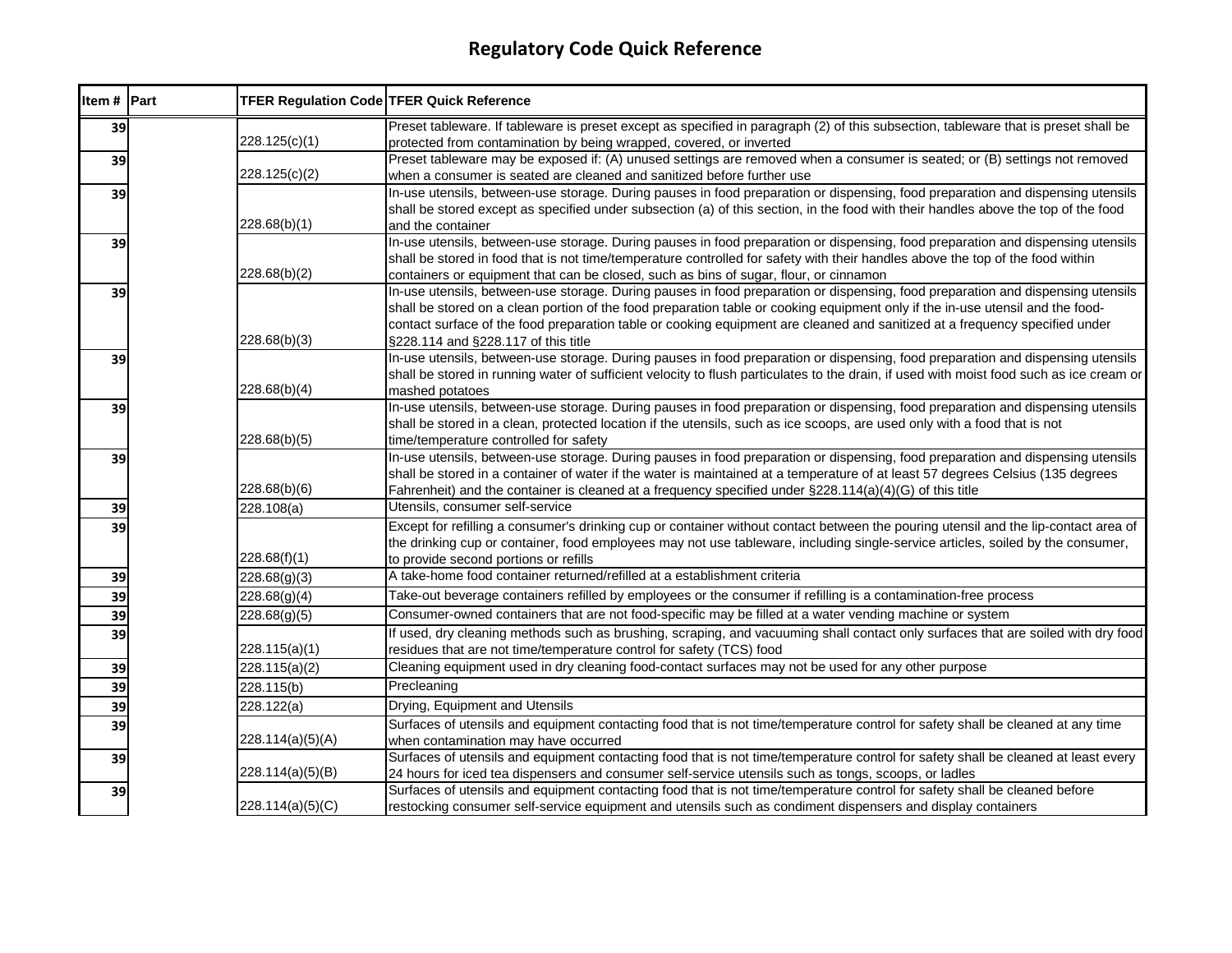| Item # Part |                                   | <b>TFER Regulation Code TFER Quick Reference</b> |                                                                                                                                                                                                                                                                                                                                                                                                                                                                                                                                                                            |
|-------------|-----------------------------------|--------------------------------------------------|----------------------------------------------------------------------------------------------------------------------------------------------------------------------------------------------------------------------------------------------------------------------------------------------------------------------------------------------------------------------------------------------------------------------------------------------------------------------------------------------------------------------------------------------------------------------------|
| 39          |                                   | 228.114(a)(5)(D)                                 | Surfaces of utensils and equipment contacting food that is not time/temperature control for safety shall be cleaned: in equipment<br>such as ice bins and beverage dispensing nozzles and enclosed components of equipment such as ice makers, cooking oil<br>storage tanks and distribution lines, beverage and syrup dispensing lines or tubes, coffee bean grinders, and water vending<br>equipment: (i) at a frequency specified by the manufacturer; or (ii) absent manufacturer specifications, at a frequency necessary<br>to preclude accumulation of soil or mold |
| 39          |                                   | 228.113(a)(2)                                    | Cooking and baking equipment food contact surface free of encrusted grease grease or soil accumilations                                                                                                                                                                                                                                                                                                                                                                                                                                                                    |
| 39          |                                   | 228.114(b)                                       | Cooking and baking equipment cleaned at least every 24hrs                                                                                                                                                                                                                                                                                                                                                                                                                                                                                                                  |
| 39          |                                   | 228.75(e)(2)                                     | Food containers in which food is being cooled shall be:(A) arranged (B) loosely covered, or uncovered during the cooling period                                                                                                                                                                                                                                                                                                                                                                                                                                            |
| 39          |                                   | 228.111(a)                                       | Good repair and proper adjustment.                                                                                                                                                                                                                                                                                                                                                                                                                                                                                                                                         |
| 39          |                                   | 228.111(b)                                       | Cutting surfaces.                                                                                                                                                                                                                                                                                                                                                                                                                                                                                                                                                          |
| 39          |                                   | 228.111(c)                                       | Microwave ovens shall meet the safety standards specified in 21 CFR §1030.10                                                                                                                                                                                                                                                                                                                                                                                                                                                                                               |
| 39          |                                   | 228.104(c)(1)(B)                                 | CIP equipment is self-draining or capable of being completely drained of cleaning and sanitizing solutions.                                                                                                                                                                                                                                                                                                                                                                                                                                                                |
| 39          |                                   | 228.104(c)(2)                                    | Cleaned in place (CIP) equipment is not designed to be disassembled cleaned criteria                                                                                                                                                                                                                                                                                                                                                                                                                                                                                       |
| 39          |                                   | 228.110(a)(1)(A)                                 | Equipment that is fixed because it is not easily movable shall be installed so that it is spaced to allow access for cleaning along<br>the sides, behind, and above the equipment                                                                                                                                                                                                                                                                                                                                                                                          |
| 39          |                                   | 228.110(a)(1)(B)                                 | Equipment that is fixed because it is not easily movable shall be installed so that it is spaced from adjoining equipment, walls,<br>and ceilings a distance of not more than one millimeter or one thirty-second inch                                                                                                                                                                                                                                                                                                                                                     |
| 39          |                                   | 228.110(a)(1)(C)                                 | Equipment that is fixed because it is not easily movable shall be installed so that it is sealed to adjoining equipment or walls, if<br>the equipment is exposed to spillage or seepage                                                                                                                                                                                                                                                                                                                                                                                    |
| 39          |                                   | 228.110(b)(4)                                    | Except as specified in paragraph (5) of this subsection, counter-mounted equipment that is not easily movable shall be elevated<br>on legs that provide at least a 10- centimeter (4-inch) clearance between the table and the equipment                                                                                                                                                                                                                                                                                                                                   |
| 39          |                                   | 228.110(a)(2)(A)                                 | Counter-mounted equipment sealed to the table                                                                                                                                                                                                                                                                                                                                                                                                                                                                                                                              |
| 39          |                                   | 228.110(a)(2)(B)                                 | Counter-mounted equipment elevated on legs as specified under subsection (b)(4) of this subsection                                                                                                                                                                                                                                                                                                                                                                                                                                                                         |
| 39          |                                   | 228.101(h)                                       | Nonstick coatings, use limitation                                                                                                                                                                                                                                                                                                                                                                                                                                                                                                                                          |
| 39          |                                   | 228.68(c)                                        | Linens and Napkins, Use Limitation                                                                                                                                                                                                                                                                                                                                                                                                                                                                                                                                         |
| 39          |                                   | 228.119                                          | Laundering, Clean Linens                                                                                                                                                                                                                                                                                                                                                                                                                                                                                                                                                   |
| 39          |                                   | 228.120(a)                                       | Linens that do not come in direct contact with food shall be laundered between operations if they become wet, sticky, or visibly<br>soiled                                                                                                                                                                                                                                                                                                                                                                                                                                 |
| 39          |                                   | 228.120(b)                                       | Cloth gloves laundered before being used with a different type of raw animal food such as beef, fish, lamb, pork or poultry                                                                                                                                                                                                                                                                                                                                                                                                                                                |
| 39          |                                   | 228.120(c)                                       | Linens and napkins laundered between each use                                                                                                                                                                                                                                                                                                                                                                                                                                                                                                                              |
| 39          |                                   | 228.121(b)                                       | Linens shall be mechanically washed                                                                                                                                                                                                                                                                                                                                                                                                                                                                                                                                        |
| 39          |                                   | 228.121 (a)                                      | Storage of soiled linens                                                                                                                                                                                                                                                                                                                                                                                                                                                                                                                                                   |
| 32          |                                   | 228.106(t)                                       | Equipment compartments that are subject to accumulation of moisture shall be sloped to an outlet allows complete draining                                                                                                                                                                                                                                                                                                                                                                                                                                                  |
| 39          |                                   | 228.106(v)                                       | Case lot handling equipment, movability                                                                                                                                                                                                                                                                                                                                                                                                                                                                                                                                    |
| 39          |                                   | 228.106(w)(1)                                    | Vending machine doors and access opening covers tight-fitting                                                                                                                                                                                                                                                                                                                                                                                                                                                                                                              |
| 39          |                                   | 228.106(w)(2)                                    | Vending machine service connection openings criteria                                                                                                                                                                                                                                                                                                                                                                                                                                                                                                                       |
| 39          |                                   | 228.106(d)(1)                                    | Vending machine, vending stage closure. Environmental protection                                                                                                                                                                                                                                                                                                                                                                                                                                                                                                           |
| 39          |                                   | 228.106(d)(2)                                    | Vending machine, vending stage closure. Self-closing door or cover                                                                                                                                                                                                                                                                                                                                                                                                                                                                                                         |
|             |                                   |                                                  |                                                                                                                                                                                                                                                                                                                                                                                                                                                                                                                                                                            |
|             | 40 Single-service & 228.112(c)(1) |                                                  | Single-service and single-use articles may not be reused                                                                                                                                                                                                                                                                                                                                                                                                                                                                                                                   |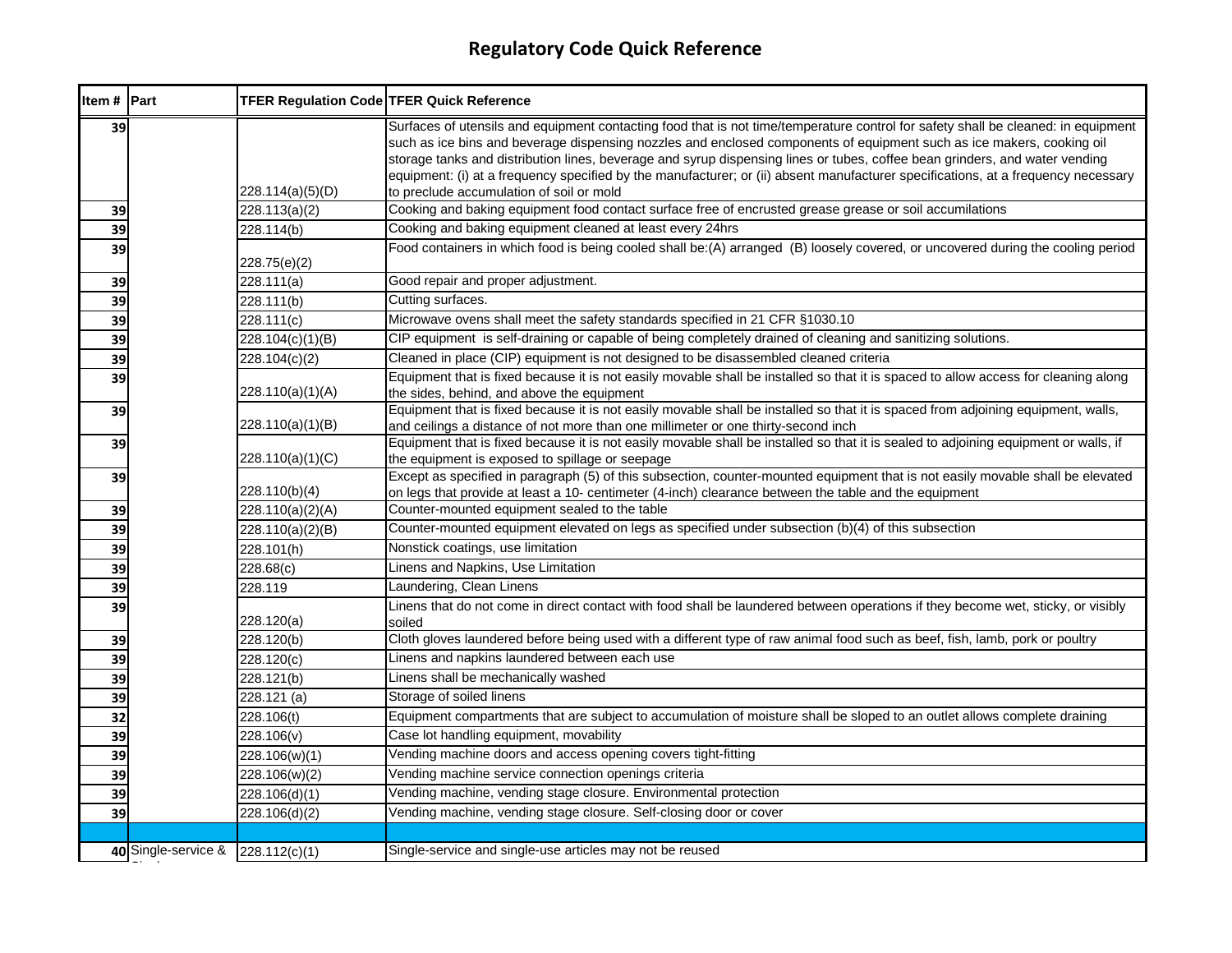| Item # Part |                                                                | <b>TFER Regulation Code TFER Quick Reference</b> |                                                                                                                                                                                           |
|-------------|----------------------------------------------------------------|--------------------------------------------------|-------------------------------------------------------------------------------------------------------------------------------------------------------------------------------------------|
|             | 40 Single-use                                                  |                                                  | The bulk milk container dispensing tube shall be cut on the diagonal leaving no more than one inch protruding from the chilled                                                            |
|             | Articles; Properly 228.112(c)(2)<br>Stored and Used 228.112(d) |                                                  | dispensing head                                                                                                                                                                           |
| 40          |                                                                |                                                  | Mollusk and crustacea shells may not be used more than once as serving containers                                                                                                         |
| 40          |                                                                | 228.124(a)(3)                                    | Single-service/ single-use articles kept in the original protective package or other means of protection                                                                                  |
| 40          |                                                                | 228.125(a)(1)                                    | Single-service/ single-use articles and cleaned and sanitized utensils shall be handled, displayed, and dispensed so that<br>contamination of food- and lip-contact surfaces is prevented |
| 40          |                                                                | 228.125(a)(3)                                    | Single-service articles for food- or lip-contact for consumer self-service with the original individual wrapper intact or from an<br>approved dispenser                                   |
| 40          |                                                                | 228.221(a)(5)                                    | Single-service articles. MOBILE FOOD UNITs                                                                                                                                                |
| 40          |                                                                | 228.222(e)                                       | Single-service articles. A TEMPORARY FOOD ESTABLISHMENT                                                                                                                                   |
|             |                                                                |                                                  |                                                                                                                                                                                           |
|             | 41 Original                                                    | 228.78(a)                                        | Standards of identity                                                                                                                                                                     |
| 41          | Container (Bulk                                                | 228.79(a)(2)(G)                                  | Label include for any salmonid fish containing canthaxanthin or astaxanthin                                                                                                               |
| 41          | Food); Food<br>Labeled                                         |                                                  | Fish intended for consumption in their raw form may be offered for sale or service if they are obtained from a supplier that                                                              |
|             |                                                                | 228.62(a)(4)                                     | freezes the fish or frozen on the premises and records are retained                                                                                                                       |
| 41          |                                                                | 228.62(a)(6)                                     | Meat and poultry that is not a ready-to-eat food packaged shall be labeled                                                                                                                |
| 41          |                                                                | 228.62(a)(7)                                     | Eggs shall be labeled                                                                                                                                                                     |
| 41          |                                                                | 228.66(b)                                        | Food storage containers, identified with common name of food.                                                                                                                             |
| 41          |                                                                | 228.79(a)(3)(A)                                  | Bulk food available for consumer self-dispensing be labeled with manufacturer's or processor's label                                                                                      |
| 41          |                                                                | 228.79(a)(3)(B)                                  | Bulk food available for consumer self-dispensing shall labeled a card, sign, or other method of notification                                                                              |
| 41          |                                                                | 228.64(a)                                        | Molluscan shellfish may not be removed from the received container                                                                                                                        |
| 41          |                                                                | 228.64(b)                                        | For display purposes, shellstock may be removed from the container in which they are received                                                                                             |
| 41          |                                                                | 228.64(c)                                        | Shucked shellfish removed from the received container the labeling information must be retained                                                                                           |
| 41          |                                                                | 228.64(d)                                        | Shucked shellfish removed from the container tags are maintained for 90 days                                                                                                              |
| 41          |                                                                | 228.63(h)(2)                                     | Shucked shellfish, packaging and identification                                                                                                                                           |
| 41          |                                                                | 228.63(i)(2)                                     | Shellstock Identification                                                                                                                                                                 |
| 41          |                                                                | $\frac{1}{228.79(b)(2)}$                         | Other forms of information.                                                                                                                                                               |
| 41          |                                                                | 228.78(b)(1)                                     | Food shall be offered for human consumption in a way that does not mislead or misinform the consumer                                                                                      |
| 41          |                                                                | 228.78(b)(2)                                     | Food or color additives, colored overwraps, or lights may not be used to misrepresent the true appearance, color, or quality of a<br>food                                                 |
|             |                                                                |                                                  |                                                                                                                                                                                           |
|             | 42 Non-Food                                                    |                                                  | Nonfood-contact surfaces. Nonfood-contact surfaces of equipment that are exposed to splash, spillage, or other food soiling or                                                            |
|             | Contact Surfaces 228.101(i)                                    |                                                  | that require frequent cleaning shall be constructed of a corrosion-resistant, nonabsorbent, and smooth material                                                                           |
|             | 42 Clean                                                       | 228.113(3)                                       | Nonfood-contact surfaces of equipment shall be kept free of an accumulation of dust, dirt, food residue, and other debris                                                                 |
| 42          |                                                                | 228.104(h)                                       | Kick plates, removable                                                                                                                                                                    |
| 42          |                                                                | 228.104(i)                                       | Ventilation hood systems, filters                                                                                                                                                         |
| 42          |                                                                | 228.114(c)                                       | Nonfood-contact surfaces of equipment shall be cleaned at a frequency necessary to preclude accumulation of soil residues                                                                 |
|             |                                                                |                                                  |                                                                                                                                                                                           |
|             | 43 Adequate                                                    | 228.177(1)                                       | The light intensity shall be at least 108 lux (10 foot candles)                                                                                                                           |
| 43          | Ventilation and<br>أنسا سألفظ سأنسأل                           | 228.177(2)(A)                                    | The light intensity shall be at least 215 lux (20 foot candles)                                                                                                                           |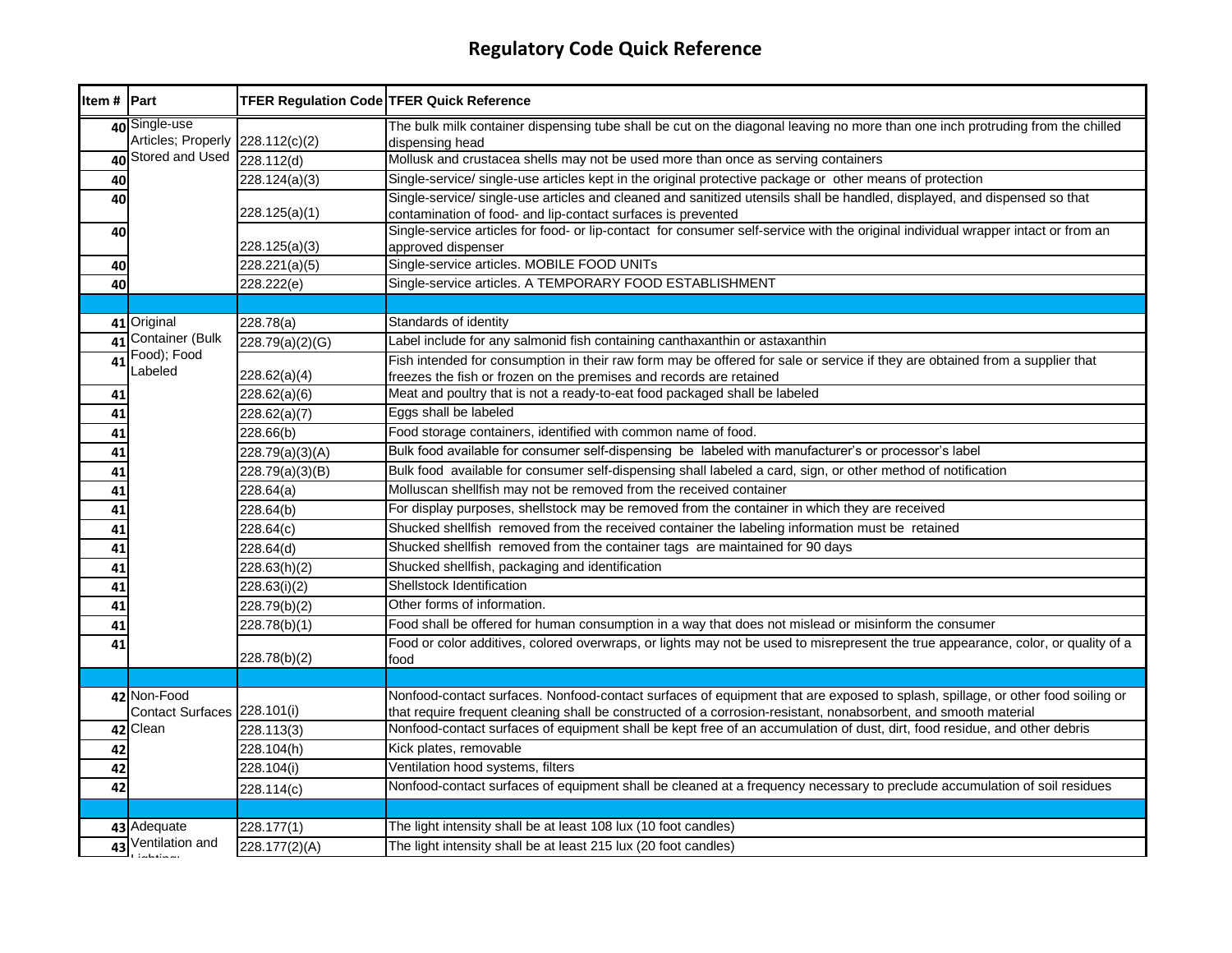| ltem # | Part                           | <b>TFER Regulation Code TFER Quick Reference</b> |                                                                                                                                                                                                                                                                                                                                          |
|--------|--------------------------------|--------------------------------------------------|------------------------------------------------------------------------------------------------------------------------------------------------------------------------------------------------------------------------------------------------------------------------------------------------------------------------------------------|
| 43     | Lighting;                      | 228.177(2)(B)                                    | The light intensity shall be at least 215 lux (20 foot candles)                                                                                                                                                                                                                                                                          |
| 43     | Designated<br>Areas Used       | 228.177(2)(C)                                    | The light intensity shall be at least 215 lux (20 foot candles)                                                                                                                                                                                                                                                                          |
| 43     |                                | 228.177(3)                                       | The light intensity shall be at least 540 lux (50 foot candles)                                                                                                                                                                                                                                                                          |
| 43     |                                | 228.174(a)(1)                                    | Light bulbs shall be shielded, coated, or otherwise shatter-resistant                                                                                                                                                                                                                                                                    |
| 43     |                                | 228.107(d)                                       | Ventilation hood systems, adequacy                                                                                                                                                                                                                                                                                                       |
| 43     |                                | 228.178                                          | Ventilation, Mechanical                                                                                                                                                                                                                                                                                                                  |
| 43     |                                | $\sqrt{228.174(b)}$                              | Heating, ventilating, air conditioning system vents                                                                                                                                                                                                                                                                                      |
| 43     |                                | 228.106(a)                                       | Ventilation hood systems, drip prevention                                                                                                                                                                                                                                                                                                |
| 43     |                                | 228.186(d)(1)                                    | Intake and exhaust air ducts shall be cleaned and filters changed so they are not a source of contamination by dust, dirt, and<br>other materials                                                                                                                                                                                        |
| 43     |                                | 228.186(d)(2)                                    | If vented to the outside, ventilation systems may not create a public health hazard or nuisance or unlawful discharge                                                                                                                                                                                                                    |
|        |                                |                                                  |                                                                                                                                                                                                                                                                                                                                          |
|        | 44 Garbage and                 | 228.152(d)(1)                                    | Outside storage prohibitions                                                                                                                                                                                                                                                                                                             |
| 44     | <b>Refuse Properly</b>         | 228.152(a)                                       | Indoor storage area                                                                                                                                                                                                                                                                                                                      |
| 44     | Disposed;<br><b>Facilities</b> | 228.152(b)                                       | Outdoor storage surface                                                                                                                                                                                                                                                                                                                  |
| 44     | Maintained                     | 228.152(c)                                       | Outdoor enclosure                                                                                                                                                                                                                                                                                                                        |
| 44     |                                | 228.152(p)                                       | Maintaining refuse areas and enclosures                                                                                                                                                                                                                                                                                                  |
| 44     |                                | 228.152(f)(1)                                    | Receptacles and waste handling units for refuse, recyclables, and returnables used with materials containing food residue and<br>used outside the establishment shall be designed and constructed to have tight-fitting lids, doors, or covers                                                                                           |
| 44     |                                | 228.152(f)(2)                                    | Receptacles and waste handling units for refuse and recyclables such as an on-site compactor shall be installed so that<br>accumulation of debris and insect and rodent attraction and harborage are minimized and effective cleaning is facilitated around<br>and, if the unit is not installed flush with the base pad, under the unit |
| 44     |                                | 228.152(g)(1)                                    | An inside storage room and area and outside storage area and enclosure, and receptacles shall be of sufficient capacity to hold<br>refuse, recyclables, and returnables that accumulate                                                                                                                                                  |
| 44     |                                | 228.152(g)(2)                                    | A receptacle shall be provided in each area of the establishment or premises where refuse is generated or commonly discarded,<br>or where recyclables or returnables are placed                                                                                                                                                          |
| 44     |                                | 228.175(f)                                       | Disposal towels provided with waste receptacle as specified in 228.152(g)(2)                                                                                                                                                                                                                                                             |
| 44     |                                | 228.185                                          | units, receptacles, and areas used for refuse shall be located as specified in 228.152(j)(1)                                                                                                                                                                                                                                             |
| 44     |                                | 228.152(j)(1)                                    | An area designated for refuse, recyclables, returnables located so that it is separate from food, equipment, utensils, linens, and<br>single-service and single-use articles and a public health hazard or nuisance is not created                                                                                                       |
| 44     |                                | 228.152(j)(3)                                    | The location of receptacles and waste handling units not create a public health hazard or nuisance or interfere with the cleaning<br>of adjacent space                                                                                                                                                                                   |
| 44     |                                | 228.152(j)(2)                                    | Redeeming machine located in the packaged food storage area or consumer area of a establishment                                                                                                                                                                                                                                          |
| 44     |                                | 228.152(g)(3)                                    | If disposable towels are used at handwashing lavatories, a waste receptacle shall be located at each lavatory or group of<br>adiacent lavatories                                                                                                                                                                                         |
| 44     |                                | 228.152(k)                                       | Storing refuse, recyclables, and returnables                                                                                                                                                                                                                                                                                             |
| 44     |                                | 228.152(l)                                       | Areas, enclosures, and receptacles, good repair                                                                                                                                                                                                                                                                                          |
| 44     |                                | 228.174(i)                                       | Exterior walking and driving surfaces shall be graded to drain                                                                                                                                                                                                                                                                           |
| 44     |                                | 228.174(j)                                       | Outdoor refuse areas, curbed and graded to drain                                                                                                                                                                                                                                                                                         |
| 44     |                                | 228.150(b)                                       | Establishment drainage systems designed and installed                                                                                                                                                                                                                                                                                    |
| 44     |                                | 228.224(k)                                       | Garbage receptacles. Impervious receptacles shall be provided for storage of garbage and refuse                                                                                                                                                                                                                                          |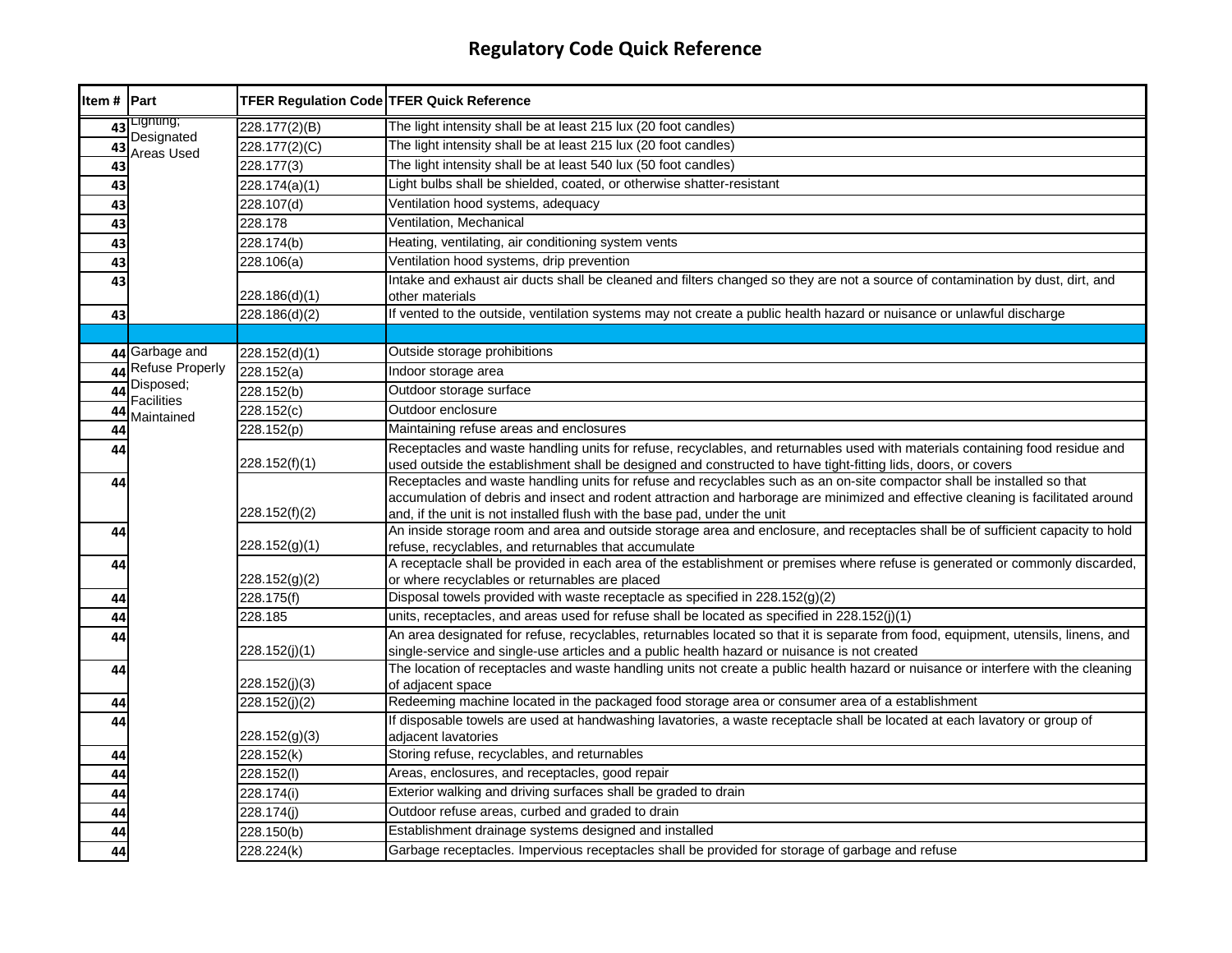| Item # Part |                                   | TFER Regulation Code TFER Quick Reference |                                                                                                                                                                                                                                     |
|-------------|-----------------------------------|-------------------------------------------|-------------------------------------------------------------------------------------------------------------------------------------------------------------------------------------------------------------------------------------|
| 44          |                                   | 228.152(n)(1)(A)                          | Covering receptacles. if contain food residue and are not in continuous use                                                                                                                                                         |
| 44          |                                   | 228.152(n)(1)(B)                          | Covering receptacles after filled                                                                                                                                                                                                   |
| 44          |                                   | 228.152(n)(2)                             | Receptacles and waste handling units be kept covered with tight-fitting lids or doors if kept outside the establishment                                                                                                             |
| 44          |                                   | $\sqrt{228.152(0)}$                       | Using drain plugs                                                                                                                                                                                                                   |
| 44          |                                   | 228.150(d)                                | Grease trap. Easily accessible                                                                                                                                                                                                      |
| 44          |                                   | 228.151(b)                                | Other liquid wastes and rainwater                                                                                                                                                                                                   |
| 44          |                                   |                                           | Refuse receptacles not rodent-resistant, unprotected plastic bags and paper bags, or baled units that contain materials with food                                                                                                   |
|             |                                   | 228.152(m)(1)                             | residue may not be stored outside                                                                                                                                                                                                   |
| 44          |                                   | 228.154                                   | Solid waste alternative disposed                                                                                                                                                                                                    |
| 44          |                                   | 228.153(a)                                | Frequency. Refuse, recyclables, and returnables removed from the premises                                                                                                                                                           |
| 44          |                                   | 228.153(b)                                | Receptacles or vehicles                                                                                                                                                                                                             |
| 44          |                                   | 228.222(h)(2)                             | Sewage facility construction criteria                                                                                                                                                                                               |
| 44          |                                   | 228.223(m)                                | <b>BED AND BREAKFAST Garbage receptacles</b>                                                                                                                                                                                        |
| 44          |                                   | 228.152(q)(1)                             | waste Receptacles thoroughly cleaned                                                                                                                                                                                                |
| 44          |                                   | 228.152(q)(2)                             | Soiled receptacles and waste handling units for refuse, recyclables, and returnables shall be cleaned at a frequency necessary to<br>prevent them from developing a buildup of soil or becoming attractants for insects and rodents |
| 44          |                                   | 228.106(u)(1)                             | Vending machines designed to store beverages that are packaged in containers made from paper products shall be equipped<br>with diversion devices and retention pans or drains for container leakage                                |
| 44          |                                   | 228.106(u)(2)(A)                          | Vending machines that dispense liquid food provided internally mounted waste receptacle                                                                                                                                             |
| 44          |                                   | 228.152(e)                                | Receptacles in vending machines                                                                                                                                                                                                     |
| 44          |                                   | 228.106(u)(2)(B)                          | Vending machines that dispense liquid food in bulk shall be equipped with an automatic shutoff device                                                                                                                               |
| 44          |                                   | 228.106(u)(3)                             | Shutoff devices criteria                                                                                                                                                                                                            |
| 44          |                                   | 228.149(f)(14)                            | A person shall operate a water tank, pump, and hoses so that backflow/ other contamination of the water supply are prevented                                                                                                        |
| 44          |                                   | 228.150(a)                                | MOBILE holding tank. Capacity and Drainage                                                                                                                                                                                          |
| 44          |                                   | 228.150(g)                                | Flushing a Waste Retention Tank                                                                                                                                                                                                     |
| 20          |                                   | 228.221(a)(9)(A)                          | MOBILE FOOD UNIT--Waste retention tank permanently installed                                                                                                                                                                        |
| 44          |                                   | 228.221(a)(9)(B)                          | Capacity and drainage                                                                                                                                                                                                               |
| 44          |                                   | 228.221(a)(9)(C)                          | MOBILE FOOD UNIT waste disposal facilities connection criteria                                                                                                                                                                      |
| 44          |                                   | 228.221(a)(9)(G)                          | Liquid waste holding tank shall be labeled as "waste water"                                                                                                                                                                         |
|             |                                   |                                           |                                                                                                                                                                                                                                     |
|             | 45 Physical Facilities 228.171(1) |                                           | Materials for floor, wall, and ceiling shall be smooth, durable, and easily cleanable                                                                                                                                               |
|             | 45 Installed,                     | $\sqrt{228.171(2)}$                       | Materials for floor, wall, and ceiling shall be closely woven and easily cleanable carpet for carpeted areas                                                                                                                        |
| 45          | Maintained, and                   | 228.171(3)                                | Materials for indoor floor, wall, and ceiling surfaces under conditions of normal use shall be nonabsorbent                                                                                                                         |
| 45          | Clean                             | 228.172(a)                                | Walking and driving areas                                                                                                                                                                                                           |
| 45          |                                   | 228.172(b)                                | <b>Exterior surfaces</b>                                                                                                                                                                                                            |
| 45          |                                   | 228.172(c)                                | Storage areas. Outdoor storage areas for refuse, recyclables, or returnables                                                                                                                                                        |
| 45          |                                   | 228.186(a)                                | Repairing. The physical facilities shall be maintained in good repair                                                                                                                                                               |
| 45          |                                   | 228.186(b)                                | Cleaning, frequency and RESTRICTIONs.                                                                                                                                                                                               |
| 45          |                                   | 228.186(n)                                | Maintaining premises, unnecessary items and litter                                                                                                                                                                                  |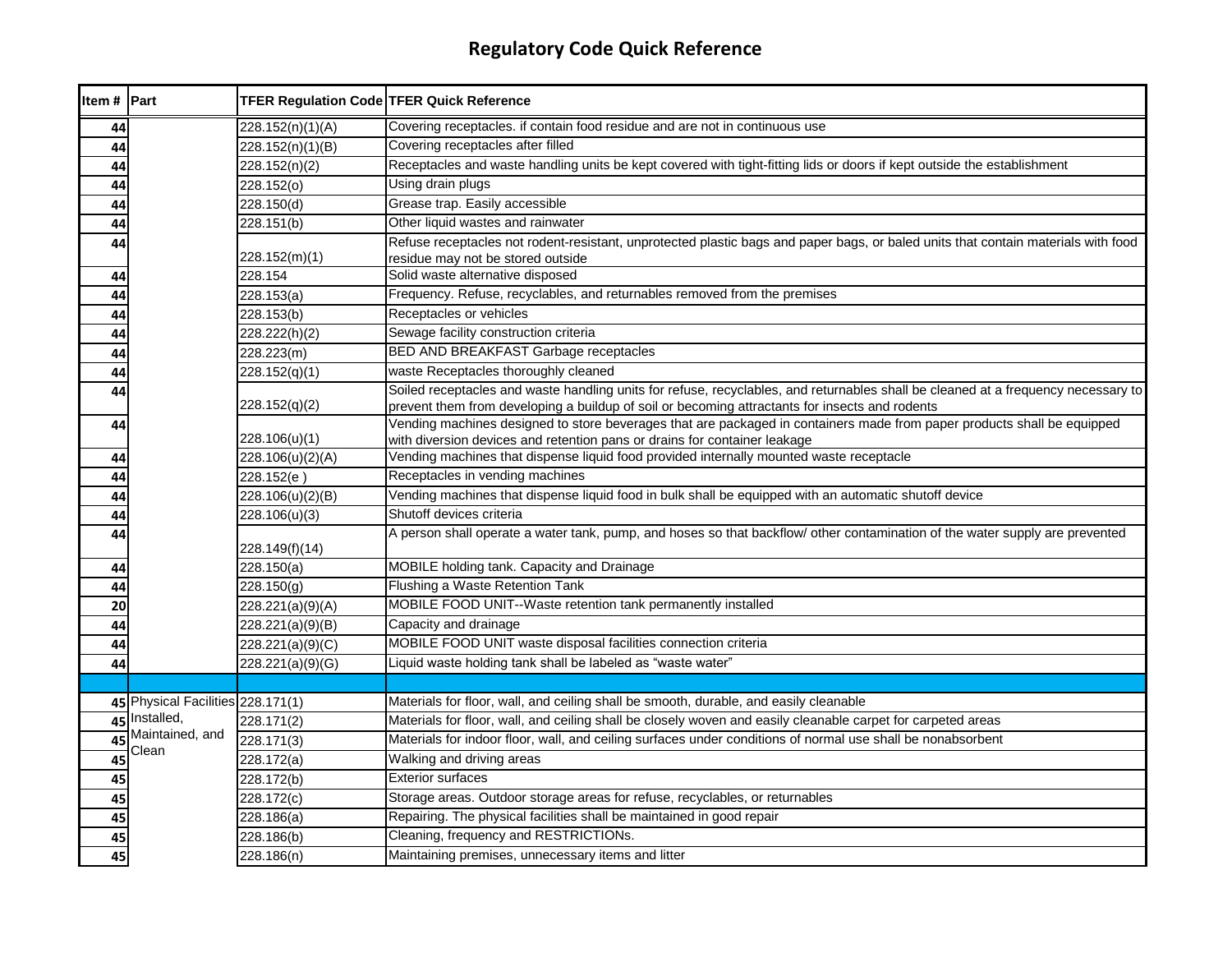| ltem # | Part | <b>TFER Regulation Code TFER Quick Reference</b> |                                                                                                     |
|--------|------|--------------------------------------------------|-----------------------------------------------------------------------------------------------------|
| 45     |      | 228.173(a)                                       | Cleanability. Floor, wall ceiling constructed installed are smooth and easily cleanable             |
| 45     |      | 228.173(b)(1)                                    | Utility service lines and pipes may not be unnecessarily exposed                                    |
| 45     |      | 228.173(b)(2)                                    | Exposed utility service lines and pipes instillation criteria                                       |
| 45     |      | 228.173(b)(3)                                    | Exposed horizontal utility service lines and pipes may not be installed on the floor                |
| 45     |      | 228.173(c)(1)                                    | Floor and wall junctures shall be coved and closed to no larger than 1 mm (one thirty-second inch). |
| 45     |      | 228.173(c)(2)                                    | Floors criteria if using water flush cleaning methods                                               |
| 45     |      | 228.173(d)(1)                                    | Porous floor covering use limited                                                                   |
| 45     |      | 228.173(d)(2)(A)                                 | Carpet installed securely attached to the floor                                                     |
| 45     |      | 228.173(d)(2)(B)                                 | Carpet installed tightly against the wall under the coving                                          |
| 45     |      | 228.173(e)                                       | Floor covering, mats and duckboards                                                                 |
| 45     |      | 228.186(c)(1)                                    | Only dustless methods of cleaning shall be used                                                     |
| 45     |      | 228.186(g)                                       | Absorbent materials on floors, use limitation                                                       |
| 45     |      | 228.222(j)                                       | Floors if grained to drain material criteria                                                        |
| 45     |      | 228.173(f)(1)                                    | Wall and ceiling covering materials shall be attached so that they are easily cleanable             |
| 45     |      | 228.173(f)(2)                                    | Concrete, porous blocks, or bricks used for indoor wall construction shall be finished and sealed   |
| 45     |      | 228.173(f)(3)                                    | Walls shall be light in color                                                                       |
| 45     |      | 228.173(g)(1)                                    | Attachments to walls and ceilings shall be easily cleanable                                         |
| 45     |      | 228.173(g)(2)                                    | In a consumer area, wall and ceiling surfaces and decorative items kept clean                       |
| 45     |      | 228.173(h)                                       | Walls and ceilings, studs, joists, and rafters                                                      |
| 45     |      | 288.107(e)(1)                                    | Mechanical clothes washer and dryer shall be provided and used for work linen                       |
| 45     |      | 228.121(c)(1)                                    | Laundry facilities use limited                                                                      |
| 45     |      | 228.109(c)                                       | Clothes washer and dryer location requirements                                                      |
| 45     |      | 228.174(I)                                       | Living or sleeping quarters, separation                                                             |
| 45     |      | 228.179                                          | Dressing Areas and Lockers, Designation                                                             |
| 45     |      | 228.186(j)                                       | Using dressing rooms and lockers                                                                    |
| 45     |      | 228.183(a)                                       | Areas for employees--location                                                                       |
| 45     |      | 228.183(b)                                       | Lockers or other suitable facilities shall be located in a designated room or area                  |
| 45     |      | 228.212                                          | Other Personal Care Items, Storage                                                                  |
| 45     |      | 228.109(a)                                       | Cabinet used for the storage of food may not be located in locker rooms etc.                        |
| 45     |      | 228.186(f)                                       | Drying mops                                                                                         |
| 45     |      | 228.186(m)                                       | Storing maintenance tools                                                                           |
| 45     |      | 228.152(i)                                       | Suitable cleaning implements and supplies provided                                                  |
| 45     |      | 228.221(b)                                       | Mobile Food Unit operate Central preparation facility                                               |
| 45     |      | 228.221(c)(1)(A)                                 | MOBILE FOOD UNIT servicing area overhead protection                                                 |
| 45     |      | 228.221(c)(1)(D)                                 | Servicing area surface constructed                                                                  |
| 45     |      | 228.222(k)(1)                                    | Temporary event-- walls and ceiling criteria                                                        |
| 45     |      | 228.224(m)                                       | <b>OUTFITTER OPERATION--central preparation facility</b>                                            |
|        |      |                                                  |                                                                                                     |